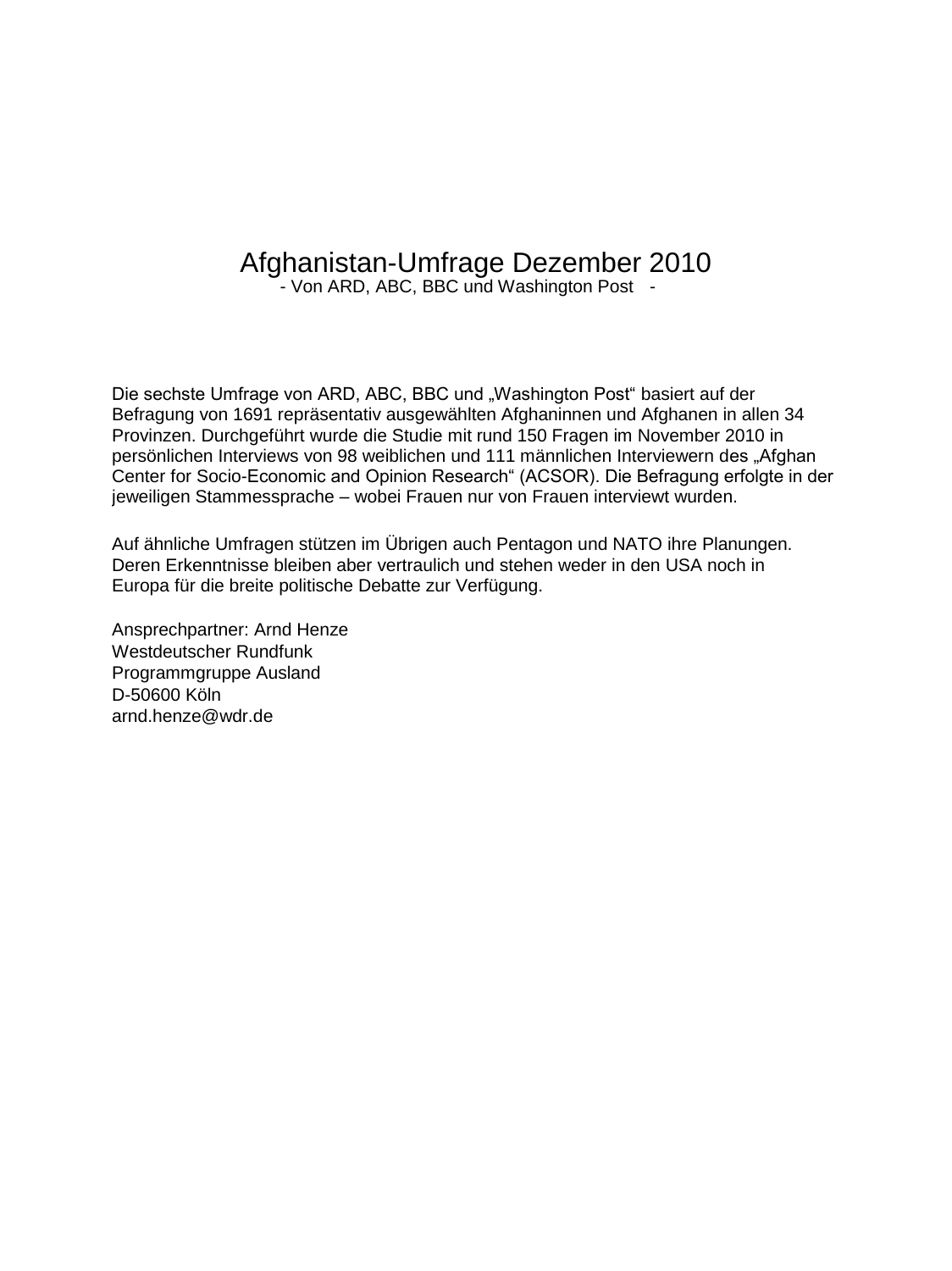### **Afghanistan-Umfrage 2010**

**This ABC News/BBC/ARD/Washington Post poll is based on in-person interviews with a random national sample of 1,691 Afghan adults Oct. 29–Nov. 13, 2010. The results have a 3.5-point error margin. Field work by the Afghan Center for Socio-Economic and Opinion Research in Kabul.** 

\*= less than 0.5 percent

1. Generally speaking, do you think things in Afghanistan today are going in the right direction, or do you think they are going in the wrong direction?

|                                                                              | Right | Wrong | Mixed (vol.) No opinion |    |  |  |
|------------------------------------------------------------------------------|-------|-------|-------------------------|----|--|--|
| 11/13/10                                                                     | 59    | 28    | 10                      |    |  |  |
| 12/23/09                                                                     | 70    | 21    | 5                       |    |  |  |
| 1/12/09                                                                      | 40    | 38    | 14                      |    |  |  |
| 11/7/07                                                                      | 54    | 24    | 15                      |    |  |  |
| $10/19/06*$                                                                  | 55    | 22    | 17                      | 5  |  |  |
| $10/18/05*$                                                                  | 77    | 6     | 11                      |    |  |  |
| $3/13/04*$                                                                   | 64    | 11    | 8                       | 16 |  |  |
| *10/06, ABC News/BBC World Service; 10/05, ABC News; 3/04, Charney Research. |       |       |                         |    |  |  |

2. In your view, what is the biggest problem facing Afghanistan as a whole? And after that, what is the next biggest problem?

|                                 | First |    |         | Second   |     |               |    | Total   |    |               |     |    |
|---------------------------------|-------|----|---------|----------|-----|---------------|----|---------|----|---------------|-----|----|
|                                 |       | 09 | $09*$   | 08       | 10  | 09            | 09 | 08      | 10 | 09            | 09  | 08 |
| Security NET**                  | 37    | 32 | 38      | 35       | 19  | 20            | 19 |         | 56 | 50            | 55  | 52 |
| Economy NET                     | 28    | 34 | 34      | 35       | 30  | 34            | 37 | 43      | 58 | 63            | 70  | 78 |
| Weak government/Corruption NET  | 14    |    | 9       | 8        | 13  | 12            | 12 | 9       | 27 | 25            |     |    |
| Reconstruction problems NET     | 6     | 8  |         | 9        |     | 8             |    | 9       | 13 | 14            | 1 ว | 16 |
| Foreign influence NET           |       |    |         |          |     |               |    |         | 5. | 4             | 6   |    |
| Education/Schools/Literacy      | 6     | 4  | 4       | 4        | 8   | 5             |    | 5       | 14 | 9             | 6   |    |
| Drug trade/Cultivation of poppy |       |    |         | 2        |     | $\mathcal{L}$ | 3  | २       | 3  | 4             | 4   | 5  |
| Discord/Lack of unity           |       |    |         | $\star$  |     |               |    |         |    | $\mathcal{L}$ |     |    |
| Other                           |       |    | $\star$ | $^\star$ |     |               |    | $\star$ | 5  | $\cap$        |     |    |
| No opinion                      |       |    |         |          | - 6 |               | 16 |         | 18 |               | 1 G |    |

\*First '09 reference to 12/23/09 followed by 1/12/09. 2008 poll was for The Asia Foundation by ACSOR, 7/2/08.

\*\*For 2010 first and second mention totals, security NET includes security/warlords/attacks/violence (43 percent), Taliban (9%), terrorism (3%) and crime (1%); economy NET includes economy/poverty/jobs (49%) and high prices/joblessness (9%); weak government NET includes corruption (20%) and weak central authority (7%); reconstruction problems NET includes rebuilding (4%), electricity (3%), roads (1%), health care/clinics/hospitals (2%), water (1%) and lack of shelter (1%); foreign influence NET includes western influences/dangers to Islam (3%) and neighboring countries (2%).

3. I would like to ask you about today's conditions in the village/neighborhood where you live. How would you rate the following using very good, somewhat good, somewhat bad or very bad?

| $11/13/10$ - Summary table |  |  |  |  |
|----------------------------|--|--|--|--|
|----------------------------|--|--|--|--|

|  |  |                                                            |  | ------- Good ------ -------- Bad ------ No |  |  |
|--|--|------------------------------------------------------------|--|--------------------------------------------|--|--|
|  |  |                                                            |  | NET Very Smwhat NET Smwhat Very op.        |  |  |
|  |  | a. Your living conditions overall 69 10 60 31 23 8 $\star$ |  |                                            |  |  |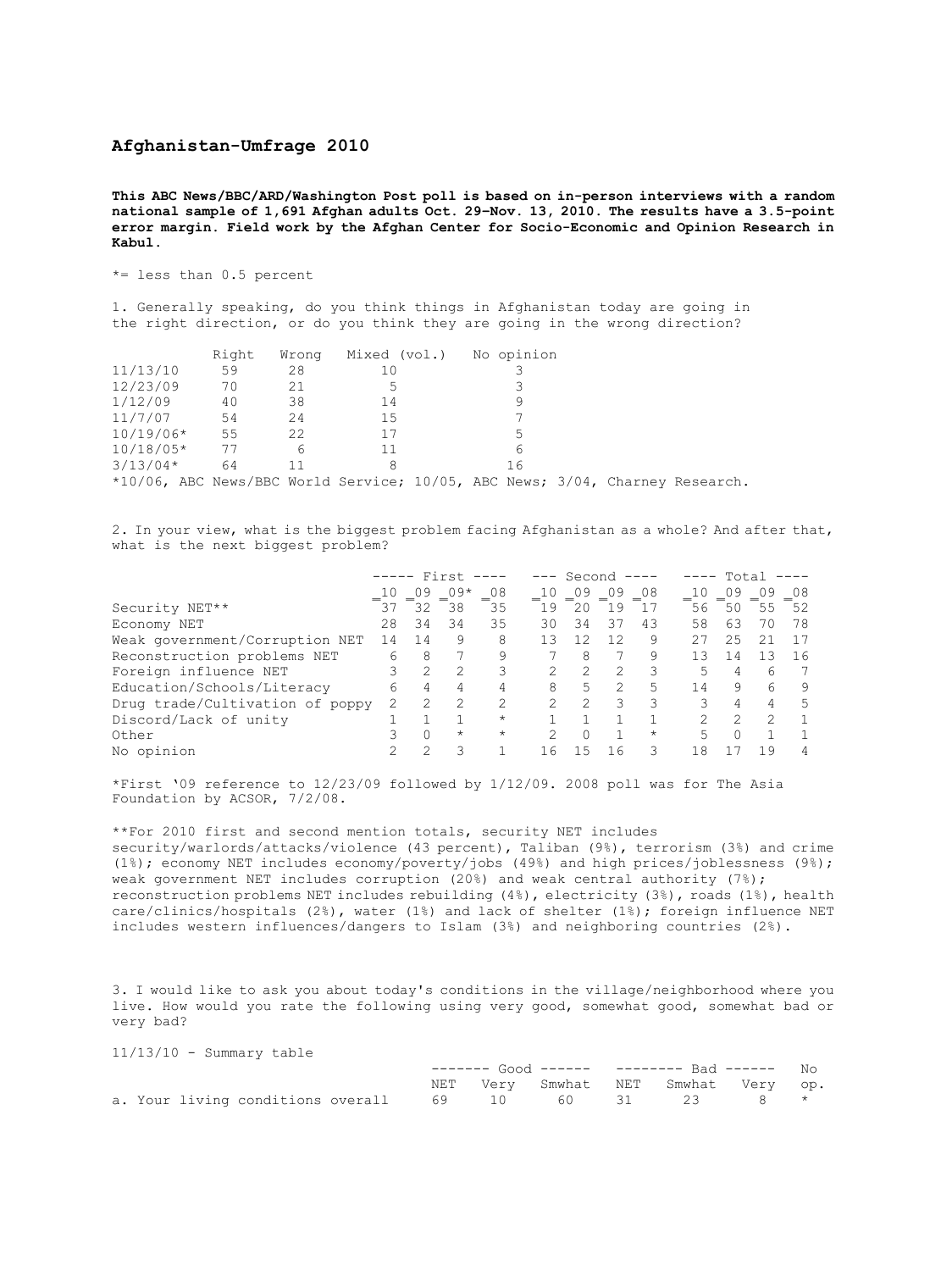| b. Security from crime and violence                    | 57 | 16 | 41 | 42 | 32 | 11 | 1              |
|--------------------------------------------------------|----|----|----|----|----|----|----------------|
| c. Availability of jobs/                               |    |    |    |    |    |    |                |
| Economic opportunities                                 | 33 | 5  | 28 | 66 | 37 | 30 | $\mathbf{1}$   |
| d. Roads, bridges and other                            |    |    |    |    |    |    |                |
| infrastructure                                         | 50 | 12 | 38 | 49 | 30 | 19 | $\mathbf{1}$   |
| e. The availability of clean water                     | 59 | 19 | 40 | 40 | 22 | 18 | 1              |
| f. The supply of electricity                           | 37 | 18 | 19 | 61 | 20 | 41 | 2              |
| q. The availability of food                            | 65 | 12 | 53 | 34 | 26 | 8  | $\overline{c}$ |
| h. The availability of medical care                    | 54 | 13 | 41 | 46 | 32 | 14 | $\mathbf{1}$   |
| i. The local schools                                   | 71 | 26 | 45 | 28 | 18 | 10 | 1              |
| j. The rights of women                                 | 52 | 11 | 41 | 46 | 30 | 16 | $\overline{2}$ |
| k. Your freedom of movement - the                      |    |    |    |    |    |    |                |
| ability to go where you wish                           |    |    |    |    |    |    |                |
| safely                                                 | 58 | 16 | 41 | 42 | 30 | 12 | $\star$        |
| 1. Security from the Taliban and                       |    |    |    |    |    |    |                |
| other armed groups                                     | 47 | 19 | 28 | 52 | 32 | 20 | $\mathfrak{D}$ |
| m. Your ability to afford the                          |    |    |    |    |    |    |                |
| price of things you want and                           |    |    |    |    |    |    |                |
| need                                                   | 44 | 7  | 37 | 56 | 38 | 18 | $\star$        |
| n. Support for agriculture,                            |    |    |    |    |    |    |                |
| including the availability of                          |    |    |    |    |    |    |                |
| seed, fertilizer and farming                           |    |    |    |    |    |    |                |
| equipment*                                             | 34 |    | 27 | 64 | 41 | 23 | 2              |
| * Based on those with agriculture in area (80 percent) |    |    |    |    |    |    |                |

### Trend:

a. Your living conditions overall

|          | -------- |      | Good $---$ |     | --------- Bad ------ |      | Νo      |  |
|----------|----------|------|------------|-----|----------------------|------|---------|--|
|          | NET      | Very | Smwhat     | NET | Smwhat               | Very | opinion |  |
| 11/13/10 | 69       | 10   | 60         | 31  | 23                   | 8    | $\star$ |  |
| 12/23/09 | 71       | 16   | 55         | 29  | 20                   | 9    | $\star$ |  |
| 1/12/09  | 62       | 10   | 52         | 38  | 27                   | 11   | $\star$ |  |
| 11/7/07  | 70       | 11   | 59         | 28  | 23                   | 5    |         |  |
| 10/19/06 | 76       | 11   | 65         | 24  | 21                   | 3    |         |  |
| 10/18/05 | 83       | 15   | 68         | 16  | 13                   |      |         |  |

b. Security from crime and violence

|          |     | $Good$ ------<br>$- - - - - - -$ |        |     | $------$ Bad $---$ |      | No      |  |
|----------|-----|----------------------------------|--------|-----|--------------------|------|---------|--|
|          | NET | Very                             | Smwhat | NET | Smwhat             | Very | opinion |  |
| 11/13/10 | 57  | 16                               | 41     | 42  | 32                 | 11   |         |  |
| 12/23/09 | 55  | 16                               | 38     | 43  | 31                 | 12   | 2       |  |
| 1/12/09  | 55  | 15                               | 40     | 42  | 29                 | 13   | 3       |  |
| 11/7/07  | 66  | 16                               | 50     | 33  | 24                 | 8    |         |  |
| 10/19/06 | 69  | 20                               | 49     | 30  | 25                 | 6    | 0       |  |
| 10/18/05 | 72  | 28                               | 45     | 24  | 19                 | 5    | 3       |  |

c. Availability of jobs/Economic opportunities

|          |     | Good $---$<br>-------- |        |     | --------- Bad ------ |      | No      |  |
|----------|-----|------------------------|--------|-----|----------------------|------|---------|--|
|          | NET | Very                   | Smwhat | NET | Smwhat               | Very | opinion |  |
| 11/13/10 | 33  | 5                      | 28     | 66  | 37                   | 30   |         |  |
| 12/23/09 | 40  | 8                      | 33     | 58  | 33                   | 25   |         |  |
| 1/12/09  | 29  | 4                      | 25     | 70  | 37                   | 33   |         |  |
| 11/7/07  | 26  | २                      | 23     | 73  | 45                   | 28   |         |  |
| 10/19/06 | 34  | 5                      | 28     | 66  | 49                   | 17   | 0       |  |
| 10/18/05 | 35  | 5                      | 30     | 60  | 41                   | 1 9  | 6       |  |

d. Roads, bridges and other infrastructure

------- Good ------ -------- Bad ------ No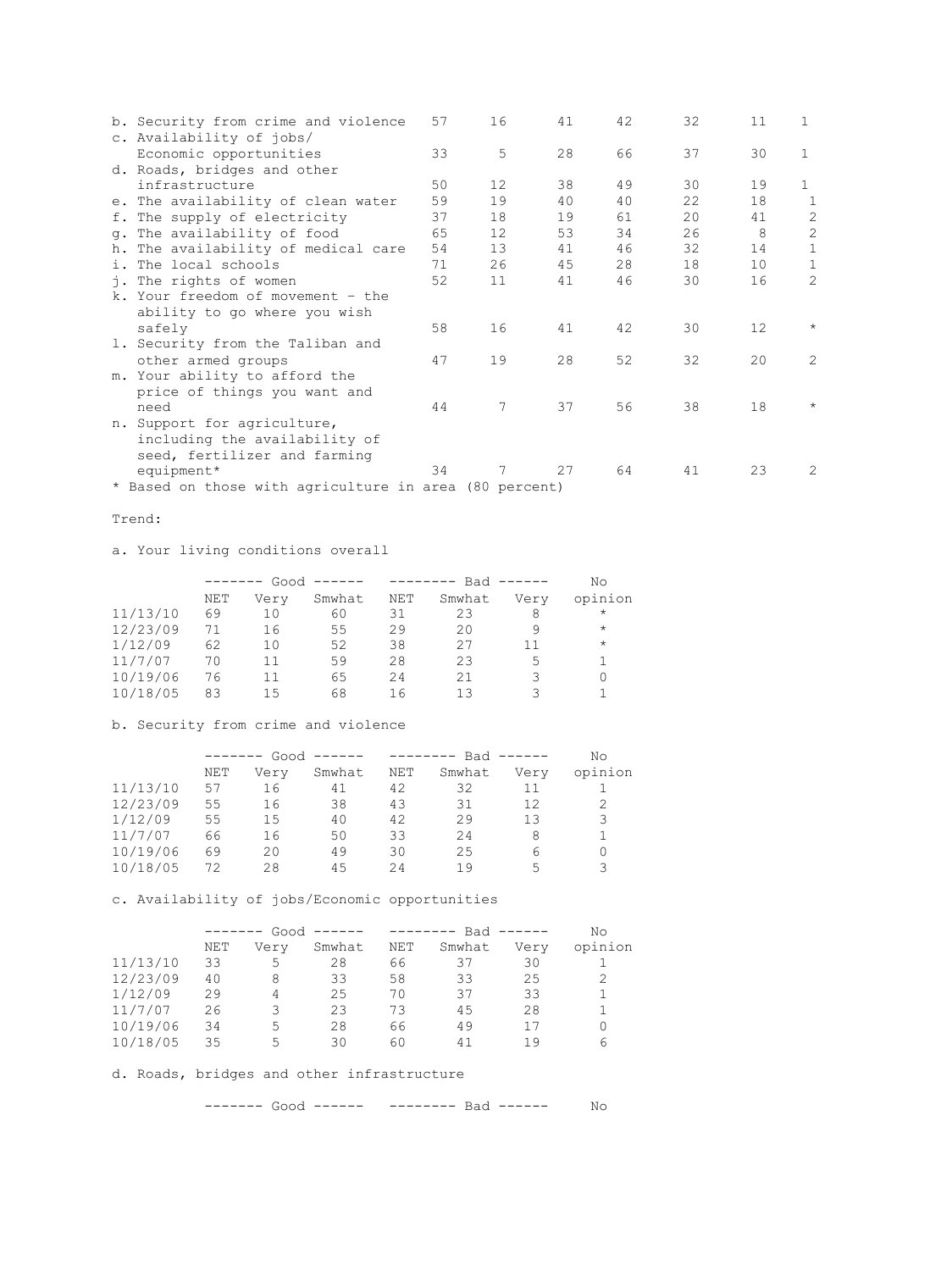|          | NET | Verv | Smwhat | NET | Smwhat | Very | opinion |
|----------|-----|------|--------|-----|--------|------|---------|
| 11/13/10 | 50  | 12   | 38     | 49  | 30     | 19   |         |
| 12/23/09 | 51  | 1.5  | 36     | 48  | 28     | 20   |         |
| 1/12/09  | 42  | q    | 34     | 57  | 33     | 24   | $\star$ |
| 11/7/07  | 31  | 4    | 27     | 69  | 36     | 33   |         |
| 10/19/06 | 31  | 6    | 24     | 69  | 39     | 30   |         |
| 10/18/05 | 24  |      | 21     | 75  | 39     | スフ   |         |

### e. The availability of clean water

|          | -------- |      | $Good$ ------ | -------- |        | $Bad$ ------ | No       |
|----------|----------|------|---------------|----------|--------|--------------|----------|
|          | NET      | Very | Smwhat        | NET      | Smwhat | Very         | opinion  |
| 11/13/10 | 59       | 19   | 40            | 40       | 22     | 18           |          |
| 12/23/09 | 64       | 26   | 38            | 35       | 20     | 1.5          |          |
| 1/12/09  | 65       | 23   | 42            | 35       | 20     | 15           | $\star$  |
| 11/7/07  | 53       | 17   | 37            | 46       | 28     | 18           |          |
| 10/19/06 | 54       | 14   | 40            | 46       | 31     | 15           | 0        |
| 10/18/05 | 59       | 18   | 40            | 41       | 31     | 1 ೧          | $\Omega$ |

### f. The supply of electricity

|          | -------- |      | $Good$ ------ |     | $------$ Bad $---$ |      | No             |  |
|----------|----------|------|---------------|-----|--------------------|------|----------------|--|
|          | NET      | Verv | Smwhat        | NET | Smwhat             | Very | opinion        |  |
| 11/13/10 | 37       | 18   | 19            | 61  | 20                 | 41   |                |  |
| 12/23/09 | 38       | 17   | 22            | 59  | 17                 | 42   | 3              |  |
| 1/12/09  | 19       | 5    | 14            | 77  | 17                 | 60   | 4              |  |
| 11/7/07  | 14       | 4    | 10            | 84  | 23                 | 61   | $\mathfrak{D}$ |  |
| 10/19/06 | 21       | 4    | 17            | 78  | 28                 | 50   | 0              |  |
| 10/18/05 | 17       | 4    | 14            | 82  | 29                 | 52   |                |  |

# g. The availability of food

|          |     | $Good$ ------<br>-------- |        |     | $------$ Bad $---$ |      | Nο             |  |
|----------|-----|---------------------------|--------|-----|--------------------|------|----------------|--|
|          | NET | Verv                      | Smwhat | NET | Smwhat             | Very | opinion        |  |
| 11/13/10 | 65  | 12                        | 53     | 34  | 26                 | 8    |                |  |
| 12/23/09 | 66  | 14                        | 52     | 32  | 22                 | 9    | 2              |  |
| 1/12/09  | 63  |                           | 54     | 35  | 25                 | 10   | $\overline{2}$ |  |
| 11/7/07  | 65  | 11                        | 54     | 33  | 27                 | 6    |                |  |
| 10/19/06 | 82  | 17                        | 64     | 18  | 14                 | 4    | 0              |  |
| 10/18/05 | 78  | フフ                        | 56     | 20  | 17                 |      | っ              |  |

# h. The availability of medical care

|          |     | Good $---$<br>$-- - - - - -$ |        |     | $------$ Bad $---$ |      | Νo       |
|----------|-----|------------------------------|--------|-----|--------------------|------|----------|
|          | NET | Very                         | Smwhat | NET | Smwhat             | Very | opinion  |
| 11/13/10 | 54  | 13                           | 41     | 46  | 32                 | 14   |          |
| 12/23/09 | 51  | 14                           | 38     | 47  | 33                 | 15   |          |
| 1/12/09  | 51  |                              | 43     | 49  | 33                 | 16   | $\star$  |
| 11/7/07  | 46  | 6                            | 40     | 53  | 35                 | 18   |          |
| 10/19/06 | 49  | 9                            | 40     | 51  | 39                 | 12   | $\Omega$ |
| 10/18/05 | 44  | 1 2                          | 33     | 55  | 44                 | 11   |          |

# i. The local schools

|          |     | Good $---$<br>-------- |        |     | -------- Bad ------ |      | Νo      |
|----------|-----|------------------------|--------|-----|---------------------|------|---------|
|          | NET | Very                   | Smwhat | NET | Smwhat              | Very | opinion |
| 11/13/10 | 71  | 26                     | 45     | 28  | 18                  | 10   |         |
| 12/23/09 | 71  | 28                     | 43     | 27  | 18                  | q    | 2       |
| 1/12/09  | 77  | 28                     | 49     | 22  | 15                  |      |         |
| 11/7/07  | 70  | 21                     | 49     | 29  | 15                  | 14   |         |
| 10/19/06 | 73  | 18                     | 55     | 27  | 23                  | 4    | 0       |
| 10/18/05 | 80  | 25                     | 55     | 19  | 13                  | 6    |         |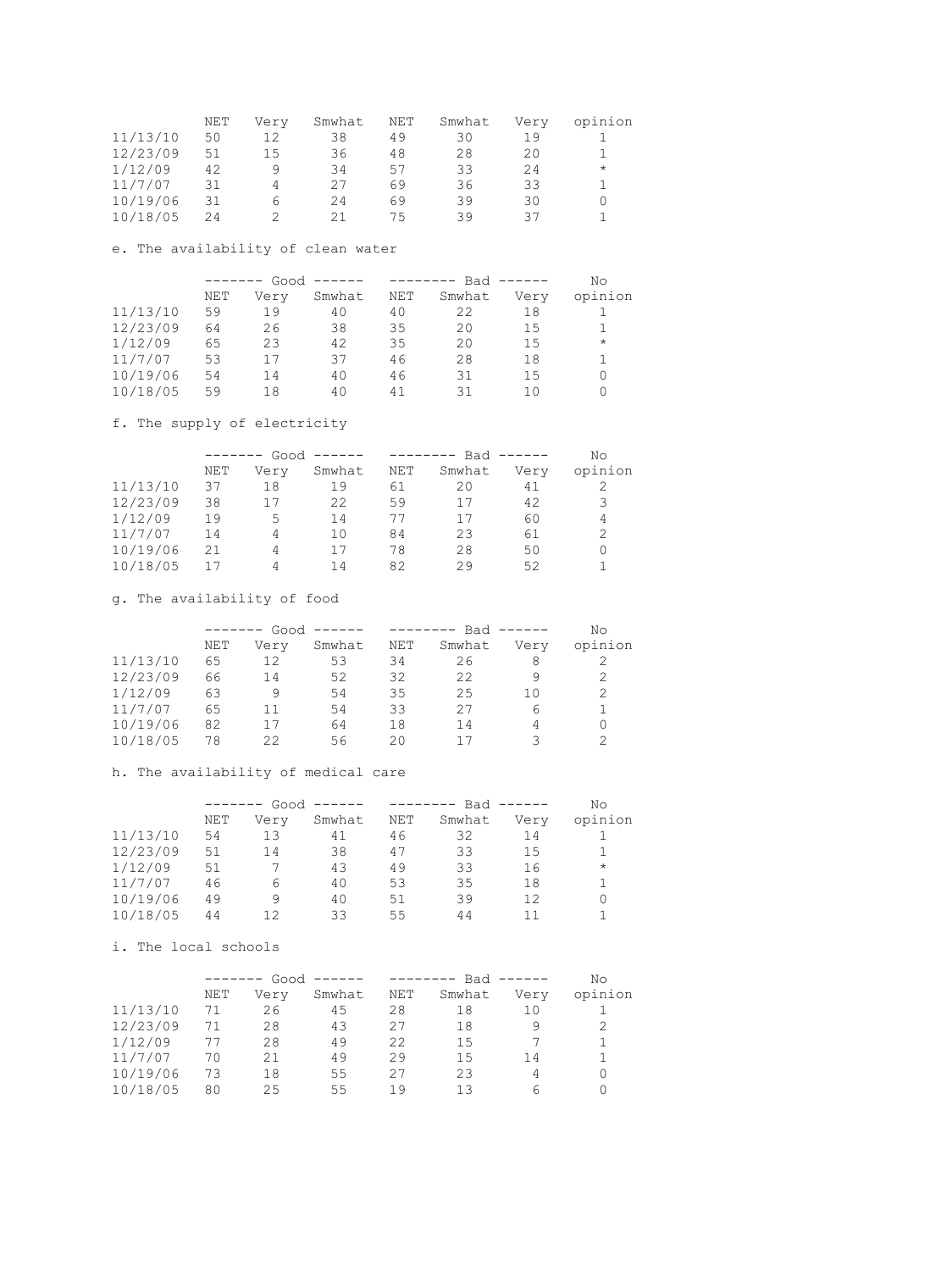j. The rights of women

|          |     | $Good$ ------<br>-------- |        |     | $------$ Bad $---$ |      |         |  |
|----------|-----|---------------------------|--------|-----|--------------------|------|---------|--|
|          | NET | Very                      | Smwhat | NET | Smwhat             | Very | opinion |  |
| 11/13/10 | 52  | 11                        | 41     | 46  | 30                 | 16   |         |  |
| 12/23/09 | 63  | 19                        | 44     | 33  | 21                 | 12   | 3       |  |
| 1/12/09  | 59  | 15                        | 44     | 37  | 23                 | 14   | 4       |  |
| 11/7/07  | 60  | 17                        | 43     | 38  | 23                 | 14   | 3       |  |
| 10/19/06 | 71  | つ1                        | 50     | 28  | フフ                 | h    |         |  |

k. Your freedom of movement – the ability to go where you wish safely

|          |     | ------ Good ------ -------- Bad ------ |            |    |        |      | Nο      |
|----------|-----|----------------------------------------|------------|----|--------|------|---------|
|          | NET | Very                                   | Smwhat NET |    | Smwhat | Very | opinion |
| 11/13/10 | 58  | 16                                     | 41         | 42 | 30     |      | $\star$ |
| 12/23/09 | 66  | 23                                     | 43         | 32 | 21     | 11   |         |
| 1/12/09  | 61  | 24                                     | 36         | 39 | 29     | 10   |         |
| 11/7/07  | 71  | クワ                                     | 44         | 28 | 1 R    |      |         |

l. Security from the Taliban and other armed groups

|          |     | ------ Good ------ -------- Bad ------ |             |     |             |     | Nο      |
|----------|-----|----------------------------------------|-------------|-----|-------------|-----|---------|
|          | NET |                                        | Very Smwhat | NET | Smwhat Very |     | opinion |
| 11/13/10 | 47  | 1 Q                                    | 28          | 52. | - 32        | 20. |         |
| 12/23/09 | 47  | 16                                     | 31          | 50. | 30          | 1 Q | -3      |
| 1/12/09  | 48  | 1 Q                                    | 30          | 49  |             |     |         |

m. Your ability to afford the price of things you want and need

|          | ------ Good ------ -------- Bad ------ |  |     |     |                             |     | No.     |
|----------|----------------------------------------|--|-----|-----|-----------------------------|-----|---------|
|          | NET                                    |  |     |     | Very Smwhat NET Smwhat Very |     | opinion |
| 11/13/10 | 44                                     |  | 37  | 56. | 38                          | 18  |         |
| 12/23/09 | 49                                     |  | 43  | 48  | 34                          | 1.5 | - 3     |
| 1/12/09  | 41                                     |  | -37 | 58  | 38                          | 211 |         |

n. Support for agriculture, including the availability of seed, fertilizer and farming equipment\*

|               | ------ Good ------ -------- Bad ------ |                |                                                        |     | NΩ  |    |         |
|---------------|----------------------------------------|----------------|--------------------------------------------------------|-----|-----|----|---------|
|               | NET                                    |                | Very Smwhat NET Smwhat Very                            |     |     |    | opinion |
| $11/13/10$ 34 |                                        |                | 27                                                     | 64  | 41  | 23 |         |
| 12/23/09 45   |                                        | 11             | -34                                                    | 50. | 32  | 19 | .5      |
| $1/12/09$ 36  |                                        | 6 <sup>6</sup> | 31                                                     | 53  | -30 | 23 |         |
|               |                                        |                | * Based on those with agriculture in area (80 percent) |     |     |    |         |

4. Now, for each of these, would you say it's getting better, getting worse, or staying about the same?

11/13/10 - Summary table

|                               | Better | Worse | Same | No opin. |
|-------------------------------|--------|-------|------|----------|
| a. Your living conditions     |        |       |      |          |
| overall                       | 35     | 26    | 38   |          |
| b. Security from crime and    |        |       |      |          |
| violence                      | 31     | 40    | 28   |          |
| c. Availability of jobs or    |        |       |      |          |
| economic opportunities        | 22     | 40    | 38   |          |
| d. Freedom to express         |        |       |      |          |
| political opinion             | 29     | 34    | 33   | 5        |
| e. The rights of women        | 32     | 32    | 32   | 3        |
| f. Roads, bridges and         |        |       |      |          |
| other infrastructure          | 40     | 28    | 31   | 2        |
| q. Your freedom of movement - |        |       |      |          |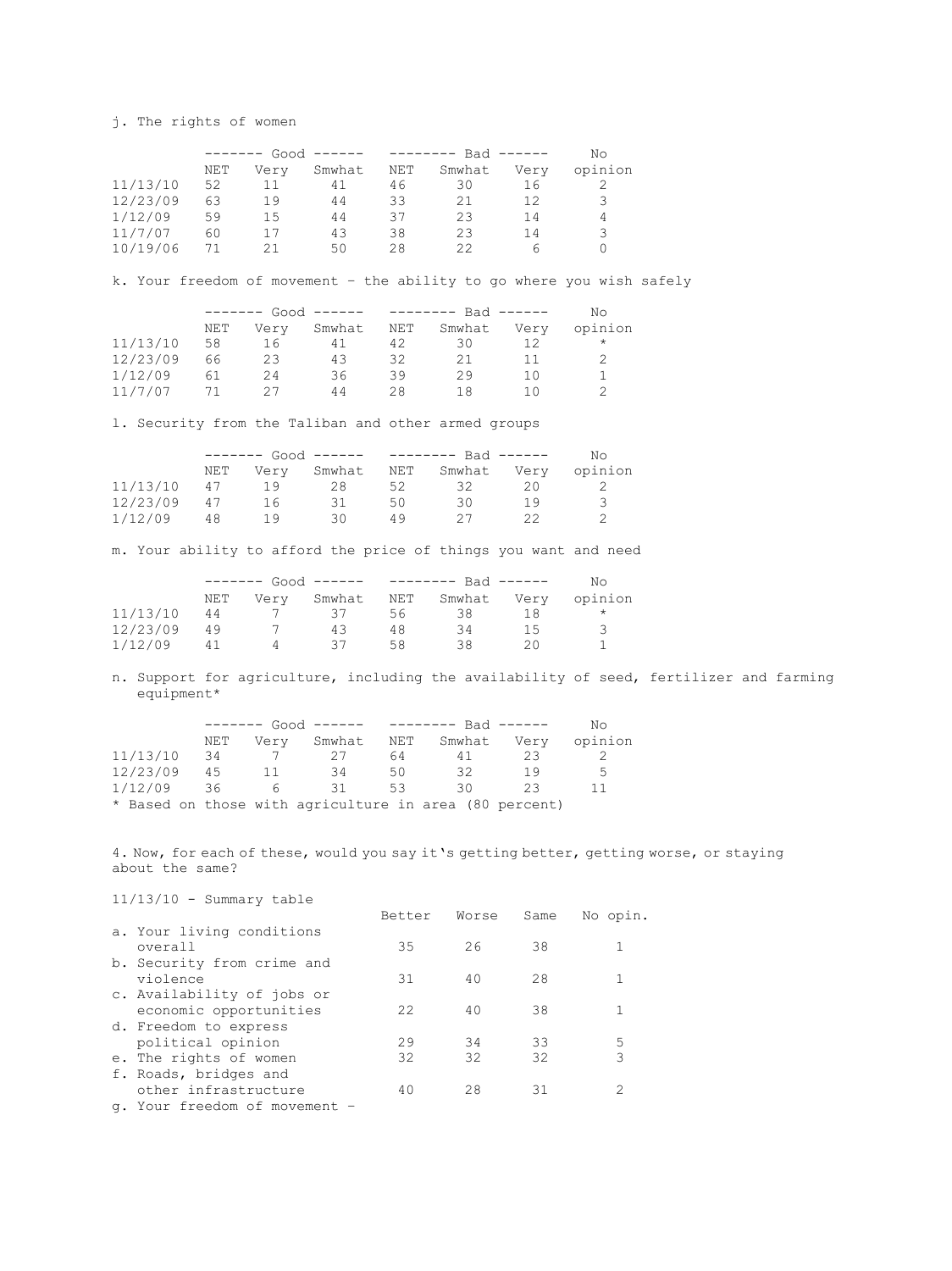| the ability to go where      |     |    |        |  |
|------------------------------|-----|----|--------|--|
| you wish safely              | 32. | 39 | - 28 - |  |
| h. Security from the Taliban |     |    |        |  |
| and other armed groups       | 30. | 35 | - 33   |  |
|                              |     |    |        |  |

5. What is your expectation for things overall in your life a year from now? Will they be much better, somewhat better, about the same, somewhat worse, or much worse?

|          | ------- |      | -Better------- |      |     | --------Worse-------- |      | No      |  |
|----------|---------|------|----------------|------|-----|-----------------------|------|---------|--|
|          | NET     | Much | Somewhat       | Same | NET | Somewhat              | Much | opinion |  |
| 11/13/10 | 65      | 22   | 43             | 22   | 10  |                       |      |         |  |
| 12/23/09 | 71      | 31   | 40             | 19   | 5.  | 4                     |      | 5       |  |
| 1/12/09  | 51      | 14   | 37             | 28   | 12  | 10                    |      | 8       |  |
| 11/7/07  | 50      | 14   | 36             | 26   | 9   |                       |      | 15      |  |
| 10/19/06 | 54      |      | 43             | 23   | 9   |                       |      | 14      |  |
| 10/18/05 | 67      | ク3   | 44             | 13   |     |                       |      | 19      |  |

6. Do you think your children will have a better life than you, worse, or about the same?

|          | Better | Worse | Same | No opinion |
|----------|--------|-------|------|------------|
| 11/13/10 | 56.    | 17    | 20   |            |
| 12/23/09 | 61     | 11    | 19   | q          |
| 1/12/09  | 47     | 14    | 21   | 18         |
| 11/7/07  | 51     |       | 21   | 17         |

7. How would you rate the work of:

11/13/10 - Summary table

|                              | ----Excellent/Good---- |           | $---Fair/Poor---$ |     |      | No   |         |
|------------------------------|------------------------|-----------|-------------------|-----|------|------|---------|
|                              | NET                    | Excellent | Good              | NET | Fair | Poor | opinion |
| a. The present government    | 58                     | 15        | 43                | 39  | 26   | 13   |         |
| b. Hamid Karzai as president | 62                     | 23        | 39                | 37  | 27   |      |         |
| c. The provincial government |                        |           |                   |     |      |      |         |
| here                         | 59                     | 13        | 45                | 41  | 29   |      |         |
| d. The police in this area   | 65                     | 19        | 46                | 35  | 24   | 10   |         |
| e. Afghan Army forces        | 66                     | 25        | 40                | 32  | 26   |      |         |
| f. The U.S. in Afghanistan   | 32                     | 5         | 27                | 66  | 40   | 27   |         |
| q. NATO/ISAF forces          | 31                     |           | 24                | 67  | 39   | 28   | 2       |
| h. Foreign aid organizations | 43                     | 11        | 32                | 56  | 38   | 17   |         |
| i. The U.N. in Afghanistan   | 55                     | 14        | 41                | 43  | 31   | 13   |         |

Trend:

a. The present government

|          |     | $---ExceptionCood--- - --FairPoor---$ |      |     |      | Nο   |         |
|----------|-----|---------------------------------------|------|-----|------|------|---------|
|          | NET | Excellent                             | Good | NET | Fair | Poor | opinion |
| 11/13/10 | 58  | 15                                    | 43   | 39  | 26   | 13   | 4       |
| 12/23/09 | 61  | 19                                    | 41   | 35  | 25   | 10   | 5       |
| 1/12/09  | 49  | 10                                    | 38   | 49  | 30   | 18   | 3       |
| 11/7/07  | 59  | 15                                    | 44   | 39  | 29   | 11   |         |
| 10/19/06 | 64  | 15                                    | 48   | 36  | 27   | q    | 0       |
| 10/18/05 | 80  | クワ                                    | 53   | 20  | 14   | 5    |         |

b. Hamid Karzai as president of Afghanistan

| ----Excellent/Good---- ----Fair/Poor---- |                                          |  |  |  |  | No |
|------------------------------------------|------------------------------------------|--|--|--|--|----|
|                                          | NET Excellent Good NET Fair Poor opinion |  |  |  |  |    |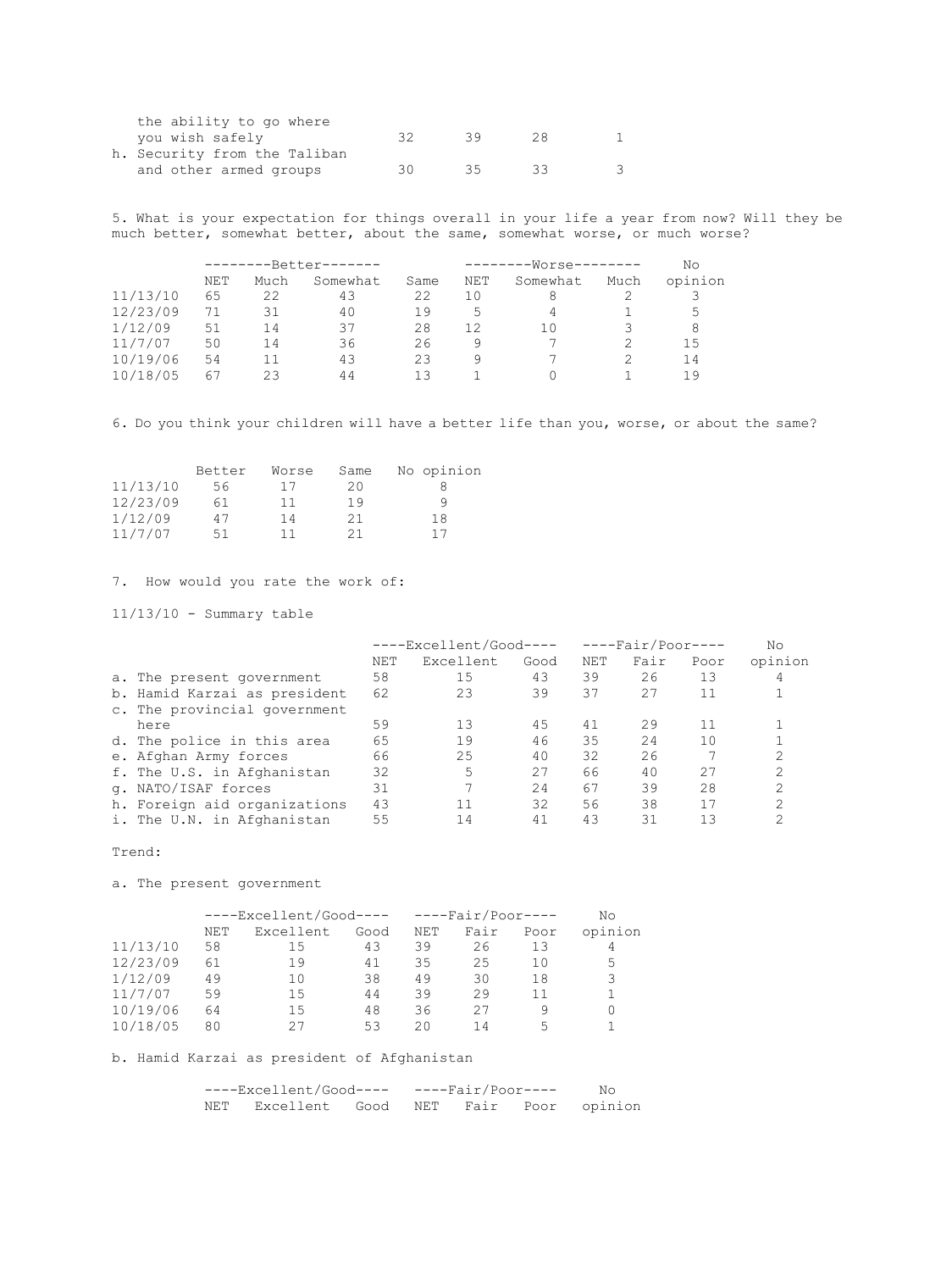| 11/13/10 | 62 | 23 | 39  | 37 | 27 |    |  |
|----------|----|----|-----|----|----|----|--|
| 12/23/09 |    | 28 | 44  | 28 | 19 | 8  |  |
| 1/12/09  | 52 | 16 | 36. | 47 | 29 | 18 |  |
| 11/7/07  | 63 | 26 | 37  | 36 | 28 | 8  |  |
| 10/19/06 | 68 | 21 | 46  | 32 | 25 |    |  |
| 10/18/05 | 83 | 45 | 38  | 16 | 14 |    |  |

# c. The provincial government here

|          | $---ExceptionCood--- - --FairPoor---$ |           |      |     |      |      | Nο      |
|----------|---------------------------------------|-----------|------|-----|------|------|---------|
|          | NET                                   | Excellent | Good | NET | Fair | Poor | opinion |
| 11/13/10 | 59                                    | 13        | 45   | 41  | 29   |      |         |
| 12/23/09 | 58                                    | 14        | 44   | 41  | 29   | 12   |         |
| 1/12/09  | 46                                    | 10        | 35   | 53  | 36   |      |         |
| 11/7/07  | 51                                    | 10        | 41   | 4.5 | 32   | 13   | २       |
| 10/19/06 | 52                                    | 10        | 42   | 47  | 36   |      |         |

d. The police in this area

|          |     | $---ExceptionCood--- - --FairPoor---$ |      |     |    | No.       |         |
|----------|-----|---------------------------------------|------|-----|----|-----------|---------|
|          | NET | Excellent                             | Good | NET |    | Fair Poor | opinion |
| 11/13/10 | 65  | -19                                   | 46   | 35. | 24 |           |         |
| 12/23/09 | 62  | 19                                    | 44   | 36  | 26 |           |         |
| 1/12/09  | 57  | 1.5                                   | 42   | 42  |    |           |         |

# e. Afghan Army forces

|          |     | $---EXECellent/Good--- - --Fair/Poor---$ |      |     |      | No.  |         |
|----------|-----|------------------------------------------|------|-----|------|------|---------|
|          | NET | Excellent                                | Good | NET | Fair | Poor | opinion |
| 11/13/10 | 66  | 25                                       | 40   | 32. | 26   |      |         |
| 12/23/09 |     | 28                                       | 41   | 26. | 20.  |      |         |
| 1/12/09  | 57  | 18                                       | 39   | 34  | ント   |      |         |

f. The United States in Afghanistan

|          |     | $---ExceptionCood--- - --FairPoor---$ |      |            |      |      | Nο      |
|----------|-----|---------------------------------------|------|------------|------|------|---------|
|          | NET | Excellent                             | Good | <b>NET</b> | Fair | Poor | opinion |
| 11/13/10 | 32  | 5                                     | 27   | 66         | 40   | 27   |         |
| 12/23/09 | 38  | 6                                     | 32   | 59         | 33   | 25   | 3       |
| 1/12/09  | 32  | 5                                     | 27   | 63         | 36   | 27   | 5       |
| 11/7/07  | 42  | 8                                     | 35   | 52         | 32   | 21   | 5       |
| 10/19/06 | 57  | 12                                    | 45   | 42         | 27   | 15   |         |
| 10/18/05 | 68  | 20                                    | 48   | RΩ         | 22   |      | ς       |

g. NATO/ISAF forces

|          | $---Exception/(Good--- ----Fair/Poor---$ |           |      |     |     | N∩        |         |
|----------|------------------------------------------|-----------|------|-----|-----|-----------|---------|
|          | NET                                      | Excellent | Good | NET |     | Fair Poor | opinion |
| 11/13/10 | 31                                       |           | 24   | 67  | 39  | 28        |         |
| 12/23/09 | -35                                      |           | 28.  | 62. | 35  |           | Д       |
| 1/12/09  |                                          | h         |      | 62. | 36. | 26        | 5       |

# h. Foreign aid organizations

|          | $---Exception/(Good--- ----Fair/Poor---$ |           |      |     |     | No.       |         |
|----------|------------------------------------------|-----------|------|-----|-----|-----------|---------|
|          | NET                                      | Excellent | Good | NET |     | Fair Poor | opinion |
| 11/13/10 | 43                                       |           | 32.  | 56  | 38  |           |         |
| 12/23/09 | 50                                       | 14        | -37  | 48  | 31. |           |         |
| 1/12/09  | 45                                       |           | રર   | 51  | ヌク  |           |         |

i. The UN in Afghanistan

----Excellent/Good---- ----Fair/Poor---- No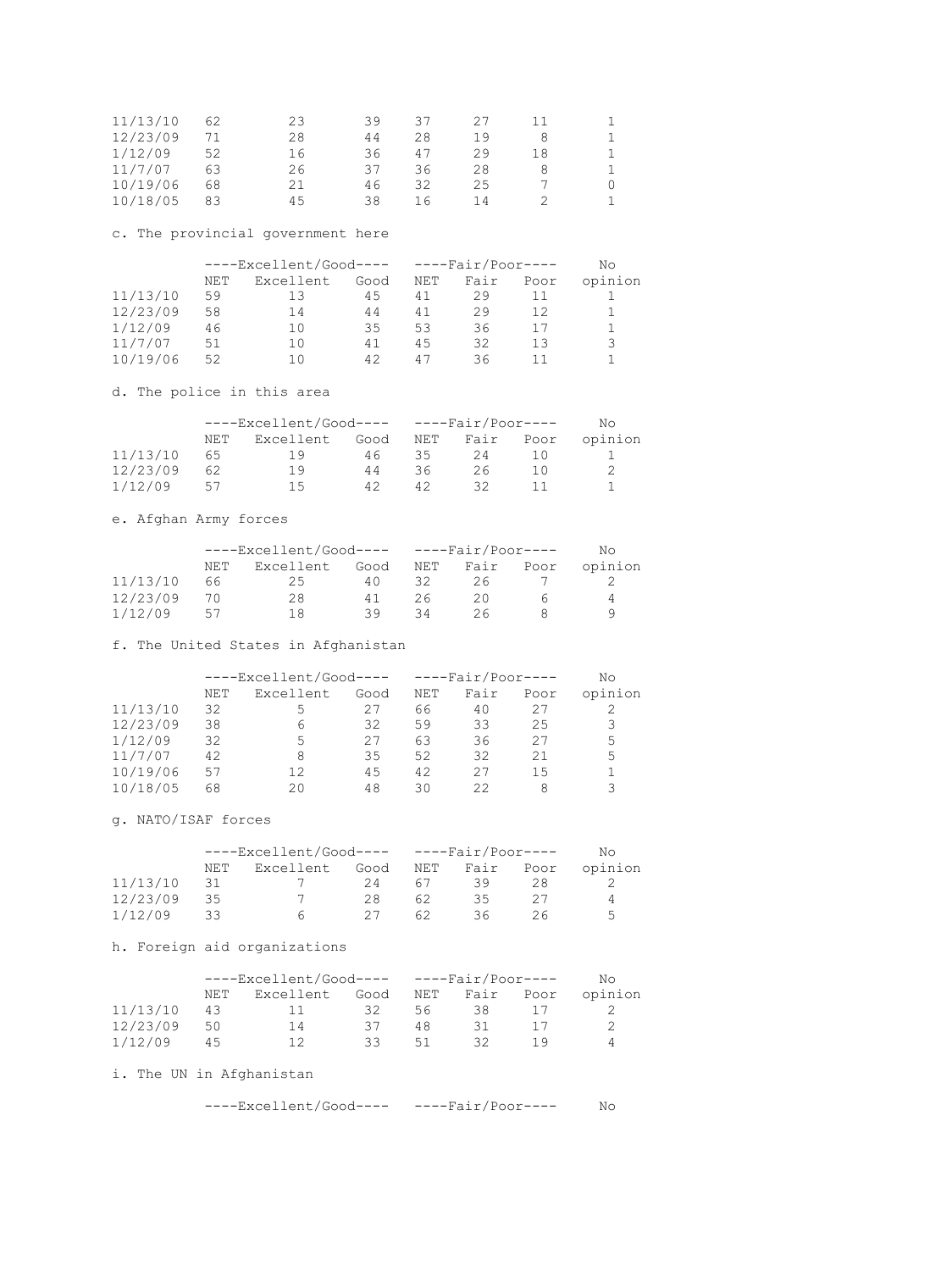|             | NET Excellent Good NET Fair Poor opinion |       |        |  |
|-------------|------------------------------------------|-------|--------|--|
|             | $11/13/10$ 55 14 41 43 31 13 2           |       |        |  |
| 12/23/09 61 |                                          | 40 37 | - 28 - |  |

8. Here in this district, how much influence do you think Hamid Karzai has as president – a great deal of influence, a good amount, just some or very little?

|                   |     | ----Great/Good---- ----Some/Little---- |                                     |    |  |                   |  |
|-------------------|-----|----------------------------------------|-------------------------------------|----|--|-------------------|--|
|                   |     |                                        | Great Good                          |    |  | Just Very None No |  |
|                   | NET |                                        | deal amount NET some little opinion |    |  |                   |  |
| 11/13/10 71 31 40 |     |                                        |                                     | 24 |  | 14 10 3           |  |

9. Who would you rather have ruling Afghanistan today: the current government, or the Taliban?

|          | Current    |         |              |            |
|----------|------------|---------|--------------|------------|
|          | qovernment | Taliban | Other (vol.) | No opinion |
| 11/13/10 | 86         |         |              |            |
| 12/23/09 | 90         | 6       | $\star$      | 3          |
| 1/12/09  | 82         |         | 10           | 4          |
| 11/7/07  | 84         |         |              | 6          |
| 10/19/06 | 88         | っ       |              | 5          |
| 10/18/05 | 91         |         |              |            |

10. Which of the following do you think poses the biggest danger in our country: drug traffickers, local commanders, the United States, the Taliban, the current Afghan government, or something else? (Up to two answers accepted.)

11/13/10 - Summary table

|                              | First   | Second        | Total   |
|------------------------------|---------|---------------|---------|
| Taliban                      | 64      | 4             | 69      |
| Drug traffickers             | 14      | 27            | 41      |
| Local commanders             | 6       | 17            | 23      |
| United States                | 6       | 22            | 28      |
| Current Afghan government    | 1       | 4             | 6       |
| Suicide attacks              | $\star$ | 1             | 1       |
| Neighboring countries        | 1       | $\mathcal{D}$ | 3       |
| Criminals                    | $\star$ | 1             | 1       |
| Corruption in the government | $\star$ | 1             | 2       |
| Al-Oaeda                     | 1       | 3             | 4       |
| Poppy cultivation            | $\star$ | $\star$       | 1       |
| High prices/Lack of jobs     | $\star$ | $\star$       | $\star$ |
| Foreign forces bombardment   | 1       | 1             |         |
| Lack of security             | 1       | $\star$       | 1       |
| Illiteracy                   | $\star$ | $\star$       | $\star$ |
| Lack of Jobs                 | $\star$ | $\mathcal{D}$ | 2       |
| Something else               | 1       | 4             | 5       |
| No opinion                   | 2       | 12            | 14      |

Trend (first mention only):

|          |         | Drug        | Local      |    | Current Afghan | Something | No  |
|----------|---------|-------------|------------|----|----------------|-----------|-----|
|          | Taliban | traffickers | commanders | US | qovernment     | else      | op. |
| 11/13/10 | 64      |             |            |    |                |           |     |
| 12/23/09 | 69      |             |            |    |                |           |     |
| 1/12/09  | 58      | 13          |            |    |                |           |     |
| 11/7/07  | 52      | 23          |            |    |                |           |     |
| 10/19/06 | 57      | 20          |            |    |                |           |     |
| 10/18/05 | 41      | 28          | 22         |    |                |           |     |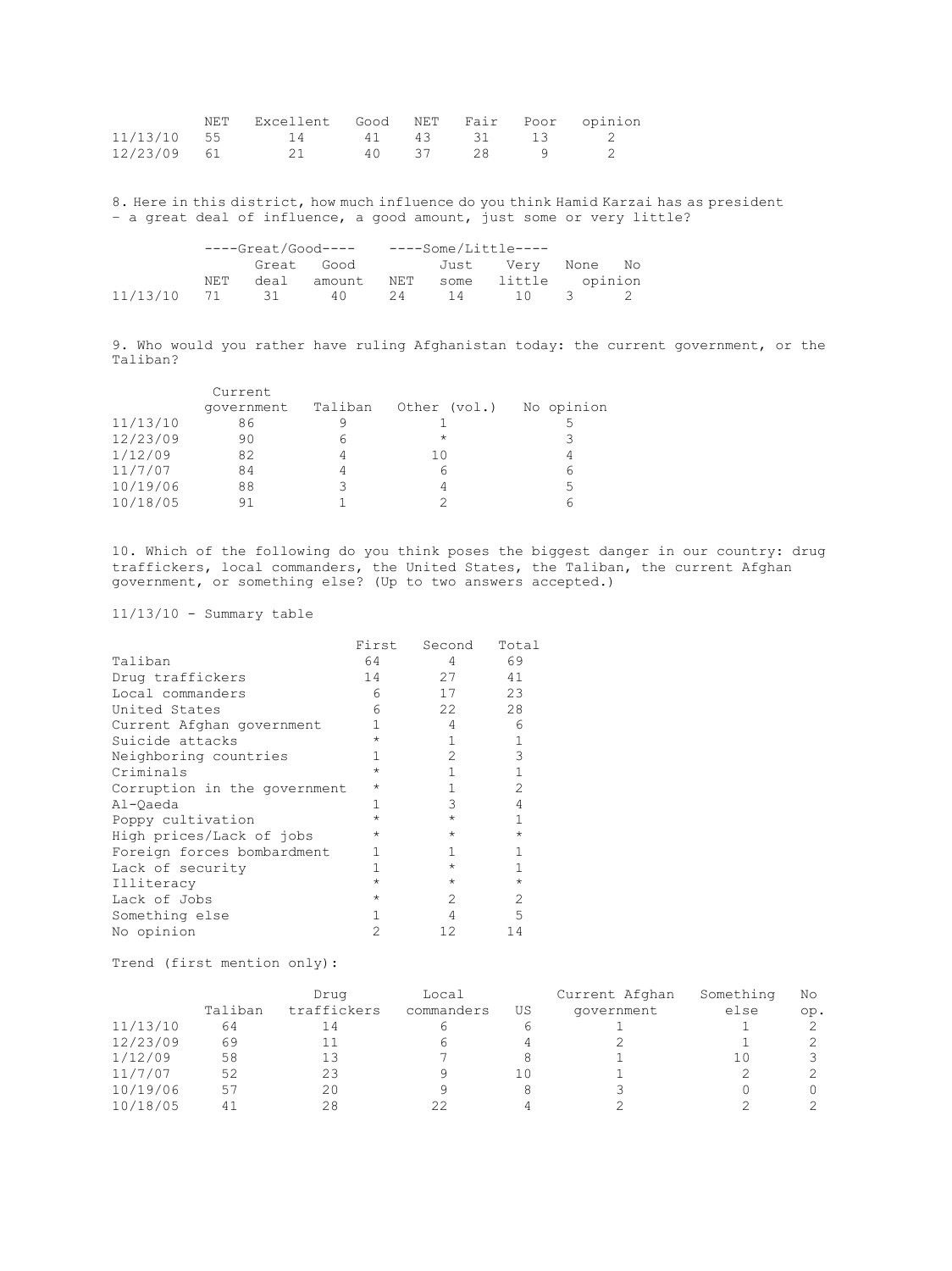11. On another subject, say a government representative asks for money or other payment in exchange for favorable treatment in the performance of his official duties. Do you personally regard this as corruption, do you see it as acceptable behavior, or do you think it depends and may be corrupt in some cases but acceptable in others?

|          | Corrupt | Acceptable | Depends | No opinion |
|----------|---------|------------|---------|------------|
| 11/13/10 |         |            |         |            |

12. Has it ever happened to you personally that a representative of (ITEM) has asked for money or other payment in exchange for favorable treatment in the performance of his official duties?

11/13/10 – Summary table

| — — <i>—</i> — — — — — |                           |                              |      |    |               |
|------------------------|---------------------------|------------------------------|------|----|---------------|
|                        |                           |                              | Yes  |    | No No opinion |
|                        | a. Afghan National Police |                              | -21- | 78 |               |
|                        | b. Afghan National Army   |                              |      | 92 |               |
|                        |                           | c. The provincial government | -27  |    |               |

13. (IF YES) The last time this happened, did you regard this as corruption or did you see it as acceptable behavior in this case?

11/13/10 – Summary table

| + + / + + / + + +            | $\cup$ annual $\vee$ capic |            |            |                          |
|------------------------------|----------------------------|------------|------------|--------------------------|
|                              |                            | Corruption | Acceptable | No opinion               |
| a. Afghan National Police    |                            | /5         |            |                          |
| b. Afghan National Army      |                            | 55         | 40         | $\overline{\phantom{a}}$ |
| c. The provincial government |                            | 78         |            | $\overline{\phantom{a}}$ |

12/13 NET:

11/13/10 – Summary table

|                              | ---Asked for money/payment--- |                                     |        |     |         |
|------------------------------|-------------------------------|-------------------------------------|--------|-----|---------|
|                              | NET                           | Corruption Acceptable No No opinion |        |     |         |
| a. Afghan National Police    |                               |                                     |        |     |         |
| b. Afghan National Army      |                               |                                     | $\sim$ | a k | $\star$ |
| c. The provincial government | 27                            |                                     | $\sim$ |     |         |

14. Imagine that you have a complaint about a government official. Do you think filing a complaint with the authorities would make your situation better, make your situation worse, or have no effect?

|          |    | Better Worse No effect No opinion |
|----------|----|-----------------------------------|
| 11/13/10 | 28 |                                   |

15. Changing subjects, have any of the following been built, rebuilt, or reopened in the past five years in your area:

11/13/10 – Summary table

|                       | Yes | No | No opinion |
|-----------------------|-----|----|------------|
| a. Schools            | 62  | 38 |            |
| b. Health clinics     | 47  | 52 |            |
| c. Government offices | 30  | 66 |            |
| d. Mosques            | 54  | 44 |            |
| e. Police stations    | 42  | 55 | २          |
| f. Roads              | 58  |    |            |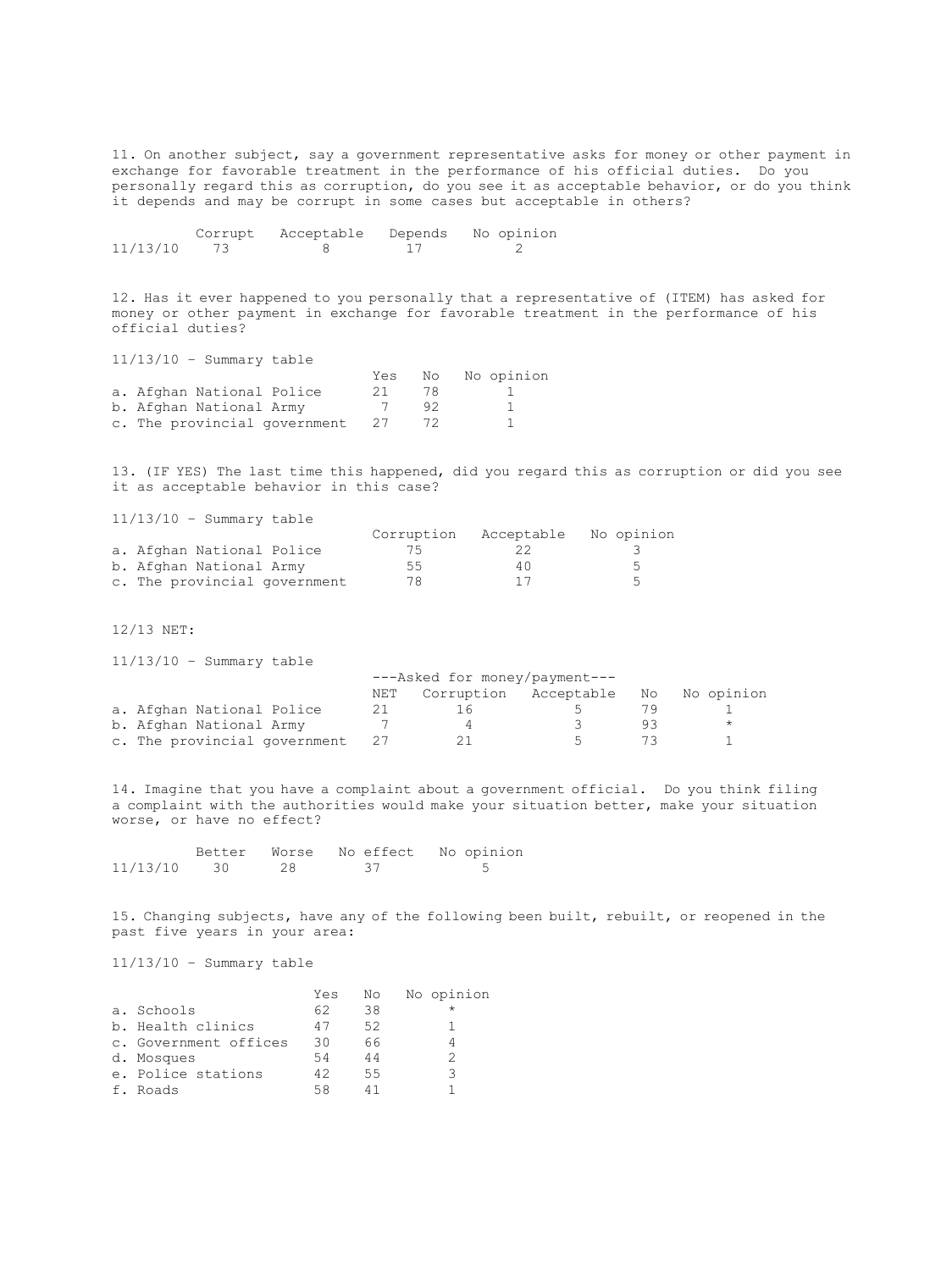Trend:

a. Schools  $Yes$  No No opinion<br>11/13/10 62 38  $*$  $62$  38  $*$ <br>  $69$  30 1 12/23/09 69 30 1 1/12/09 72 27 1 11/7/07 65 33 2 b. Health clinics Yes No No opinion<br>11/13/10 47 52 1  $\begin{array}{ccc} 47 & 52 & 1 \\ 50 & 49 & 1 \end{array}$ 12/23/09 50 49 1  $\begin{array}{cccccc} 1/12/09 & & 45 & & 54 & & 1 \\ 11/7/07 & & 37 & & 60 & & 2 \end{array}$  $11/7/07$ c. Government offices Yes No No opinion<br>11/13/10 30 66 4  $\begin{array}{cccc} 30 & 66 & & 4 \\ 34 & 62 & & 4 \\ 31 & 65 & & 4 \end{array}$ 12/23/09 34 62 4 1/12/09 31 65 4 11/7/07 28 67 6 d. Mosques Yes No No opinion<br>11/13/10 54 44 2  $\begin{array}{cccc} 54 & 44 & 2 \\ 58 & 41 & 2 \end{array}$ 12/23/09 58 41 2<br>1/12/09 53 44 3  $\begin{array}{cccc} 1/12/09 & \quad 53 & \quad 44 & \quad 3 \\ 11/7/07 & \quad 48 & \quad 48 & \quad 4 \end{array}$  $11/7/07$ e. Police stations Yes No No opinion<br>11/13/10 42 55 3 42 55 3 12/23/09 46 50 4 1/12/09 44 51 4 11/7/07 40 55 5 f. Roads Yes No No opinion<br>11/13/10 58 41 1 1 58 41 1<br>56 43 1 12/23/09 56 43 1  $1/12/09$   $47$  52 1<br> $11/7/07$  35 61 3 11/7/07 35 61 3

16. Have any of the following projects been started in this area in the past five years, but then been stopped for security reasons?

11/13/10 – Summary table

|                   | Yes |     | No No opinion |
|-------------------|-----|-----|---------------|
| a. Schools        | 20. | 79  |               |
| b. Health clinics | 14  | -84 |               |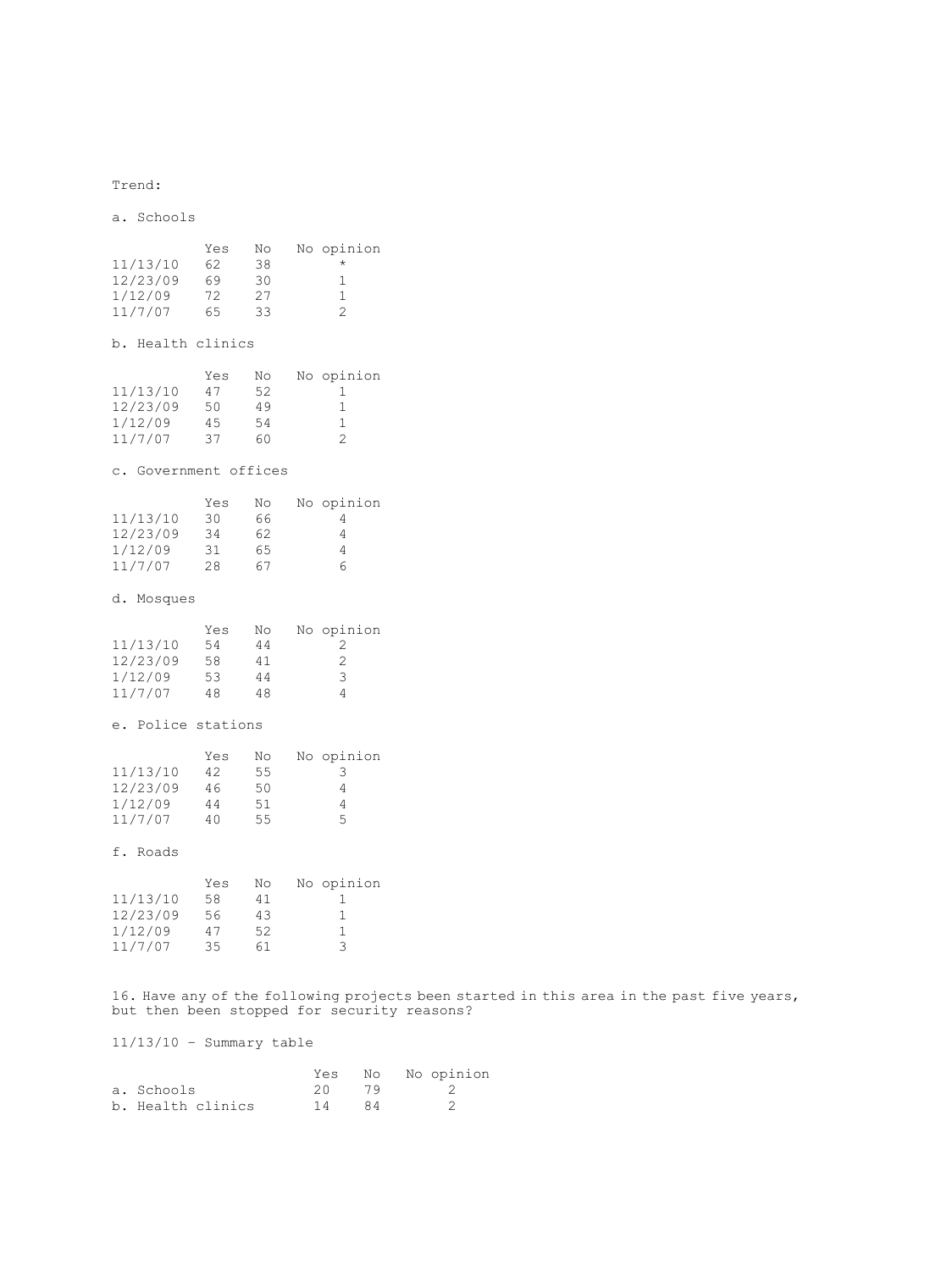| c. Government offices |    | 84  |    |
|-----------------------|----|-----|----|
| d. Mosques            | 15 | 82  | -3 |
| e. Police stations    | 17 | 79  |    |
| f. Roads              |    | 75. |    |

17. Thinking now about just the last year, have any such projects been started in the past year, or not?

11/13/10 – Summary table

|                       | Yes | No | No opinion |
|-----------------------|-----|----|------------|
| a. Schools            | 40  | 58 |            |
| b. Health clinics     | 26. | 71 | २          |
| c. Government offices | 19  |    |            |
| d. Mosques            | 37  | 59 | っ          |
| e. Police stations    | 31  | 66 |            |
| f. Roads              | 45  | 52 |            |

18. Thinking now about foreign aid money – that is money from foreign sources used for community development and support – as far as you are aware, is foreign aid money being spent (ITEM) in this area, or not?

11/13/10 – Summary table

|                                        |    |     | Yes No No opinion |
|----------------------------------------|----|-----|-------------------|
| a. On infrastructure projects          | 51 | 46  |                   |
| b. To provide food, medical assistance |    |     |                   |
| and other necessities                  | 47 | 49. | Δ                 |

19. (IF YES) Do you feel this foreign aid money is mainly being put to good use, or mainly being wasted?

|          | Good use | Wasted | No opinion |
|----------|----------|--------|------------|
| 11/13/10 |          | 41     |            |

20. How much of the foreign aid money coming into this country do you think is being misdirected for personal gain by government officials – a great deal of it, a good amount, just some, or hardly any?

|                   |     | -----Great/Good---- ----Some/Little---- |       |              |       |                |
|-------------------|-----|-----------------------------------------|-------|--------------|-------|----------------|
|                   |     | Great Good                              |       | Just Hardly  | None  | No             |
|                   | NET | deal amount                             |       | NET some any |       | (vol.) opinion |
| 11/13/10 67 28 39 |     |                                         | 27 19 |              | 8 4 7 |                |

21. Overall, how much of a problem is the issue of corruption among government officials or the police in this area – is that a big problem, a moderate problem, a small problem or not a problem?

|     | ----Big/Moderate---- |          |     |       |               |                             |  |  |  |
|-----|----------------------|----------|-----|-------|---------------|-----------------------------|--|--|--|
| NET | Bia                  | Moderate | NET | Small | Not a problem | opinion                     |  |  |  |
| 85  | 50                   | 35       | 14  |       |               |                             |  |  |  |
| 95  | 76                   | 19       |     |       | $\star$       |                             |  |  |  |
| 85  | 63                   | 21       |     |       |               |                             |  |  |  |
| 72  | 45                   | 27       | 22  | 10    | 11            | n                           |  |  |  |
| 78  | 55                   | 23       | 20  |       |               |                             |  |  |  |
|     |                      |          |     |       |               | ------Small/No problem----- |  |  |  |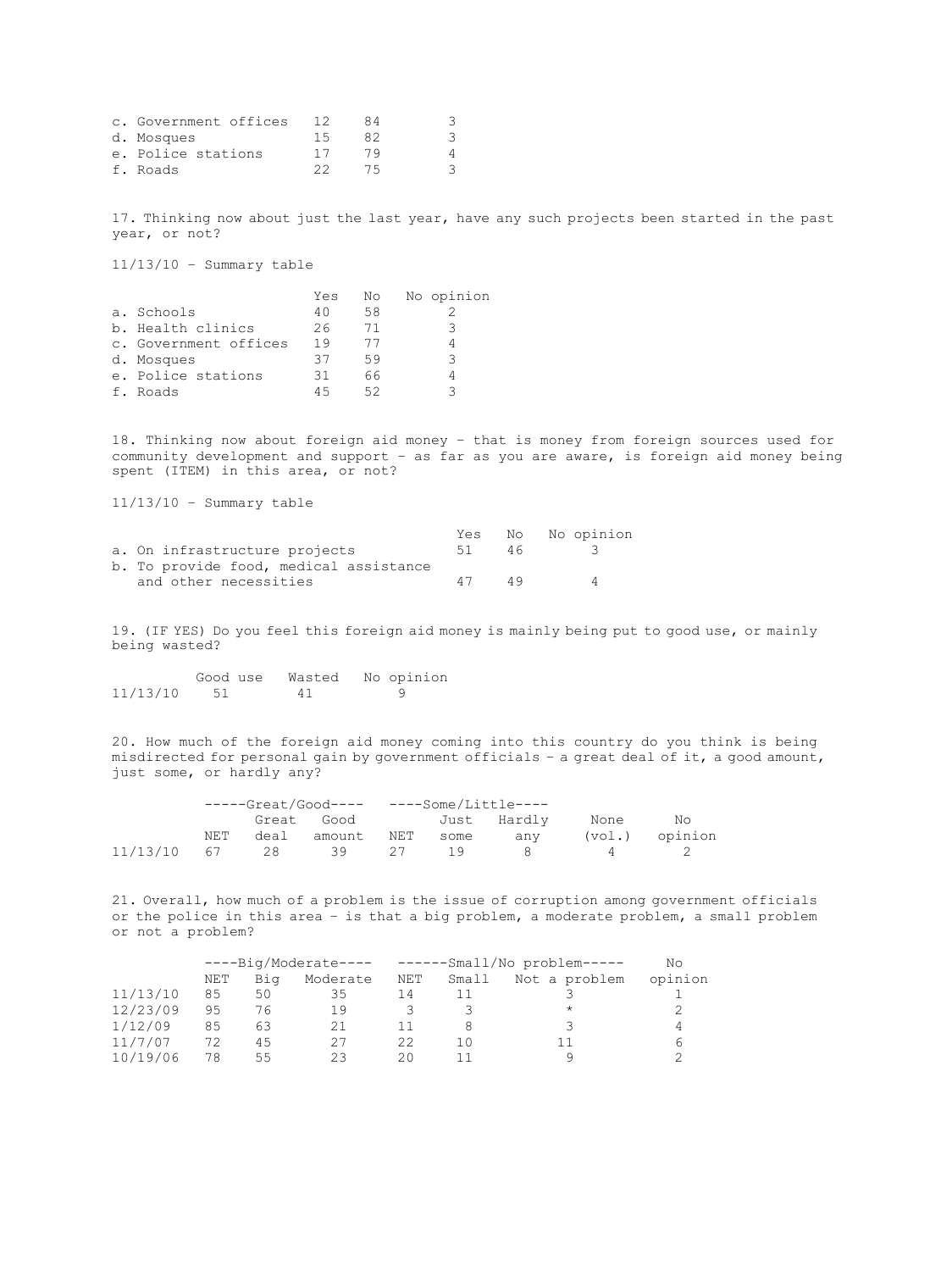22. Is it your opinion that corruption among government officials or the police has increased over the last year or so, decreased, or has it remained about the same?

|          | Increased | Decreased | Same | No opinion |
|----------|-----------|-----------|------|------------|
| 11/13/10 | - 37 -    | -33-      | 29   |            |
| 12/23/09 |           | 30        | 24   |            |
| 1/12/09  | 50        | つつ        | 21   |            |

23. Beyond any corruption occurring in your local area, what is your view of the level of corruption [ITEM] - is that a big problem, a moderate problem, a small problem or not a problem?

11/13/10 – Summary table

|                                                   | ----Big/Moderate---- ------Small/No problem----- |     |    |  | No  |                                  |       |
|---------------------------------------------------|--------------------------------------------------|-----|----|--|-----|----------------------------------|-------|
|                                                   | NET                                              | Biq |    |  |     | Moderate NET Small Not a problem | opin. |
| a. Within the government<br>of this province 93   |                                                  | 61  | 31 |  | 7 6 |                                  |       |
| b. At the national level<br>within the government |                                                  |     |    |  |     |                                  |       |
| in Kabul                                          | 88                                               | 65  | 22 |  |     |                                  |       |

Trend:

a. Within the government of this province

|          |    |    |      | ----Big/Moderate---- ------Small/No problem----- |                                                |  |  |  |
|----------|----|----|------|--------------------------------------------------|------------------------------------------------|--|--|--|
|          |    |    |      |                                                  | NET Big Moderate NET Small Not-a-problem opin. |  |  |  |
| 11/13/10 | 93 | 61 | 31   | h                                                |                                                |  |  |  |
| 12/23/09 | 90 | 64 | 26 - |                                                  |                                                |  |  |  |

b. At the national level within the government in Kabul

|             |      |    |     | ----Big/Moderate---- ------Small/No problem----- |                                                |  |  |  |
|-------------|------|----|-----|--------------------------------------------------|------------------------------------------------|--|--|--|
|             |      |    |     |                                                  | NET Big Moderate NET Small Not-a-problem opin. |  |  |  |
| 11/13/10    | - 88 | 65 | 22  |                                                  |                                                |  |  |  |
| 12/23/09 83 |      | 64 | 19. |                                                  |                                                |  |  |  |

24. From today's perspective, do you think it was very good, mostly good, mostly bad or very bad that U.S. military forces came into our country to bring down the Taliban government in 2001?

|          |            | $Good$ -------<br>------ |        |            | -------- | $Bad$ ------- | No      |
|----------|------------|--------------------------|--------|------------|----------|---------------|---------|
|          | <b>NET</b> | Verv                     | Mostly | <b>NET</b> | Mostly   | Very          | opinion |
| 11/13/10 | 74         | 34                       | 40     | 23         | 12       | 12            |         |
| 12/23/09 | 83         | 41                       | 42     | 15         | 9        | 6             |         |
| 1/12/09  | 69         | 27                       | 42     | 24         | 12       | 12            |         |
| 11/7/07  | 76         | 35                       | 40     | 20         | 10       | 10            | 4       |
| 10/19/06 | 88         | 45                       | 43     | 11         |          | 4             |         |
| 10/18/05 | 87         | 48                       | 39     | Q          | 6        |               | 4       |

25. Do you strongly support, somewhat support, somewhat oppose or strongly oppose the presence of the following groups in Afghanistan today?

11/13/10 – Summary table

|                                             | ------- Support ------- -------- Oppose ------- No |  |  |  |                                                 |  |
|---------------------------------------------|----------------------------------------------------|--|--|--|-------------------------------------------------|--|
|                                             |                                                    |  |  |  | NET Strongly Smwhat NET Smwhat Strongly opinion |  |
| a. U.S. military forces 62 16 47 37 23 15 1 |                                                    |  |  |  |                                                 |  |
| b. NATO/ISAF military                       |                                                    |  |  |  |                                                 |  |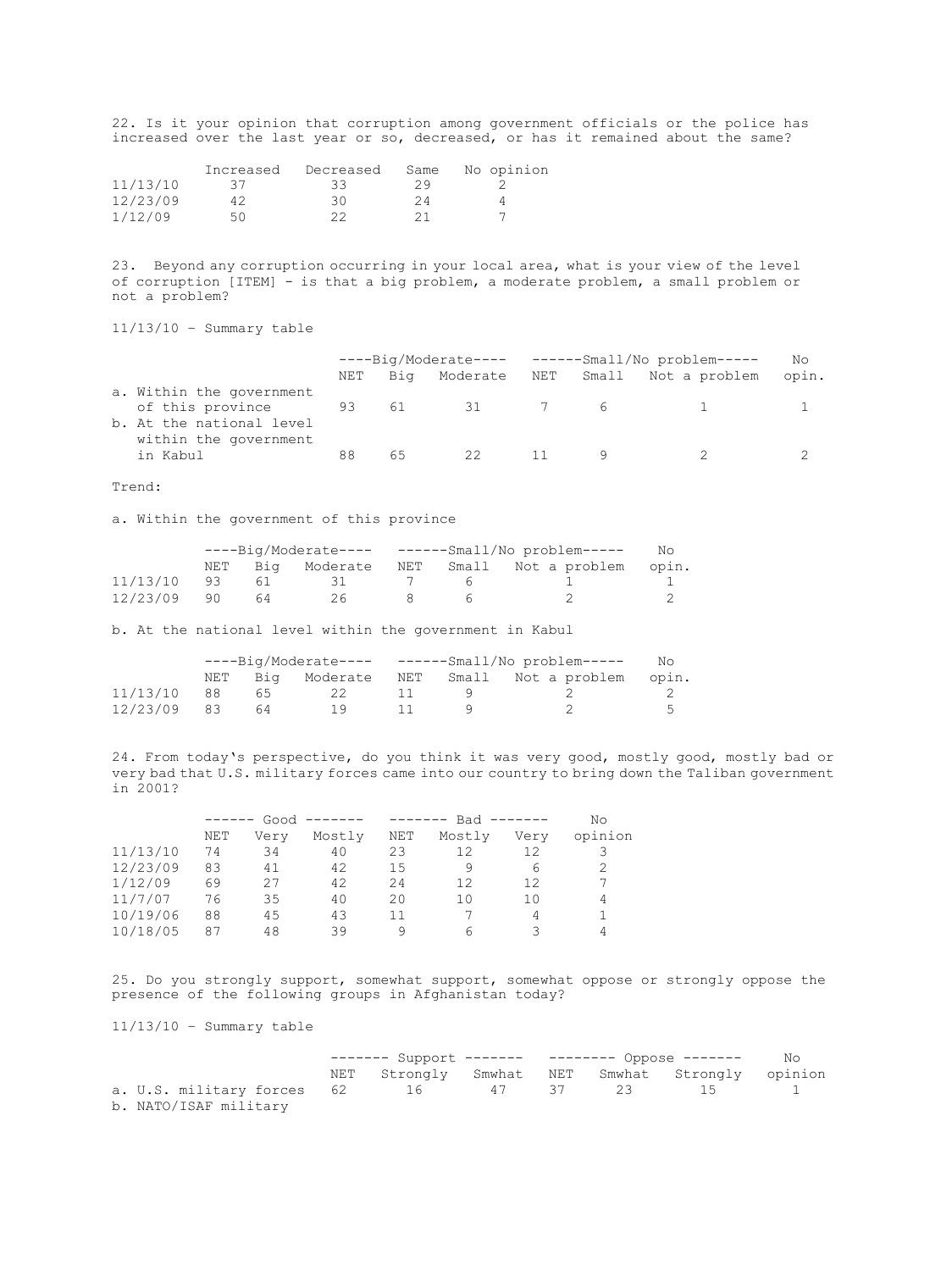| forces<br>c. Jihadi fighters from       | 54 | 13 | 41  | 45 | 29 | 16 |  |
|-----------------------------------------|----|----|-----|----|----|----|--|
| other countries<br>d. Fighters from the |    | 4  | -13 | 82 | 25 |    |  |
| Taliban<br>e. Foreign aid               |    |    | 8   | 88 |    | h. |  |
| organizations                           | 72 | 26 | 46  |    | Πh |    |  |

Trend:

a. United States military forces

|          | Support<br>-------- |          |        |     | Oppose $-----$<br>------- |          |         |  |
|----------|---------------------|----------|--------|-----|---------------------------|----------|---------|--|
|          | NET                 | Strongly | Smwhat | NET | Smwhat                    | Strongly | opinion |  |
| 11/13/10 | 62                  |          | 47     | 37  | 23                        | 15       |         |  |
| 12/23/09 | 68                  | 21       | 47     | 31  | 17                        | 14       |         |  |
| 1/12/09  | 63                  | 12       | 51     | 36  | 21                        | 15       |         |  |
| 11/7/07  |                     | 20       | 51     | 27  | 15                        | 12       |         |  |
| 10/19/06 | 78                  | 30       | 48     | 21  | 15                        |          |         |  |

b. NATO/ISAF military forces

|          | Support<br>-------- |          |        | -------- | Oppose · |          | Νo      |
|----------|---------------------|----------|--------|----------|----------|----------|---------|
|          | NET                 | Strongly | Smwhat | NET      | Smwhat   | Strongly | opinion |
| 11/13/10 | 54                  | 13       | 41     | 45       | 29       | 16       |         |
| 12/23/09 | 61                  | 18       | 44     | 37       | 21       | 16       |         |
| 1/12/09  | 59                  | 13       | 46     | 40       | 2.4      | 16       |         |
| 11/7/07  | 67                  | 25       | 42     | 30       | 17       | 13       | 2       |
| 10/19/06 | 78                  | 30       | 48     |          | 15       |          |         |

c. Jihadi fighters from other countries

|          | Support<br>$- - - - - - - -$ |          |        |     | Oppose |          |         |  |
|----------|------------------------------|----------|--------|-----|--------|----------|---------|--|
|          | NET                          | Strongly | Smwhat | NET | Smwhat | Strongly | opinion |  |
| 11/13/10 |                              |          | 13     | 82  | 25     | 57       |         |  |
| 12/23/09 |                              |          | 14     | 81  | 27     | 54       |         |  |
| 1/12/09  |                              |          | 9      | 86  | 27     | 60       | 3       |  |
| 11/7/07  | 14                           |          | 13     | 83  | 27     | 56       | Ç       |  |
| 10/19/06 |                              |          | 10     | 88  | クワ     | 61       |         |  |

d. Fighters from the Taliban

|          | Support<br>$- - - - - - - -$ |          |        |     | Oppose |          |         |
|----------|------------------------------|----------|--------|-----|--------|----------|---------|
|          | NET                          | Strongly | Smwhat | NET | Smwhat | Strongly | opinion |
| 11/13/10 |                              |          |        | 88  |        |          |         |
| 12/23/09 | 10                           |          |        | 88  | 19     | 7Λ       |         |
| 1/12/09  |                              |          |        | 90  | 20     | 70       |         |
| 11/7/07  | 5                            |          | 4      | 92  | 19     |          | Ç       |
| 10/19/06 | ц.                           |          |        | 94  | 1 4    | 81       |         |

e. Foreign aid organizations

|          | ------- Support ------- |          |        | -------- Oppose ------- | Nο             |          |         |
|----------|-------------------------|----------|--------|-------------------------|----------------|----------|---------|
|          | NET                     | Strongly | Smwhat | NET                     | Smwhat         | Strongly | opinion |
| 11/13/10 |                         | 26       | 46     |                         | $\overline{a}$ |          |         |
| 12/23/09 |                         | 30       | 45     | 23                      | 14             |          |         |
| 1/12/09  |                         | 30       | 43     | 25                      | $\perp$        |          |         |

26. Who do you blame the most for the violence that is occurring in the country?

|         | 11/13/10 12/23/09 1/12/09 11/7/07 |  |  |
|---------|-----------------------------------|--|--|
| Taliban |                                   |  |  |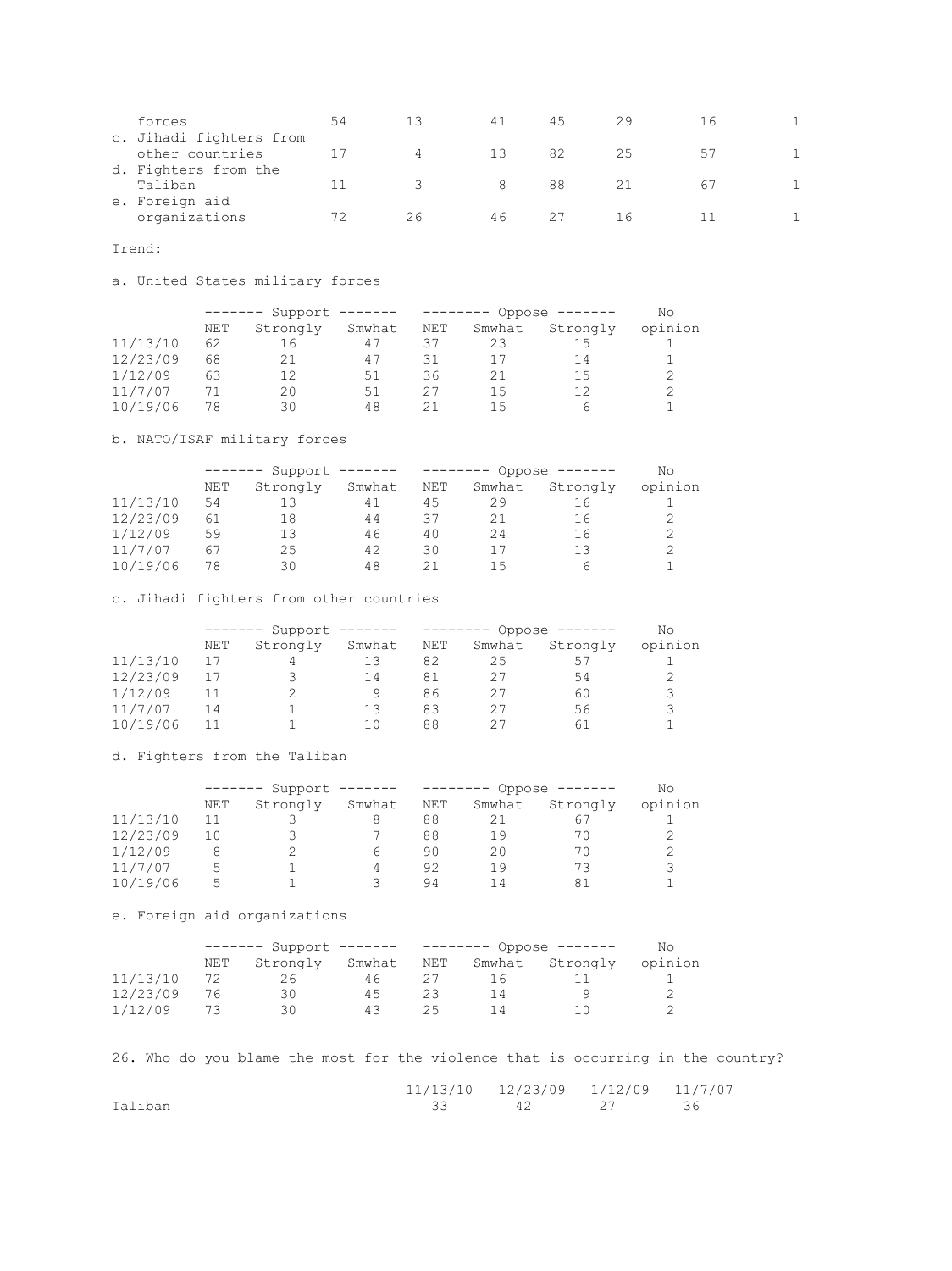| Al Qaeda/Foreign jihadis           |    | 24 | 22 | 22 |
|------------------------------------|----|----|----|----|
| U.S./American forces               | 14 |    | 12 |    |
| Obama/Bush/U.S. government/America |    |    |    |    |
| Local commanders/Warlords          |    |    |    |    |
| Drug traffickers                   |    |    |    |    |
| Afghan government/Karzai           |    |    | 12 |    |
| Afghan forces                      |    |    |    |    |
| NATO/ISAF forces                   |    |    |    |    |
| Neighboring countries              |    |    |    |    |
| Criminals                          |    |    |    |    |
| Jobless people                     |    |    |    |    |
| Other                              |    |    |    |    |
| No opinion                         |    |    |    |    |

27. Over the past 12 months, would you say the Taliban in Afghanistan have grown stronger, grown weaker, or remained about the same?

|          | Stronger | Weaker | Same | No opinion |
|----------|----------|--------|------|------------|
| 11/13/10 | 31       | 33     | 33   |            |
| 12/23/09 | 30       | 40     | 25   | 5          |
| 1/12/09  | 43       | 24     | 25   |            |
| 11/7/07  | 42       | 24     | 26   |            |

28. In the terms of each item below, over the past 12 months would you say the performance of U.S. and NATO/ISAF forces has got better, got worse, or remained about the same?

11/13/10 – Summary table

|                                      | Gotten | Gotten | About.   | Nο      |
|--------------------------------------|--------|--------|----------|---------|
|                                      | better | worse  | the same | opinion |
| a. Providing security in our country | 36     | 32     | 31       |         |
| b. Avoiding civilian causalities     | 30     | 39     | 30       |         |
| c. Providing reconstruction and      |        |        |          |         |
| development assistance               | 32     | 30     | 37       |         |
| d. Supporting local authorities      | 28     | 28     | 40       | 4       |
| e. Training the ANA and local police | 53     | 20     | 24       |         |

### Trend:

a. Providing security in our country

|          | Gotten | Gotten | About    | Nο      |
|----------|--------|--------|----------|---------|
|          | better | worse  | the same | opinion |
| 11/13/10 | - 36 - | -32    | -31      |         |
| 12/23/09 | 35     | 37     | 27       |         |

b. Avoiding civilian causalities

|          | Gotten | Gotten | About    | Nο      |
|----------|--------|--------|----------|---------|
|          | better | worse  | the same | opinion |
| 11/13/10 | -30 I  | 39     | -30      |         |
| 12/23/09 | 24     | 43     | 31       | 3       |

c. Providing reconstruction and development assistance.

|          | Gotten | Gotten | About    | Nο      |
|----------|--------|--------|----------|---------|
|          | better | worse  | the same | opinion |
| 11/13/10 | -32    | -30-   | -37      |         |
| 12/23/09 | 33     | 28     | 35       | 3       |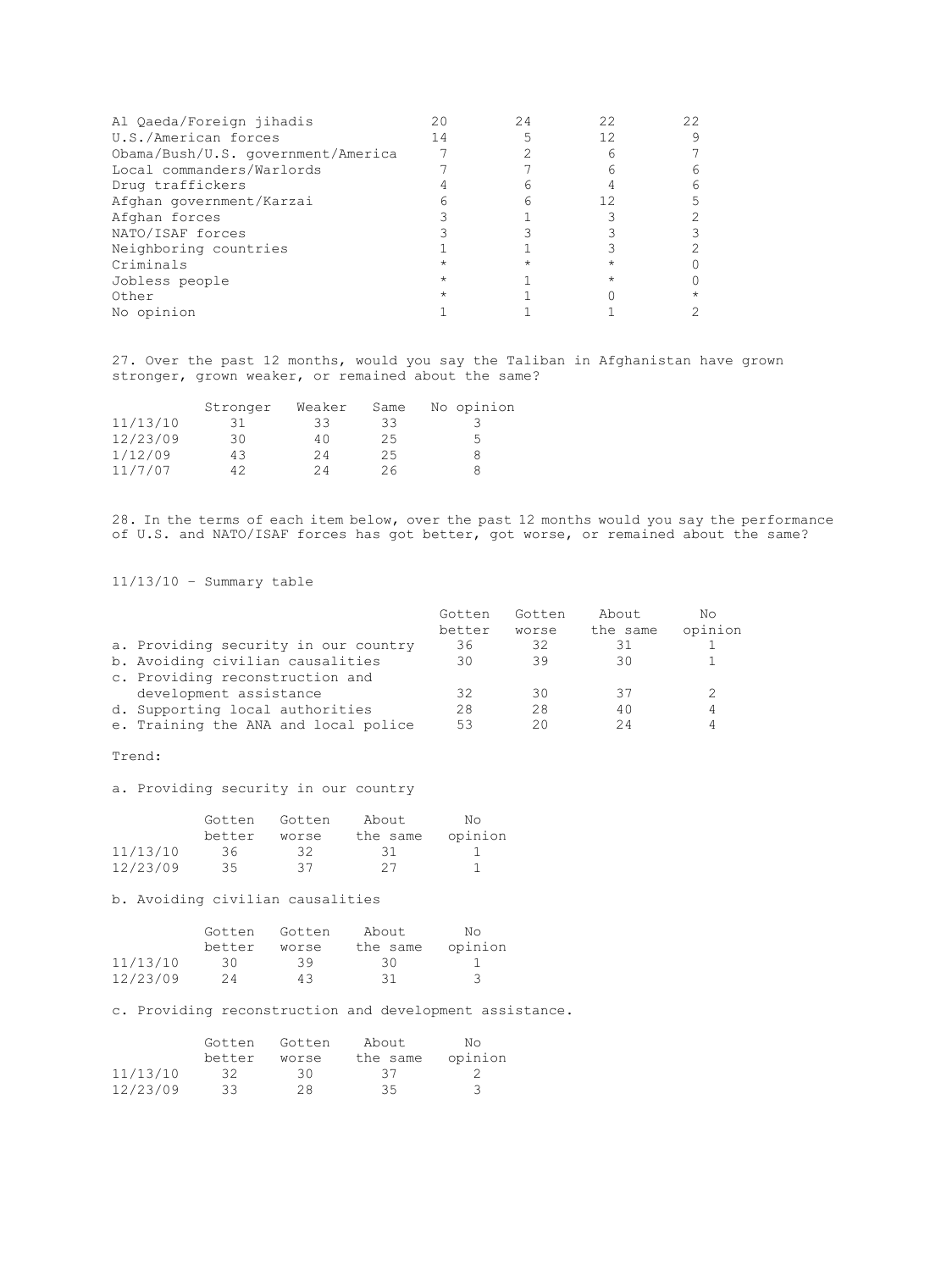d. No trend.

e. No trend.

29. Do you think the government in Kabul should negotiate a settlement with Afghan Taliban in which they are allowed to hold political offices if they agree to stop fighting, or do you think the government in Kabul should continue to fight the Taliban and not negotiate a settlement?

|               | Negotiate    | Continue fighting/ | No                                                                                |  |  |
|---------------|--------------|--------------------|-----------------------------------------------------------------------------------|--|--|
|               | with Taliban | Do not negotiate   | opinion                                                                           |  |  |
| 11/13/10      | 73           | 23                 | 4                                                                                 |  |  |
| $12/23/09*$   | 65           | 28                 |                                                                                   |  |  |
| 1/12/09       | 64           | 25                 |                                                                                   |  |  |
| 11/7/07       | 60           | 32                 |                                                                                   |  |  |
|               |              |                    | $*12/09$ and prior: -and not negotiate a settlement was -and not enter into these |  |  |
| negotiations. |              |                    |                                                                                   |  |  |

30. As you may have heard, the Afghan central government has entered into informal negotiations with the Taliban. How willing would you be to accept an agreement between the central government and the Taliban? Very willing, somewhat willing, not so willing, or not willing at all?

| -------Willing------- -------Not willing------ Depends No |  |  |  |                                                        |  |
|-----------------------------------------------------------|--|--|--|--------------------------------------------------------|--|
|                                                           |  |  |  | NET Very Somewhat NET Not so Not at all (vol.) opinion |  |
|                                                           |  |  |  | $11/13/10$ 65 37 27 33 18 15 2 1                       |  |

31. What if an agreement to stop the fighting ceded control over certain provinces to the Taliban – would you be very willing, somewhat willing, not so willing, or not willing at all to accept such an agreement?

| --------Willing------- --------Not willing------ |  |  |  | No                                           |  |
|--------------------------------------------------|--|--|--|----------------------------------------------|--|
|                                                  |  |  |  | NET Very Somewhat NET Notso Notatall opinion |  |
|                                                  |  |  |  | $11/13/10$ 37 13 24 61 16 45 2               |  |

32. Is it your impression that the Taliban have changed and become more moderate, or do you think they remain the same as they were when they ruled Afghanistan before?

|          | More moderate | Same | No opinion |
|----------|---------------|------|------------|
| 11/13/10 | -32.          | 63   |            |
| 12/23/09 | 28            | 63   | q          |
| 1/12/09  | 24            | 64   | 12         |

33. At present there are attacks against U.S. and other military forces in some parts of Afghanistan. Under current circumstances, do you think attacks against U.S. or NATO/ISAF military forces in Afghanistan can be justified or cannot be justified?

|            |           | Cannot be | No      |                                                                   |  |
|------------|-----------|-----------|---------|-------------------------------------------------------------------|--|
|            | Justified | justified | opinion |                                                                   |  |
| 11/13/10   | 27        | 64        |         |                                                                   |  |
| 12/23/09   | 8         | 76        | 16      |                                                                   |  |
| 1/12/09    | 25        | 64        | 11      |                                                                   |  |
| $11/7/07*$ | 17        | 74        | 8       |                                                                   |  |
| 10/19/06   | 13        | 78        |         |                                                                   |  |
| 10/18/05   | 30        | 60        | 10      |                                                                   |  |
|            |           |           |         | *2007 and prior: Wording -and other   and -or NATO/ISAF   omitted |  |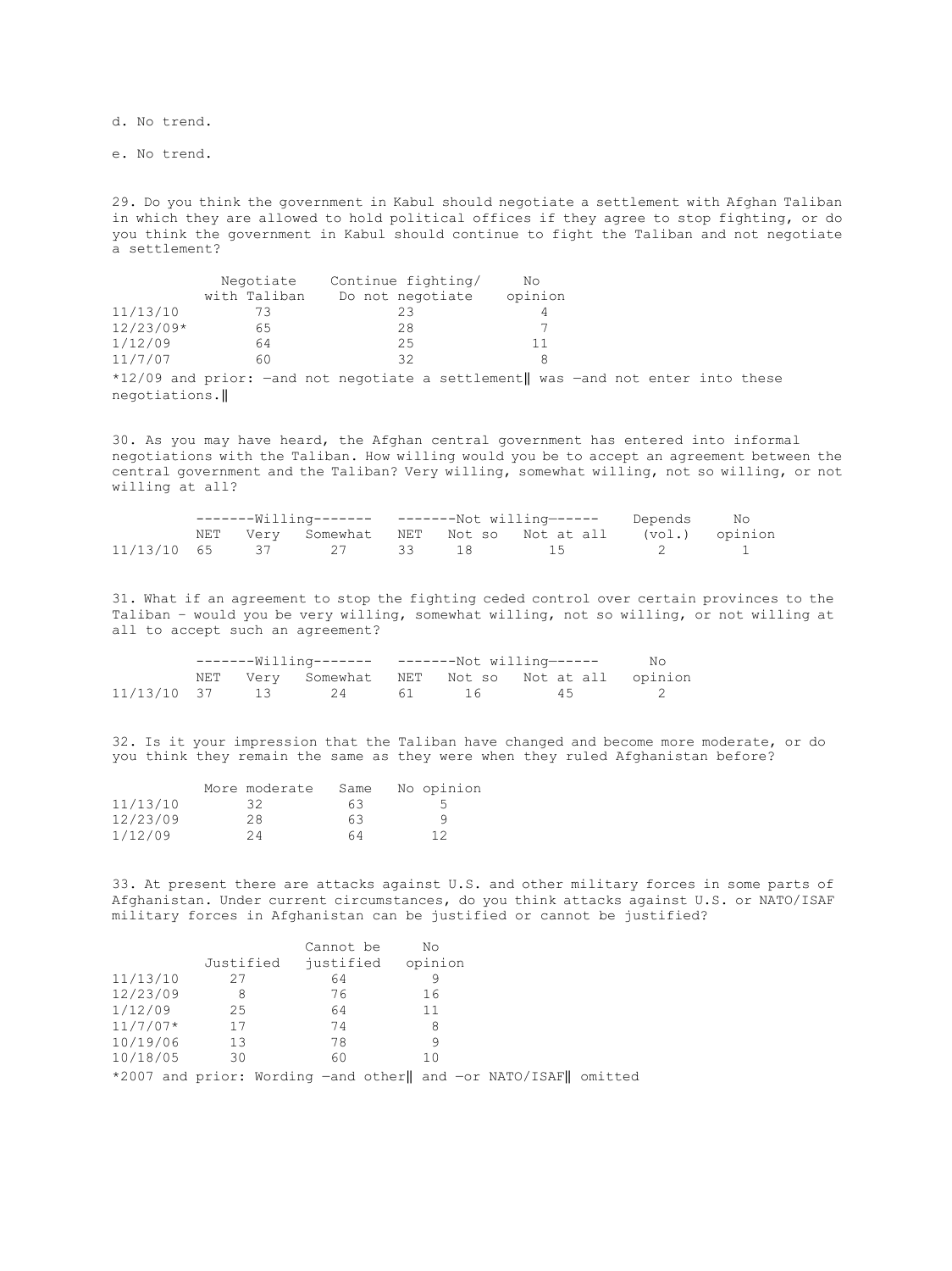34. The Americans have added 30,000 additional U.S. troops to their force in Afghanistan, and other NATO countries have added 7,000 more. Is this increase in U.S. and NATO/ISAF forces something you support strongly, support somewhat, oppose somewhat, or oppose strongly?

|                                         |     | ------- Support -------- --------- Oppose -------- |    |    |                                         | No |         |  |  |
|-----------------------------------------|-----|----------------------------------------------------|----|----|-----------------------------------------|----|---------|--|--|
|                                         | NET |                                                    |    |    | Strongly Somewhat NET Somewhat Strongly |    | opinion |  |  |
| 11/13/10                                | 49  | 14                                                 | 35 | 49 | -24                                     | 25 |         |  |  |
| $12/23/09*$                             | 61  | 22                                                 | 39 | 36 | 18                                      | 18 | 3       |  |  |
| $*12/09$ : -have added' was -are adding |     |                                                    |    |    |                                         |    |         |  |  |

35. The American president Barack Obama set forth several goals. As I name each of those goals, please tell me if you think the Americans and NATO are or are not making progress toward this goal? Is that a great deal of progress or just some?

11/13/10 – Summary table

|                                           |     | ----Making progress---- |      | No       | No                          |
|-------------------------------------------|-----|-------------------------|------|----------|-----------------------------|
|                                           | NET | Great deal              | Some | progress | opinion                     |
| a. Training Afghan forces to be able      |     |                         |      |          |                             |
| to take over security in our country      |     |                         |      |          |                             |
| starting next summer                      | 84  | 30                      | 54   | 15       | $\mathcal{L}$               |
| b. Preventing al Qaeda from establishing  |     |                         |      |          |                             |
| bases of operation in Afghanistan         | 66  | 20                      | 46   | 32       | $\mathcal{D}_{\mathcal{A}}$ |
| c. Preventing the Taliban from retaking   |     |                         |      |          |                             |
| control of the country                    | 63  | 19                      | 44   | 34       | $\mathcal{P}$               |
| d. Reducing official corruption in        |     |                         |      |          |                             |
| Afghanistan                               | 53  | 15                      | 38   | 45       | 3                           |
| e. Strengthening Afghanistan's government |     |                         |      |          |                             |
| so it can better serve all Afghans        | 69  | 22                      | 47   | 29       | $\mathcal{L}$               |
| f. Improving economic development in      |     |                         |      |          |                             |
| our country                               | 64  | 19                      | 44   | 35       | $\mathcal{L}$               |
| q. Preventing al Qaeda and the Taliban    |     |                         |      |          |                             |
| from maintaining bases of operation       |     |                         |      |          |                             |
| in Pakistan                               | 57  | 17                      | 40   | 40       | २                           |
|                                           |     |                         |      |          |                             |

Compare to:

The American president Barack Obama has called for a new strategy with several goals. As I name each of those goals, please tell me how confident you are that the Americans and NATO will accomplish it – very confident, somewhat confident, not so confident or not confident at all.

12/23/09 – Summary table

|                                           | -- Confident --<br>-- Not confident -- |           |    | No  |               |    |     |
|-------------------------------------------|----------------------------------------|-----------|----|-----|---------------|----|-----|
|                                           | NET                                    | Very Smwh |    | NET | Not so At all |    | op. |
| a. Training Afghan forces to be able      |                                        |           |    |     |               |    |     |
| to take over security in our country      |                                        |           |    |     |               |    |     |
| starting a year and a half from now       | 75                                     | 33        | 42 | 22  | 14            | 9  | 2   |
| b. Preventing al Qaeda from establishing  |                                        |           |    |     |               |    |     |
| bases of operation in Afghanistan         | 60                                     | 23        | 37 | 37  | 24            | 13 | 3   |
| c. Preventing the Taliban from retaking   |                                        |           |    |     |               |    |     |
| control of the country                    | 61                                     | 26        | 35 | 36  | 22            | 15 | 3   |
| d. Reducing official corruption in        |                                        |           |    |     |               |    |     |
| Afghanistan                               | 55                                     | 22        | 33 | 41  | 23            | 18 | 3   |
| e. Strengthening Afghanistan's government |                                        |           |    |     |               |    |     |
| so it can better serve all Afghans        | 67                                     | 27        | 41 | 30  | 20            | 10 | 3   |
| f. Improving economic development in      |                                        |           |    |     |               |    |     |
| our country                               | 62                                     | 20        | 42 | 35  | 24            | 11 | 4   |
| q. Preventing al Qaeda and the Taliban    |                                        |           |    |     |               |    |     |

from maintaining bases of operation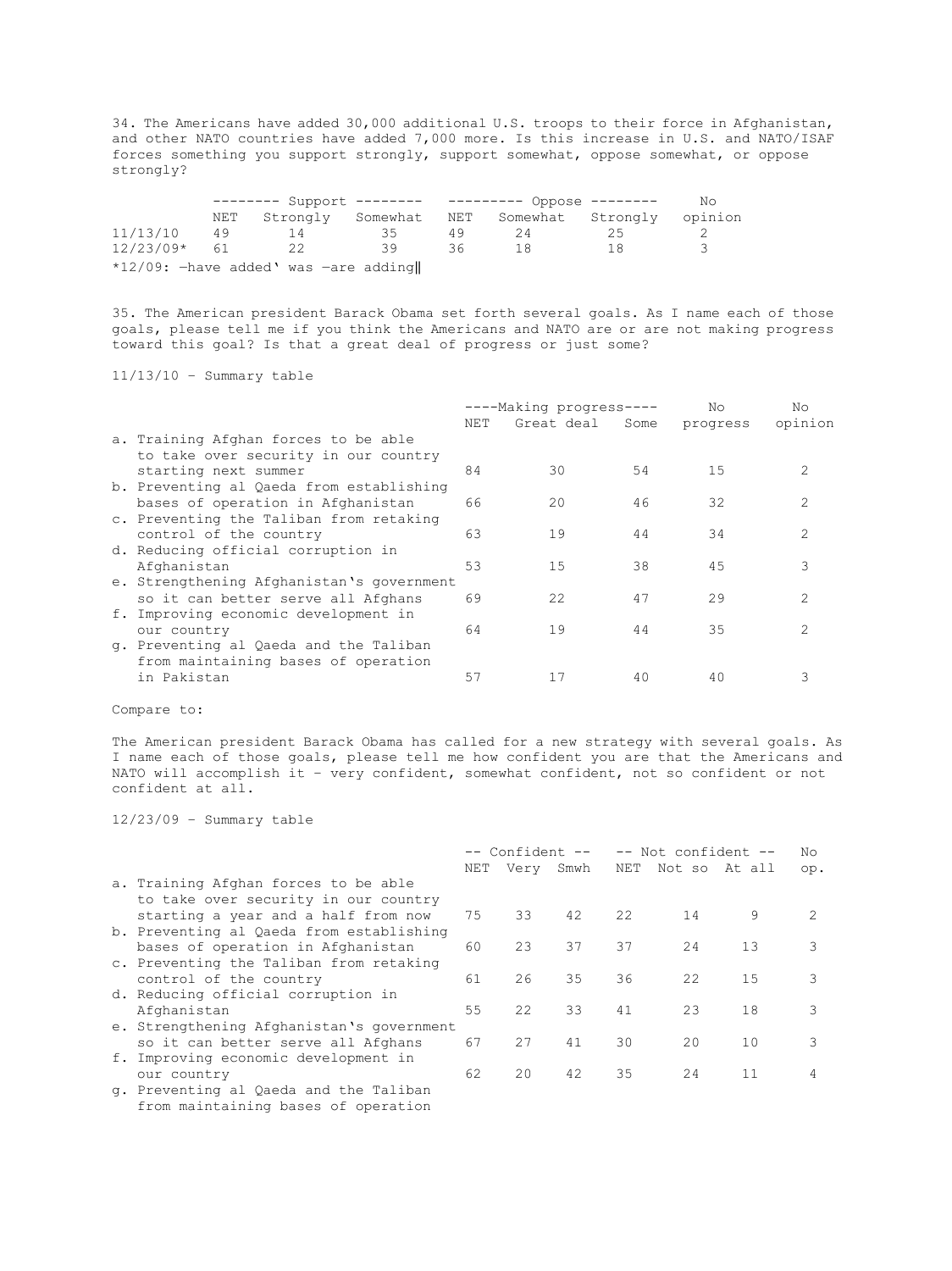| in Pakistan | $\sim$ $\sim$ $\sim$ $\sim$ $\sim$ $\sim$ | __ | __ | __ | . 31 43 26 18 | __ | 6 |
|-------------|-------------------------------------------|----|----|----|---------------|----|---|
|             |                                           |    |    |    |               |    |   |

36. Obama has said he will begin withdrawing U.S. forces next summer. Would it be your preference to have American and NATO/ISAF forces begin to leave Afghanistan next summer, should they leave sooner than next summer, or should they stay longer than that?

|             | Leave next                                       | Leave  | Stav   | Depends on security | No      |
|-------------|--------------------------------------------------|--------|--------|---------------------|---------|
|             | summer                                           | sooner | longer | situation (vol.)    | opinion |
| 11/13/10    | -27                                              | 28     |        | 26                  |         |
| $12/23/09*$ | 25                                               | - 22   |        | 29                  | ੨       |
|             | *12/2009: $-next$ summer was -18 months from now |        |        |                     |         |

37. Imagine the security situation in our country gets much worse in the next six months. In that case would you want U.S. and NATO/ISAF forces to leave sooner, or to stay longer?

|          | Leave sooner | Stay longer No opinion |  |
|----------|--------------|------------------------|--|
| 11/13/10 | 41           | 54                     |  |

38. Now imagine the security situation in our country gets much better in the next six months. In that case would you want U.S. and NATO/ISAF forces to leave sooner, or to stay longer?

|          | Leave sooner | Stay longer | No opinion |
|----------|--------------|-------------|------------|
| 11/13/10 | 59           |             |            |

39. I'm going to mention some groups. For each, please say how much of a presence it has in this area: A very strong presence, a fairly strong presence, a fairly weak presence or no significant presence at all.

11/13/10 – Summary table

|                              | ------ |      | Strong ----- | $---$ Weak/None $---$ |      |      | Nο             |
|------------------------------|--------|------|--------------|-----------------------|------|------|----------------|
|                              | NET    | Very | Fairly       | NET                   | Weak | None | opinion        |
| a. The central govt led by   |        |      |              |                       |      |      |                |
| Hamid Karzai                 | 75     | 33   | 42           | 24                    | 19   | 5    |                |
| b. The provincial government | 77     | 31   | 46           | 23                    | 20   | 3    | $\star$        |
| c. The local police          | 79     | 38   | 42           | 20                    | 42   | 17   | 1              |
| d. Local commanders and      |        |      |              |                       |      |      |                |
| their militias               | 33     | 10   | 24           | 66                    | 34   | 32   |                |
| e. The Taliban               | 15     | 4    | 11           | 84                    | 30   | 55   |                |
| f. Drug traffickers          | 13     | 3    | 11           | 84                    | 32   | 52   | 3              |
| q. United States or NATO     |        |      |              |                       |      |      |                |
| or ISAF forces               | 36     | 6    | 30           | 62                    | 35   | 28   | 2              |
| h. Foreign jihadis           | 16     | 4    | 13           | 81                    | 29   | 53   | 3              |
| i. Foreign aid               |        |      |              |                       |      |      |                |
| organizations                | 45     | 11   | 32           | 54                    | 30   | 23   | $\mathfrak{D}$ |
| j. The Afghan National Army  | 69     | 26   | 43           | 30                    | 18   | 11   |                |

#### Trend:

a. The central government led by Hamid Karzai

|                               | $--- - 5t$ rong $--- - 100$ Weak/None $---$ |                                       |  |  | No |  |
|-------------------------------|---------------------------------------------|---------------------------------------|--|--|----|--|
|                               |                                             | NET Very Fairly NET Weak None opinion |  |  |    |  |
| $11/13/10$ 75 33 42 24 19 5 1 |                                             |                                       |  |  |    |  |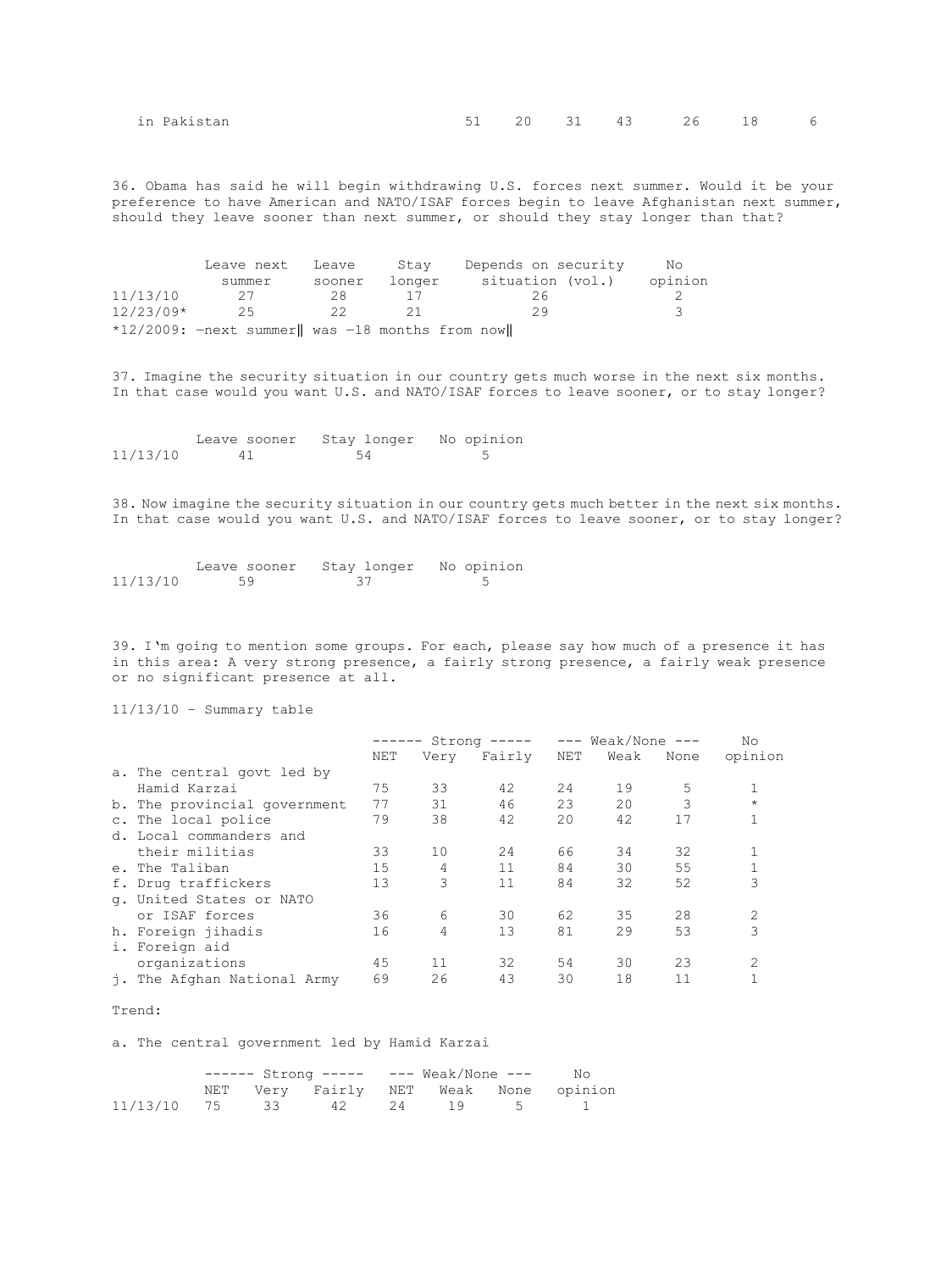| 12/23/09 |    | 41 | 38 | 1 9 | 15 |  |
|----------|----|----|----|-----|----|--|
| 1/12/09  | 67 | 26 |    |     |    |  |
| 11/7/07  |    |    | 43 | 24  | 18 |  |
| 10/19/06 |    |    |    |     | 25 |  |

b. The provincial government

|          | $- - - - - -$ |      | $Strong$ ----- |            | $---$ Weak/None $---$ |      | No      |
|----------|---------------|------|----------------|------------|-----------------------|------|---------|
|          | NET           | Very | Fairly         | <b>NET</b> | Weak                  | None | opinion |
| 11/13/10 | 77            | 31   | 46             | 23         | 20                    |      | $\star$ |
| 12/23/09 | 75            | 28   | 47             | 23         | 20                    |      |         |
| 1/12/09  | 69            | 25   | 44             | 31         | 27                    |      | $\star$ |
| 11/7/07  | 70            | 26   | 43             | 29         | 24                    | 5    |         |
| 10/19/06 | 72            | 21   | 51             | 28         | クワ                    |      |         |

c. The local police

|          | $- - - - - - -$ |      | $Strong$ ----- |     | $---$ Weak/None $---$ |      | No      |
|----------|-----------------|------|----------------|-----|-----------------------|------|---------|
|          | NET             | Very | Fairly         | NET | Weak                  | None | opinion |
| 11/13/10 | 79              | 38   | 42             | 20  | 42                    |      |         |
| 12/23/09 | 74              | 32   | 42             | 24  | 18                    | ٠h   | 3       |
| 1/12/09  | 73              | 29   | 44             | 25  | 21                    |      |         |
| 11/7/07  | 67              | 28   | 39             | 32  | 26                    | 6    |         |
| 10/19/06 | 78              | 30   | 48             | クク  | 20.                   |      |         |

d. Local commanders and their militias

|          | ------ |      | $Strong$ ----- | $---$ | Weak/None $---$ |      | No      |
|----------|--------|------|----------------|-------|-----------------|------|---------|
|          | NET    | Very | Fairly         | NET   | Weak            | None | opinion |
| 11/13/10 | 33     | 10   | 24             | 66    | 34              | 32   |         |
| 12/23/09 | 29     |      | 20             | 68    | 37              | 31   | 3       |
| 1/12/09  | 23     |      | 16             | 74    | 36              | 39   | 3       |
| 11/7/07  | 27     | 5.   | 22             | 70    | 40              | 31   | 3       |
| 10/19/06 | 28     |      | 24             | 71    | 41              | 30   |         |

e. The Taliban

|          | $- - - - - -$ |      | $Strong$ ----- |     | $---$ Weak/None $---$ |      | No      |
|----------|---------------|------|----------------|-----|-----------------------|------|---------|
|          | NET           | Very | Fairly         | NET | Weak                  | None | opinion |
| 11/13/10 | 15            | 4    |                | 84  | 30                    | 55   |         |
| 12/23/09 | 14            | 3    | 11             | 84  | 22                    | 62   |         |
| 1/12/09  | 14            | 3    | 1 O            | 83  | 21                    | 63   | 3       |
| 11/7/07  | 10            | ₹    |                | 86  | 1.5                   | 71   | 4       |
| 10/19/06 |               |      | h              | 91  |                       | 74   | 2       |

f. Drug traffickers

|          | $-- - - - -$ |      | $Strong$ ----- |     | $---$ Weak/None $---$ |      | Nο      |
|----------|--------------|------|----------------|-----|-----------------------|------|---------|
|          | NET          | Very | Fairly         | NET | Weak                  | None | opinion |
| 11/13/10 | 13           | 3    |                | 84  | 32                    | 52   |         |
| 12/23/09 | 13           |      | 11             | 82  | 30                    | 53   |         |
| 1/12/09  | 13           | 3    | 11             | 81  | 28                    | 54   | 5       |
| 11/7/07  | 11           |      | 9              | 83  | 21                    | 62   | 6       |
| 10/19/06 | 12           |      | Q              | 83  | 29                    | 55   | 5       |

g. United States or NATO or ISAF forces

|          | Strong -----<br>$------$ |      |        |     | $---$ Weak/None $---$ |      | Nο      |
|----------|--------------------------|------|--------|-----|-----------------------|------|---------|
|          | NET                      | Very | Fairly | NET | Weak                  | None | opinion |
| 11/13/10 | 36                       |      | 30     | 62  | 35.                   | 28   |         |
| 12/23/09 | 40                       |      | 33.    | 55  | 29                    | 26   | 5.      |
| 1/12/09  | 34                       | h    | 29     | 63  | 39                    | 24   |         |
| 11/7/07  | 50                       |      | 30     | 47  | 26                    |      |         |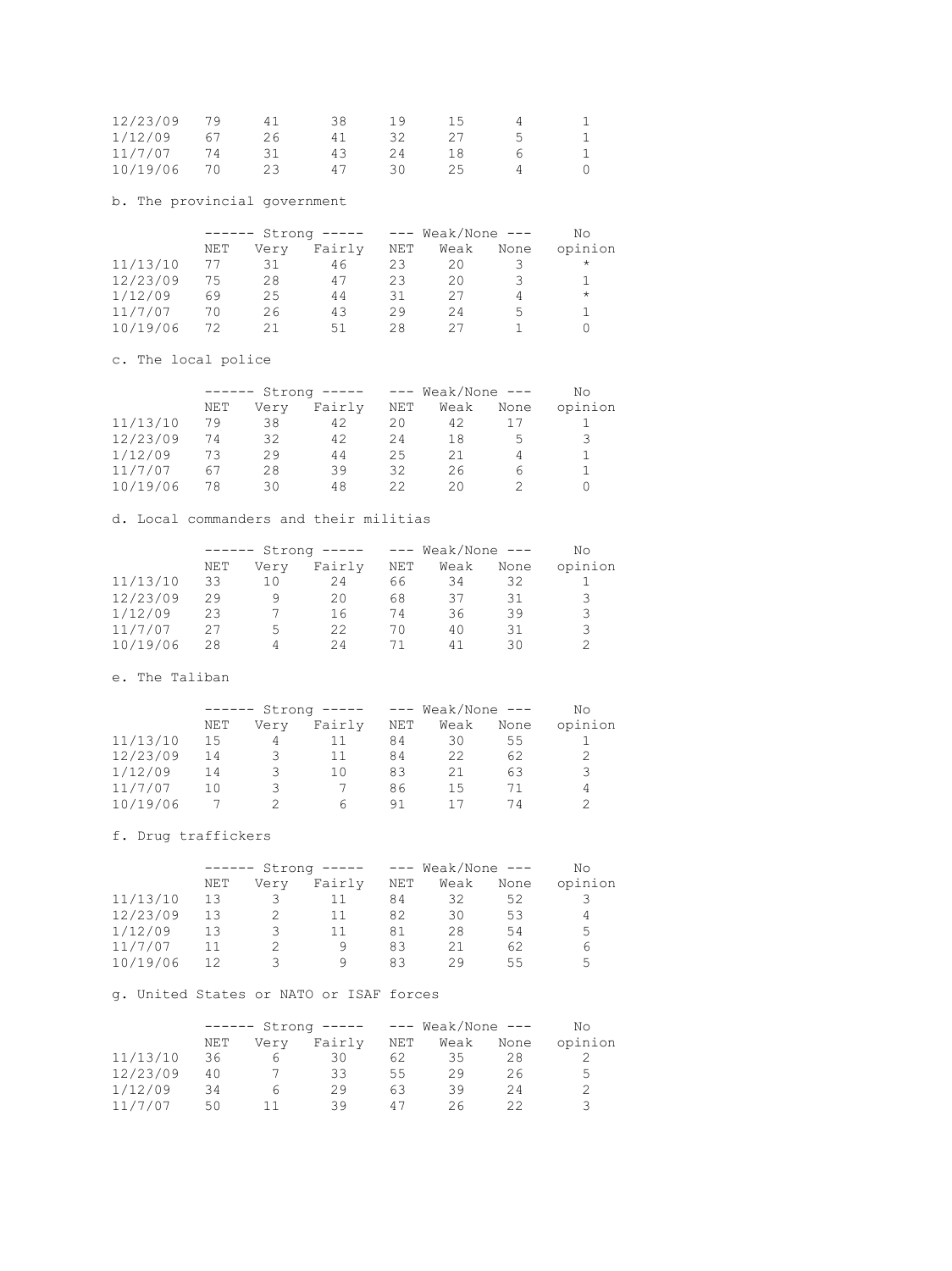| 10/19/06 57 |  |  |  |  |  |  |  |
|-------------|--|--|--|--|--|--|--|
|-------------|--|--|--|--|--|--|--|

h. Foreign jihadis

|          |     |        | Strong ----- | $---$ | Weak/None $---$ |      | No      |
|----------|-----|--------|--------------|-------|-----------------|------|---------|
|          | NET | Verv   | Fairly       | NET   | Weak            | None | opinion |
| 11/13/10 | 16  |        | 13           | 81    | 29              | 53   |         |
| 12/23/09 | 19  | 4      | 14           | 76    | 26              | 50   | 6       |
| 1/12/09  | 14  |        | 12           | 79    | 22              | 57   |         |
| 11/7/07  | 13  | $\sim$ | 11.          | 79    | フフ              | 56   |         |

i. Foreign aid organizations

|          |     |      | $\text{Strong}$ ----- --- Weak/None --- |     |      |      | Nο      |
|----------|-----|------|-----------------------------------------|-----|------|------|---------|
|          | NET | Very | Fairly                                  | NET | Weak | None | opinion |
| 11/13/10 | 4.5 |      | 32                                      | 54  | 30.  |      |         |
| 12/23/09 | 48  |      | 37                                      | 49  | 28   |      | ₹       |
| 1/12/09  |     |      | ヌク                                      | 56  | 36.  |      |         |

j. The Afghan National Army

|             |    | $--- - 5t$ rong $--- - 100$ Weak/None $---$<br>Nο |  |       |  |  |
|-------------|----|---------------------------------------------------|--|-------|--|--|
|             |    | NET Very Fairly NET Weak None opinion             |  |       |  |  |
| 11/13/10 69 |    | 26 43 30 18                                       |  |       |  |  |
| 12/23/09 71 | 32 | 39                                                |  | 27 15 |  |  |

40. Now, for each group I mention, please tell me how confident are you in its ability to provide security and stability in your area – very confident, somewhat confident, not so confident or not confident at all?

11/13/10 – Summary table

|                           |     |      | $---$ Confident $---$ | $\qquad \qquad - - - - -$ |        | Not confident ----- | No         |
|---------------------------|-----|------|-----------------------|---------------------------|--------|---------------------|------------|
|                           | NET | Very | Somewhat              | NET                       | Not so | Not at all          | opinion    |
| a. The central government |     |      |                       |                           |        |                     |            |
| led by Hamid Karzai       | 81  | 38   | 43                    | 19                        | 14     | 5                   | $\star$    |
| b. The provincial         |     |      |                       |                           |        |                     |            |
| government                | 79  | 32   | 47                    | 21                        | 16     | 5                   | $\star$    |
| c. The local police       | 77  | 34   | 43                    | 22                        | 15     |                     |            |
| d. Local commanders and   |     |      |                       |                           |        |                     |            |
| their militias            | 27  |      | 20                    | 72                        | 32     | 41                  |            |
| e. The Taliban            | 9   | 3    | 6                     | 90                        | 18     | 72                  |            |
| f. United States or       |     |      |                       |                           |        |                     |            |
| NATO or ISAF forces       | 36  | .5   | 31                    | 64                        | 33     | 31                  |            |
| g. Foreign jihadis        | 15  | 4    | 11                    | 84                        | 24     | 60                  |            |
| h. The Afghan National    |     |      |                       |                           |        |                     |            |
| Army                      | 82  | 42   | 41                    | 17                        | 12     | 6                   | $^{\star}$ |

Trend:

a. The central government led by Hamid Karzai

|          |     |      |          |     |        |                | Nο      |
|----------|-----|------|----------|-----|--------|----------------|---------|
|          | NET | Very | Somewhat | NET | Not so | Not at all     | opinion |
| 11/13/10 | 81  | 38   | 43       | 19  | 14     |                | $\star$ |
| 12/23/09 | 83  | 46   | 37       | 16  | 11     | ٠,             |         |
| 1/12/09  | 75  | 28   | 47       | 25  | 19     |                |         |
| 11/7/07  | 82  | 35   | 47       |     | 12     | $\overline{a}$ |         |
| 10/19/06 | 80  | 32   | 47       | 20  | 16     |                |         |

b. The provincial government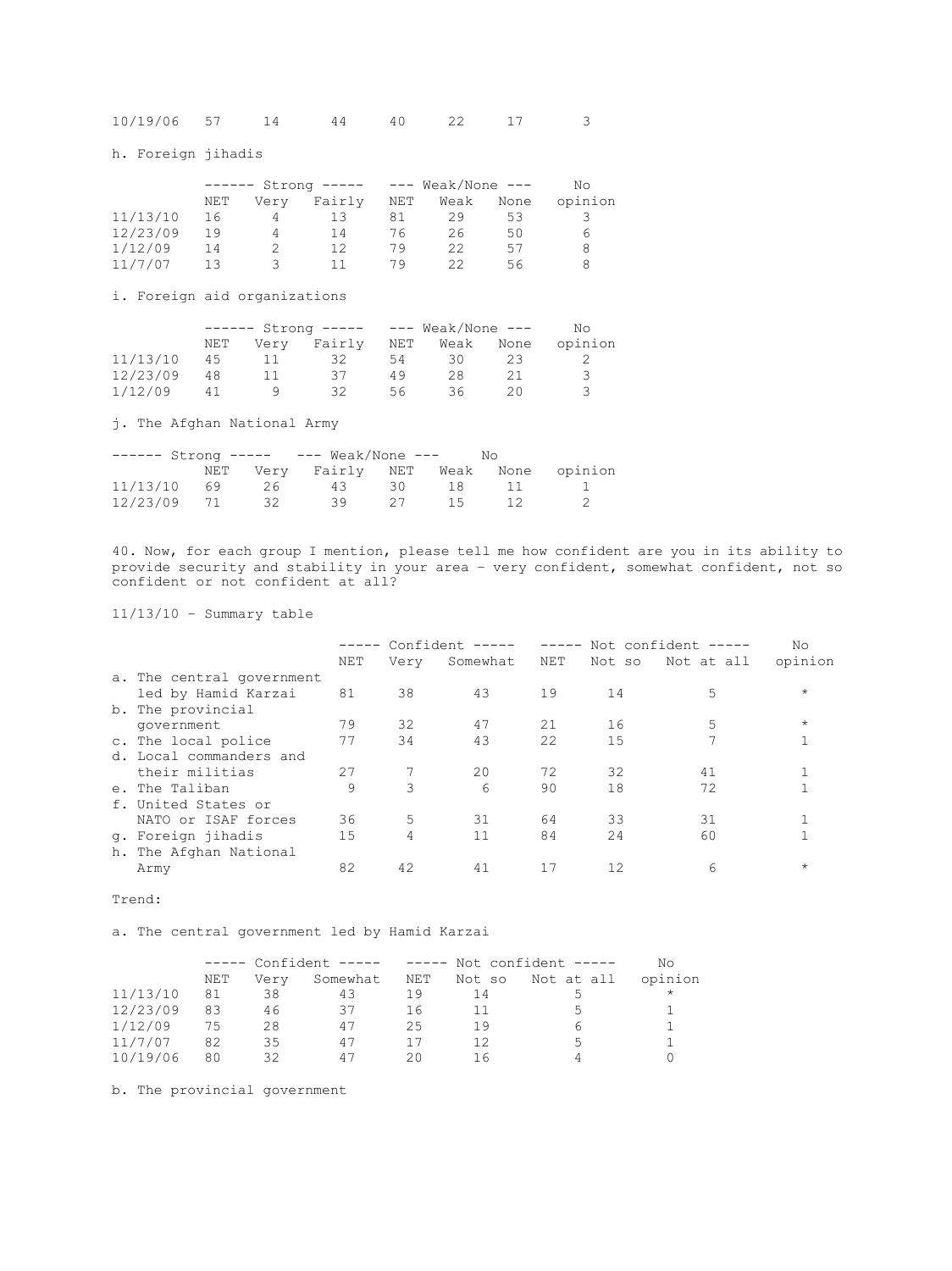|                     |          | ----- Confident ----- ----- Not confident ----- |          |          |          |            | Nο      |  |
|---------------------|----------|-------------------------------------------------|----------|----------|----------|------------|---------|--|
|                     | NET      | Very                                            | Somewhat | NET      | Not so   | Not at all | opinion |  |
| 11/13/10            | 79       | 32                                              | 47       |          |          |            | $\star$ |  |
| 12/23/09<br>1/12/09 | 76<br>69 | 31<br>24                                        | 45<br>45 | 23<br>30 | 16<br>24 | h          |         |  |
| 11/7/07             | 75       | 28                                              | 46       | 25       | 18       |            |         |  |
| 10/19/06            | 75       | 24                                              | 52       | 25.      |          |            |         |  |

c. The local police

|          |     | ----- Confident ----- ----- Not confident ----- |          |     |        |            | No      |
|----------|-----|-------------------------------------------------|----------|-----|--------|------------|---------|
|          | NET | Verv                                            | Somewhat | NET | Not so | Not at all | opinion |
| 11/13/10 | 77  | 34                                              | 43       | 22  | 15     |            |         |
| 12/23/09 | 75  | 34                                              | 42       | 23  | 15     |            |         |
| 1/12/09  | 75  | 28                                              | 47       | 24  |        |            |         |
| 11/7/07  | 67  | 25                                              | 42       | 33  | 24     |            |         |
| 10/19/06 | 79  | つの                                              | 50.      |     |        |            |         |

d. Local commanders and their militias

|          |     |      |          |     |        |            | Nο      |
|----------|-----|------|----------|-----|--------|------------|---------|
|          | NET | Very | Somewhat | NET | Not so | Not at all | opinion |
| 11/13/10 | 27  |      | 20       | 72  | 32     | 41         |         |
| 12/23/09 | 30  |      | 20       | 68  | 30     | 38         |         |
| 1/12/09  | 18  | ٠h   | 13       | 79  | 27     | 52         |         |
| 11/7/07  | 26  | ↳    | 21       | 72  | 31     | 41         |         |
| 10/19/06 | 19  |      |          | 80  | 32     | 47         |         |

e. The Taliban

|          |     |      |          |     |        |            | Nο      |
|----------|-----|------|----------|-----|--------|------------|---------|
|          | NET | Verv | Somewhat | NET | Not so | Not at all | opinion |
| 11/13/10 | q   |      |          | 90  |        |            |         |
| 12/23/09 | 11  |      |          | 87  |        | 76         |         |
| 1/12/09  |     |      | 5.       | 90  | 10     | 79         |         |
| 11/7/07  | 8   |      |          | 89  | 12     | 77         | २       |
| 10/19/06 | h   |      |          | 93  |        | я4         |         |

f. United States or NATO or ISAF forces

|          |     | ----- Confident ----- |          |     |        | ----- Not confident ----- | Nο      |
|----------|-----|-----------------------|----------|-----|--------|---------------------------|---------|
|          | NET | Verv                  | Somewhat | NET | Not so | Not at all                | opinion |
| 11/13/10 | 36  | 5.                    | 31       | 64  | 33     |                           |         |
| 12/23/09 | 48  |                       | 40       | 49  | 25     | 24                        | 3       |
| 1/12/09  | 42  | h                     | 35       | 55  | 27     | 29                        |         |
| 11/7/07  | 52  |                       | 40       | 46  | 23     | 22                        | २       |
| 10/19/06 | 67  | 18                    | 49       |     |        | 1 4                       |         |

g. Foreign jihadis

|          |     | $---$ Confident $-- ---$ Not confident $---$ |            |     |        | Nο         |         |
|----------|-----|----------------------------------------------|------------|-----|--------|------------|---------|
|          | NET | Verv                                         | Somewhat   | NET | Not so | Not at all | opinion |
| 11/13/10 | 1.5 | 4                                            |            | 84  | 24     | 60         |         |
| 12/23/09 | 18  | 4                                            | -14        | 78  | 21     | 56         |         |
| 1/12/09  | 13  |                                              | 11         | 84  |        | 67         | ੨       |
| 11/7/07  |     | -2.                                          | $-1$ $(1)$ | Я4  |        | 6 ⊀        |         |

# h. The Afghan National Army

|             | $---$ Confident $-- ---$ Not confident $---$ |    |               |  |  |  |                                                 | No. |
|-------------|----------------------------------------------|----|---------------|--|--|--|-------------------------------------------------|-----|
|             |                                              |    |               |  |  |  | NET Very Somewhat NET Not so Not at all opinion |     |
| 11/13/10 82 |                                              |    | 42 41 17 12 6 |  |  |  |                                                 |     |
| 12/23/09 83 |                                              | 43 | 40 1.5        |  |  |  |                                                 |     |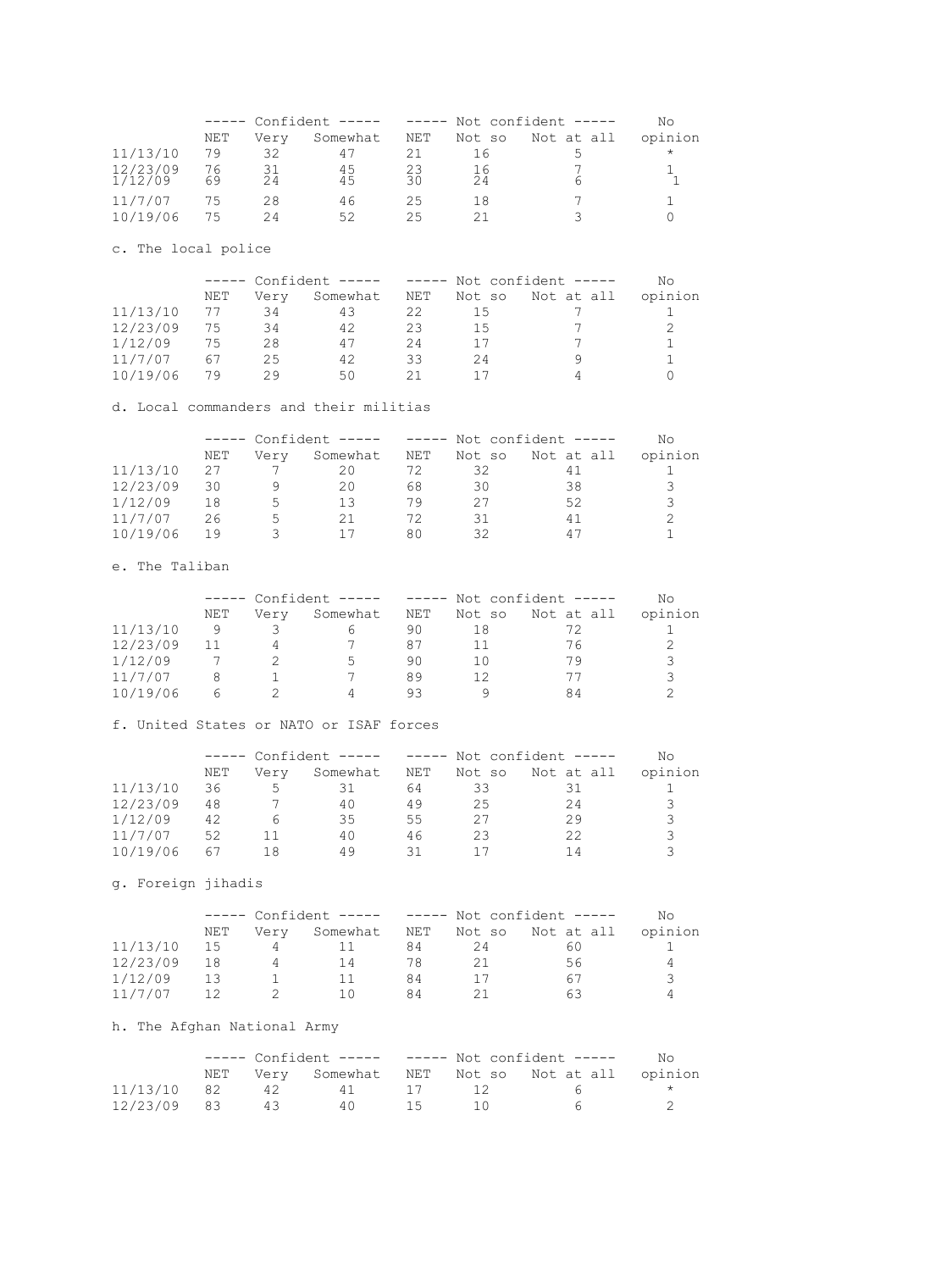41. For each of these groups, what would you say is its level of support among the people in this area – very strong support, fairly strong support, fairly weak support or no significant support at all?

11/13/10 – Summary table

|                              | ------ |                | $Strong$ ----- | $---$ Weak/None $---$ |      | No   |                |
|------------------------------|--------|----------------|----------------|-----------------------|------|------|----------------|
|                              | NET    | Verv           | Fairly NET     |                       | Weak | None | opinion        |
| a. The central govt led by   |        |                |                |                       |      |      |                |
| Hamid Karzai                 | 78     | 36             | 42             | 22                    | 16   | 5    |                |
| b. The provincial government | 76     | 30             | 47             | 23                    | 18   | 5    |                |
| c. The local police          | 76     | 32             | 44             | 22                    | 17   | 5    | 2              |
| d. Local commanders and      |        |                |                |                       |      |      |                |
| their militias               | 24     |                | 17             | 74                    | 35   | 39   | 2              |
| e. The Taliban               | 11     | 3              | 8              | 87                    | 23   | 65   | $\mathfrak{D}$ |
| f. Drug traffickers          | 10     | $\overline{2}$ | 8              | 88                    | 23   | 65   | 3              |
| q. United States or          |        |                |                |                       |      |      |                |
| NATO or ISAF forces          | 35     | 6              | 29             | 63                    | 38   | 25   | 2              |
| h. Foreign jihadis           | 16     | 4              | 12             | 81                    | 26   | 55   | 3              |
| i. The Afghan National Army  | 81     | 39             | 42             | 17                    | 13   | 5    |                |

#### Trend:

a. The central government led by Hamid Karzai

|          |     | $Strong$ -----<br>------ |        |     | $---$ Weak/None $---$ |      | Nο      |
|----------|-----|--------------------------|--------|-----|-----------------------|------|---------|
|          | NET | Very                     | Fairly | NET | Weak                  | None | opinion |
| 11/13/10 | 78  | 36                       | 42     | 22  | 16                    |      |         |
| 12/23/09 | 80  | 40                       | 40     | 19  | 14                    | 5    | $\star$ |
| 1/12/09  | 65  | 27                       | 38     | 34  | 26                    | 8    |         |
| 11/7/07  | 81  | 35                       | 45     | 18  | 14                    | 5    |         |
| 10/19/06 | 78  | 28                       | 50     | 21  | 1 Q                   |      |         |

b. The provincial government

|          | ------ |      | Strong ----- |     | $---$ Weak/None $---$ |      | Nο      |
|----------|--------|------|--------------|-----|-----------------------|------|---------|
|          | NET    | Very | Fairly       | NET | Weak                  | None | opinion |
| 11/13/10 | 76     | 30   | 47           | 23  | 18                    | .5   |         |
| 12/23/09 | 73     | 26   | 47           | 26  | 19                    | 8    | $\star$ |
| 1/12/09  | 63     | 22   | 42           | 36  | 26                    |      |         |
| 11/7/07  | 72     | 27   | 45           | 27  | 20                    | 6    |         |
| 10/19/06 | 74     | クク   | 51           | 26  | フフ                    |      |         |

c. The local police

|          |     | $Strong$ -----<br>$-- - - - -$ |        |     | $---$ Weak/None $---$ |      | Nο      |
|----------|-----|--------------------------------|--------|-----|-----------------------|------|---------|
|          | NET | Very                           | Fairly | NET | Weak                  | None | opinion |
| 11/13/10 | 76  | 32                             | 44     | 22  |                       |      |         |
| 12/23/09 | 70  | 28                             | 43     | 28  | 20                    | 8    |         |
| 1/12/09  | 66  | 23                             | 43     | 32  | 23                    | 8    |         |
| 11/7/07  | 64  | 24                             | 40     | 35  | 25                    | 1 ೧  |         |
| 10/19/06 | 74  | 26.                            | 49     | 25  | 21                    |      |         |

d. Local commanders and their militias

|          |     | $Strong$ -----<br>$- - - - - -$ |        |      | $---$ Weak/None $---$ |      | Nο      |
|----------|-----|---------------------------------|--------|------|-----------------------|------|---------|
|          | NET | Very                            | Fairly | NET  | Weak                  | None | opinion |
| 11/13/10 | 24  |                                 |        | 74   | 35                    | 39   |         |
| 12/23/09 | 25  |                                 | 18     | 73   | 31                    | 42   |         |
| 1/12/09  |     | Δ                               | 13     | 78   | 29                    | 49   | 5       |
| 11/7/07  | 24  | Δ                               | 20.    | - 13 | 34                    | 39   |         |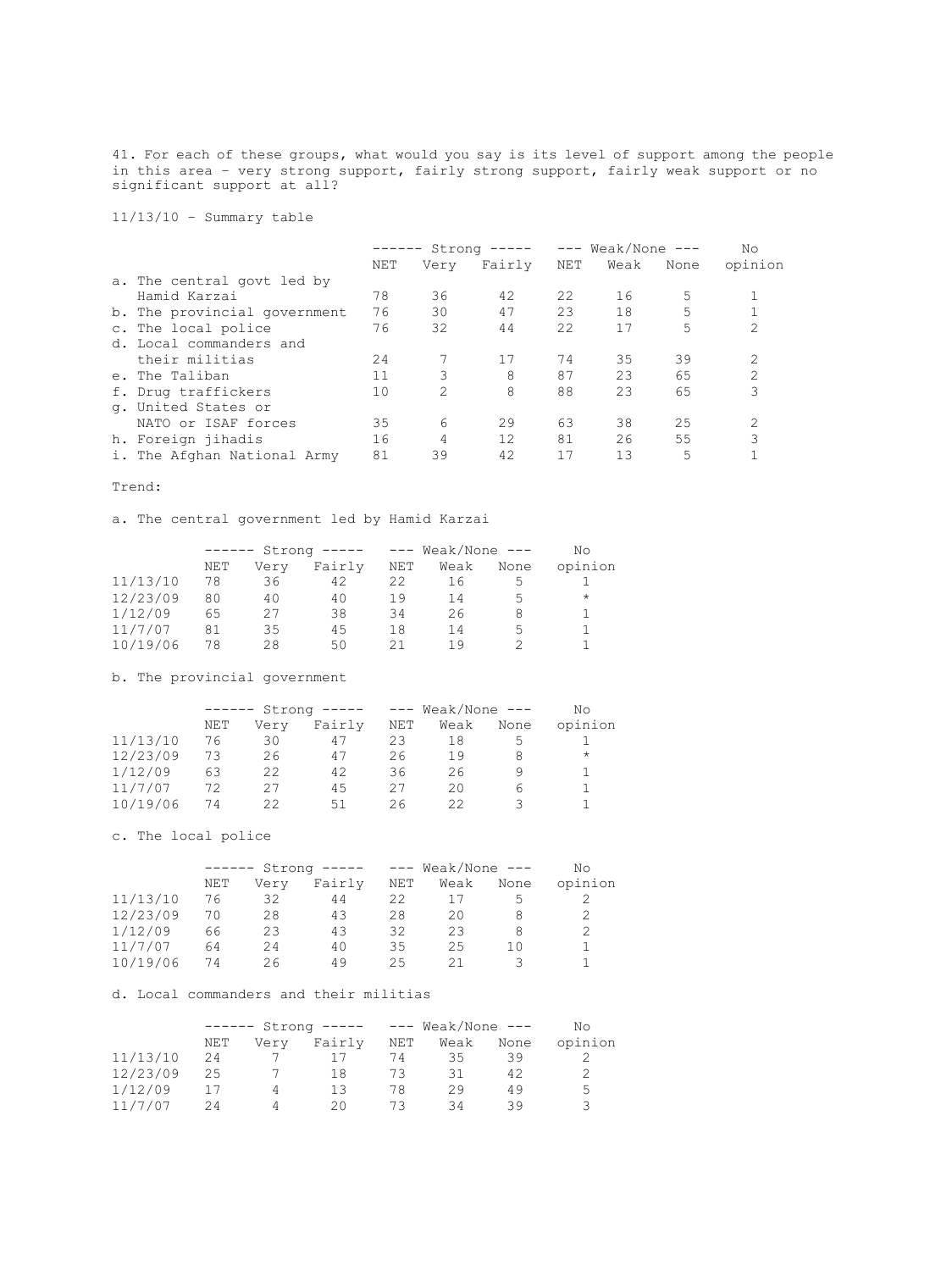| 10/19/06 20 |  |  |  |  |  |  |  |
|-------------|--|--|--|--|--|--|--|
|-------------|--|--|--|--|--|--|--|

e. The Taliban

| $Strong$ -----<br>$- - - - - -$ |      |        |     |      |      | Nο                    |
|---------------------------------|------|--------|-----|------|------|-----------------------|
| NET                             | Very | Fairly | NET | Weak | None | opinion               |
| 11                              | २    | 8      | 87  | 23   | 65   |                       |
| 12                              | 4    | 8      | 85  | 14   | 71   |                       |
| q                               | 3    | 6      | 85  | 13   | フク   | 6                     |
| 8                               |      | 5.     | 88  | 13   | 75   | 4                     |
| h                               |      | 4      | 92  | 13   | 79   |                       |
|                                 |      |        |     |      |      | $---$ Weak/None $---$ |

f. Drug traffickers

|          |     | $Strong$ ----- |        |            | $---$ Weak/None $---$ | No   |         |
|----------|-----|----------------|--------|------------|-----------------------|------|---------|
|          | NET | Very           | Fairly | <b>NET</b> | Weak                  | None | opinion |
| 11/13/10 | 10  |                |        | 88         | 23                    | 65   |         |
| 12/23/09 | q   |                |        | 86         | 22                    | 65   | 5       |
| 1/12/09  |     |                | 6      | 85         |                       | 68   | 8       |
| 11/7/07  |     |                | 6      | 87         | 15                    |      | 6       |
| 10/19/06 |     |                | h      | 90         | 1 9                   |      |         |

g. United States or NATO or ISAF forces

|          |     | $Strong$ -----<br>$- - - - - -$ |        |     | $---$ Weak/None $---$ |      | No      |
|----------|-----|---------------------------------|--------|-----|-----------------------|------|---------|
|          | NET | Very                            | Fairly | NET | Weak                  | None | opinion |
| 11/13/10 | 35  | b                               | 29     | 63  | 38                    | 25   |         |
| 12/23/09 | 40  |                                 | 33     | 57  | 33                    | 24   | 3       |
| 1/12/09  | 37  | 5                               | 32     | 58  | 32                    | 26   | 5.      |
| 11/7/07  | 52  | 11                              | 42     | 44  | 22                    | 22   | 3       |
| 10/19/06 | 67  | 18                              | 49     | 32  | 18                    | 13   |         |

h. Foreign jihadis

|          |     |      |        |     | --- Weak/None --- |      | No      |
|----------|-----|------|--------|-----|-------------------|------|---------|
|          | NET | Verv | Fairly | NET | Weak              | None | opinion |
| 11/13/10 | 16  |      | 12     | 81  | 26                | 55   |         |
| 12/23/09 |     | 4    | 12     | 78  | 25                | 53   | 5.      |
| 1/12/09  | 14  |      | 1つ     | 78  | 18                | 61   |         |
| 11/7/07  | 15  | ∵.   | ヿゔ     | 78  | 20.               | 58   |         |

i. The Afghan National Army

|             | $--- - 5t$ rong $--- - 200$ Weak/None $---$ |      |                                   |     |                  |        | No. |
|-------------|---------------------------------------------|------|-----------------------------------|-----|------------------|--------|-----|
|             | NET                                         |      | Very Fairly NET Weak None opinion |     |                  |        |     |
| 11/13/10 81 |                                             | - 39 | 42                                |     | 17 13 5          |        |     |
| 12/23/09 82 |                                             | 42   | 40.                               | 16. | $\left(1\right)$ | $\sim$ |     |

42. To the extent that support for the Taliban exists anywhere in Afghanistan, do you have any sense of why people might support them? For each item I name, please tell me if you think it may or may not be a reason for others to support the Taliban. IF YES: Do you think that could be a strong reason, or not a strong one?

11/13/10 – Summary table

|                                          | ---Reason for support---- |    |                          | Not a | No.   |
|------------------------------------------|---------------------------|----|--------------------------|-------|-------|
|                                          | NET                       |    | Strong Not strong reason |       | opin. |
| a. For religious reasons                 | T                         | 35 | 41                       | 21    | 3     |
| b. Because they agree with its goals     | 57                        | 18 | 39                       | 41    | 2     |
| c. Because they are threatened or forced | 68                        | 26 | 42                       | 29    | 2     |
| d. Because the Taliban are better at     |                           |    |                          |       |       |
| delivering services                      | 39                        | 12 | 28                       | 58    |       |
| e. Because the Taliban are opposing      |                           |    |                          |       |       |
|                                          |                           |    |                          |       |       |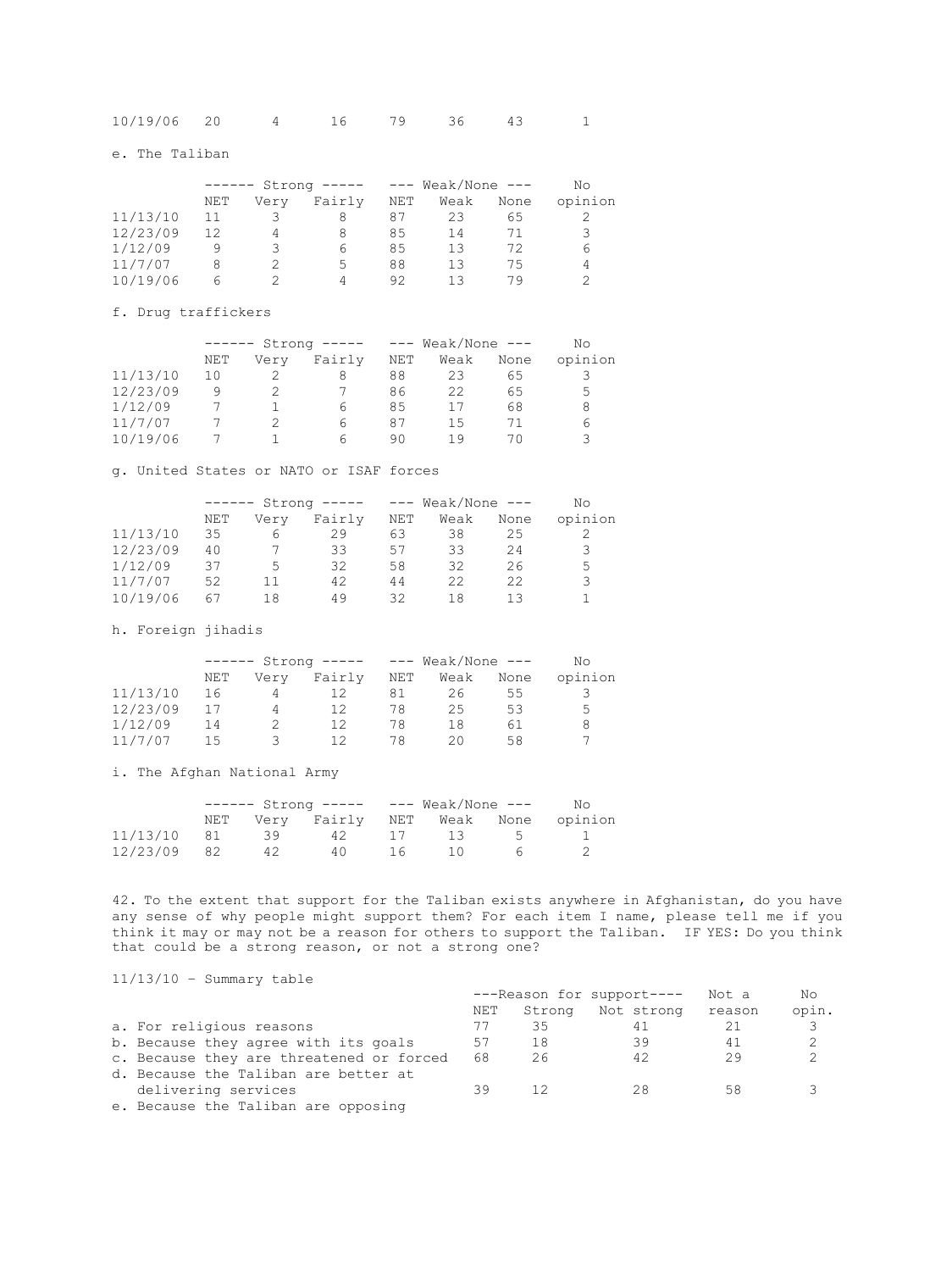| the foreign forces                      |     |  |  |
|-----------------------------------------|-----|--|--|
| f. Because there is too much corruption |     |  |  |
| in the government                       | 3 U |  |  |

43. Are you aware of any of the following activities by the Taliban in this area?

11/13/10 – Summary table

|                                          | Yes | No | No opinion |
|------------------------------------------|-----|----|------------|
| a. The delivery of night letters         | 24  | 74 |            |
| b. Bombings                              | 30  | 68 |            |
| c. Killing individuals                   | 35  | 62 |            |
| d. Burning schools/government buildings  | 27  | 72 |            |
| e. Fighting government or foreign troops | 40  | 59 |            |
| f. People giving food/money to Taliban   | 24  |    |            |
|                                          |     |    |            |

Trend:

a. The delivery of night letters

|          | Yes | No | No opinion |
|----------|-----|----|------------|
| 11/13/10 | 24  | 74 |            |
| 1/12/09  | 21  | 74 | 5          |
| 11/7/07  | 26  | 71 | 3          |
| 10/19/06 | 24  | 74 | っ          |

b. Bombings

|          | Yes | No | No opinion |
|----------|-----|----|------------|
| 11/13/10 | 30  | 68 |            |
| 1/12/09  | 26  | 69 | 4          |
| 11/7/07  | 33  | 65 | 2          |
| 10/19/06 | 43  | 55 | 2          |

c. Killing individuals

|          | Yes | No | No opinion |
|----------|-----|----|------------|
| 11/13/10 | 35  | 62 |            |
| 1/12/09  | 32  | 64 |            |
| 11/7/07  | 34  | 63 | 2          |
| 10/19/06 | 42  | 56 | っ          |

d. Burning schools/government buildings

|          | Yes | No | No opinion    |
|----------|-----|----|---------------|
| 11/13/10 | 27  | 72 |               |
| 1/12/09  | 27  | 69 |               |
| 11/7/07  | 33  | 64 | $\mathcal{P}$ |
| 10/19/06 | 45  | 53 |               |

e. Fighting government or foreign troops

|          | Yes       | No       | No opinion                             |
|----------|-----------|----------|----------------------------------------|
| 11/13/10 | 40        | 59       |                                        |
| 1/12/09  | 33        | 63       | 5                                      |
| 11/7/07  | 42        | 54       | 3                                      |
| 10/19/06 | 45        | 53       | 2                                      |
|          |           |          | f. People qiving food/money to Taliban |
| 11/13/10 | Yes<br>24 | No<br>74 | No opinion                             |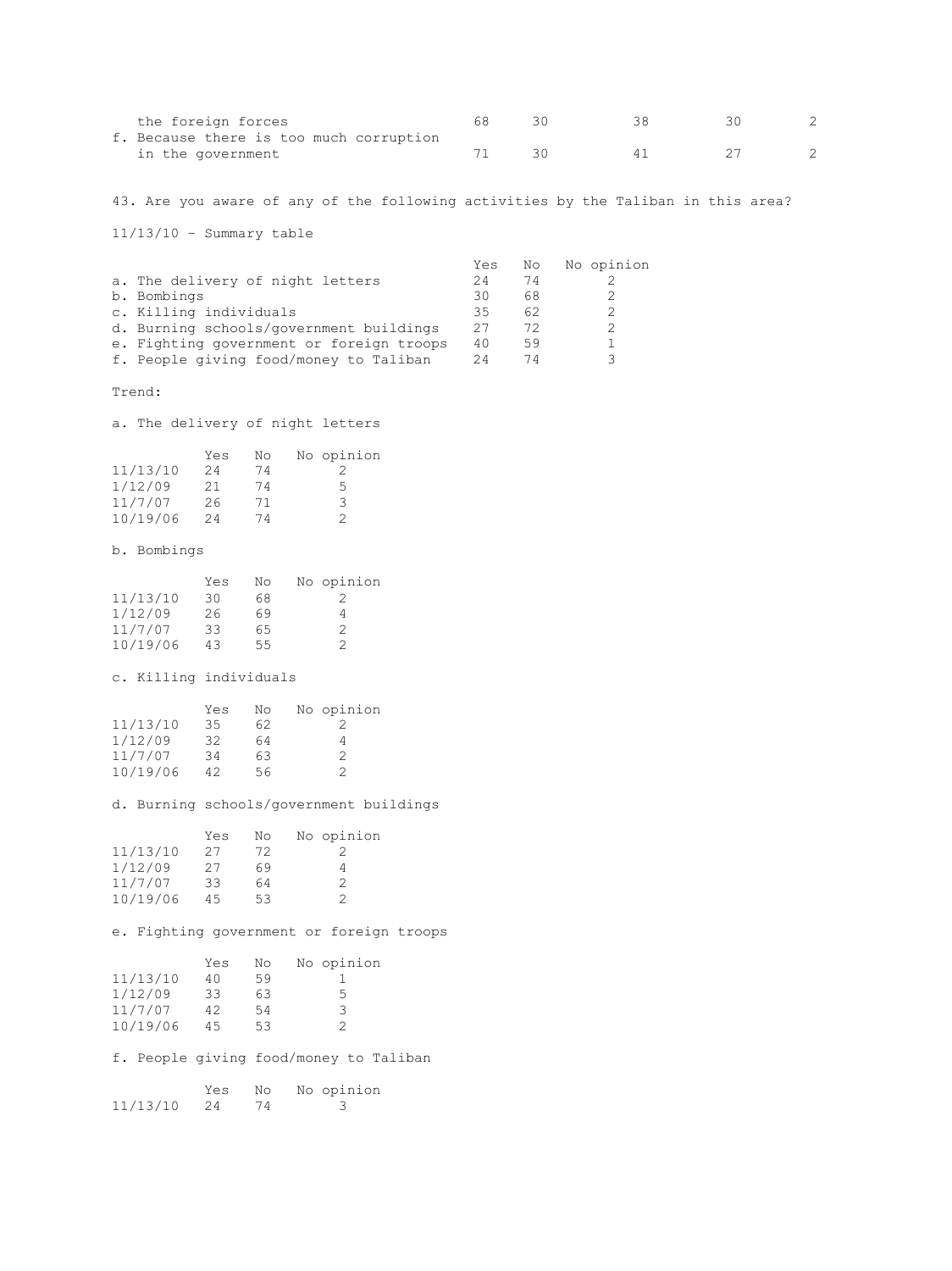| 1/12/09  | 17 | 75 | -8         |
|----------|----|----|------------|
| 11/7/07  | 14 | 80 | $\epsilon$ |
| 10/19/06 | 17 | 80 |            |

44. For each item I read, please tell me if it has or has not occurred in this area? (IF HAS OCCURRED) Has it happened in the past year, or longer ago than that?

11/13/10 – Summary table

|                                   |     | ---- Has occurred nearby --- |                   | Has | Nο      |
|-----------------------------------|-----|------------------------------|-------------------|-----|---------|
|                                   | NET | Within 1 year Longer         |                   | not | opinion |
| a. Car bombs, suicide attacks     | 40  | 28                           | $12 \overline{ }$ | 59  |         |
| b. Snipers, crossfire             | 42  | 24                           | 19                | 55  | 3       |
| c. Kidnappings for ransom         | 39  | 22                           | 18                | 58  | 3       |
| d. Bombing or shelling by U.S.,   |     |                              |                   |     |         |
| NATO or ISAF forces               | 32  | 19                           | 13                | 64  |         |
| e. Civilians killed or seriously  |     |                              |                   |     |         |
| hurt by U.S., NATO or ISAF forces | 36  | 20                           | 16                | 61  |         |
| f. Civilians killed or seriously  |     |                              |                   |     |         |
| hurt by the Afghan army or police | 29  | 15                           | 14                | 69  |         |
| g. Civilians killed or seriously  |     |                              |                   |     |         |
| hurt by the Taliban, Al Qaeda or  |     |                              |                   |     |         |
| foreign jihadis                   | 44  | 25                           | 20                | 53  |         |
|                                   |     |                              |                   |     |         |

Trend:

a. Car bombs, suicide attacks

|          |     | $---$ Has occurred nearby $---$ |        |     | No.     |
|----------|-----|---------------------------------|--------|-----|---------|
|          | NET | Within 1 year                   | Longer | not | opinion |
| 11/13/10 | 40  | 28                              | 12     | 59  |         |
| 12/23/09 | 33  | 24                              |        | 66  |         |
| 1/12/09  | 39  | 26                              | 13     | 59  |         |
| 11/7/07  | 37  |                                 | 1 N    | 61  | ₹       |

b. Snipers, crossfire

|          | $---$ Has occurred nearby $---$ |               |        | Has | Nο      |
|----------|---------------------------------|---------------|--------|-----|---------|
|          | NET                             | Within 1 year | Longer | not | opinion |
| 11/13/10 | 42                              | 24            | 19     | 55  |         |
| 12/23/09 | 39                              | 23            | 16     | 60  |         |
| 1/12/09  | 35                              | 19            | 16     | 62  | २       |
| 11/7/07  | 33                              | 20            | 13     | 64  |         |

c. Kidnappings for ransom

|          | ---- Has occurred nearby --- |                      |    | Has | No.     |
|----------|------------------------------|----------------------|----|-----|---------|
|          | NET                          | Within 1 year Longer |    | not | opinion |
| 11/13/10 | 39                           | 22                   | 18 | 58. |         |
| 12/23/09 | 41                           | 29                   | 13 | 56  |         |
| 1/12/09  | 45                           | 31                   | 14 | 52  | ₹       |
| 11/7/07  | スフ                           | クら                   | 12 | 60  |         |

d. Bombing or shelling by U.S., NATO or ISAF forces

|          | $---$ Has occurred nearby $---$ |               |        | Has | No.     |
|----------|---------------------------------|---------------|--------|-----|---------|
|          | NET                             | Within 1 year | Longer | not | opinion |
| 11/13/10 | 32                              | 19            | 13     | 64  |         |
| 12/23/09 | 30                              | 16            | -1.5   | 68  |         |
| 1/12/09  | 27                              | 16            | 11     | 65  |         |
| 11/7/07  | 29                              |               | 12     | 67  |         |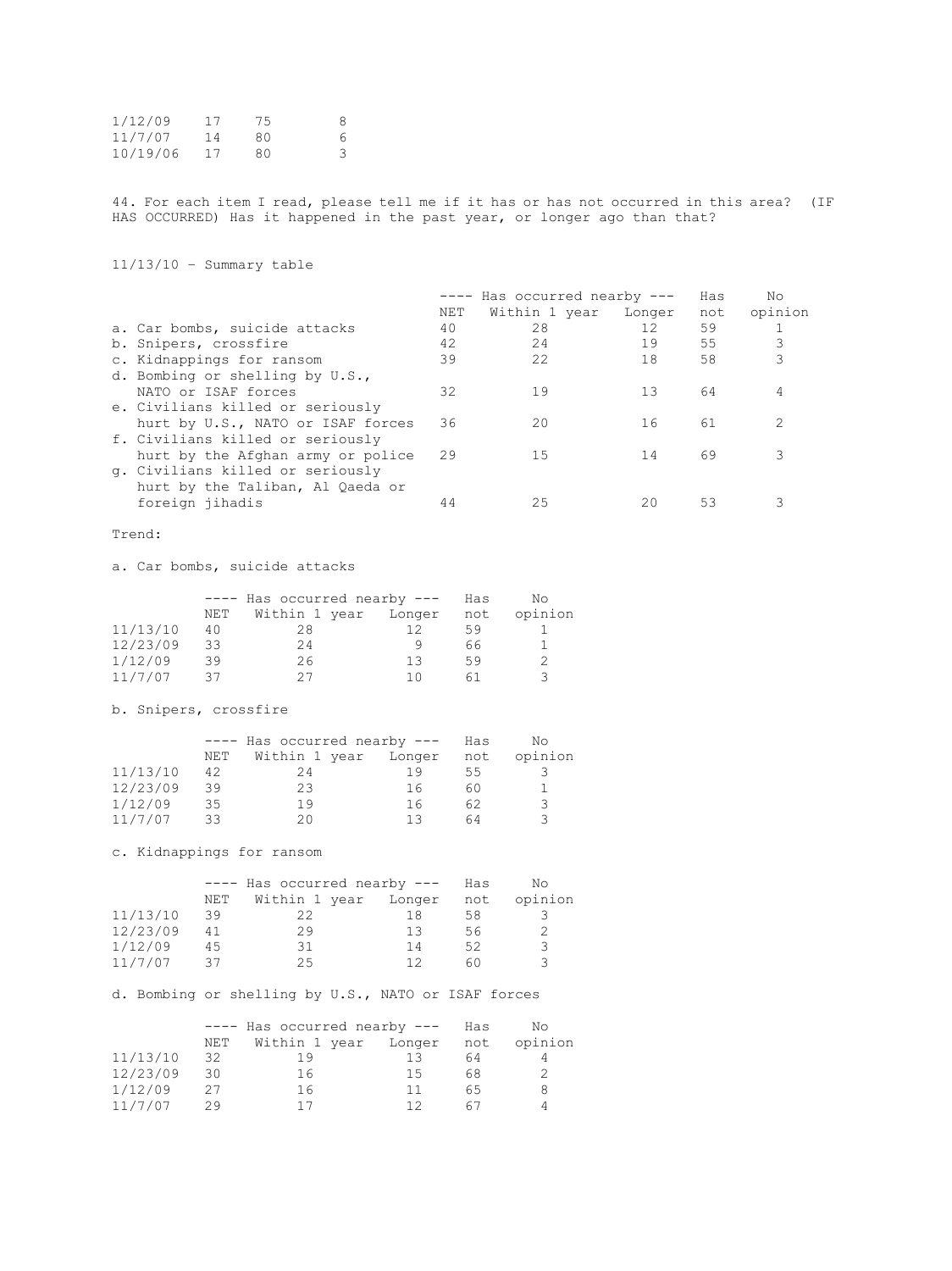e. Civilians killed or seriously hurt by U.S., NATO or ISAF forces

|          | ---- Has occurred nearby --- |               |        | Has | No.     |
|----------|------------------------------|---------------|--------|-----|---------|
|          | NET                          | Within 1 year | Longer | not | opinion |
| 11/13/10 | 36                           | 20            | 16     | 61  |         |
| 12/23/09 | 35                           | 21            | 14     | 63  |         |
| 1/12/09  | 34                           | 21            | 13     | 62  |         |
| 11/7/07  | 34                           | 2Δ            | 1 N    | 63  |         |

f. Civilians killed or seriously hurt by the Afghan army or police

|          | ---- Has occurred nearby --- |                      |      | Has   | No.     |
|----------|------------------------------|----------------------|------|-------|---------|
|          | NET                          | Within 1 year Longer |      | not   | opinion |
| 11/13/10 | 29                           | 15                   | 14   | 69    |         |
| 12/23/09 | 25                           | 1.5                  | -1-1 | 73    |         |
| 1/12/09  | 24                           | 13                   | -1-1 | 70    |         |
| 11/7/07  | ク3                           | 16                   |      | ⊱ ≀ ∵ |         |

g. Civilians killed or seriously hurt by the Taliban, Al Qaeda or foreign jihadis

|          | ---- Has occurred nearby --- |    |                      | Has | Nο      |
|----------|------------------------------|----|----------------------|-----|---------|
|          | NET                          |    | Within 1 year Longer | not | opinion |
| 11/13/10 | 44                           | 25 | 20                   | 53  |         |
| 12/23/09 | 43                           | 25 | 18                   | 55  |         |
| 1/12/09  | 42                           | 24 | 19                   | 53  | 5.      |
| 11/7/07  | 40                           | クワ | 13                   | 54  | 5       |

45. Do you think the use of air strikes by the U.S. and NATO/ISAF forces is acceptable because it helps defeat the Taliban and other anti-government fighters, or unacceptable because it endangers too many innocent civilians?

|          | Acceptable | Unacceptable | No opinion |
|----------|------------|--------------|------------|
| 11/13/10 | 22         | 73           |            |
| 12/23/09 | 27         | 66           |            |
| 1/12/09  | 16         |              |            |

46. When civilians are harmed in U.S. and NATO/ISAF air strikes, who do you mainly blame: U.S. and NATO/ISAF forces for mistaken targeting, anti-government forces for being among civilians, or both sides equally?

|          | U.S and NATO/ISAF forces Anti-government forces Both No opinion |     |  |
|----------|-----------------------------------------------------------------|-----|--|
| 11/13/10 | ہ ج                                                             |     |  |
| 12/23/09 | 36                                                              | २५  |  |
| 1/12/09  |                                                                 | 28. |  |

47. Do you think the government of Pakistan is allowing the Taliban to operate within its borders, or trying to stop the Taliban from operating there?

|          | Allowing Taliban | Trying to stop | No      |
|----------|------------------|----------------|---------|
|          | to operate       | from operating | opinion |
| 11/13/10 | 60               | 33             |         |
| 12/23/09 | 53               | 37             | 10      |
| 1/12/09  | 67               | 24             |         |
| 11/7/07  | 69               | 19             | 11      |

48. What is your opinion of the cultivation of poppies for opium? Do you see this as acceptable in all cases, only acceptable if there is no other way to earn a living, or unacceptable in all cases?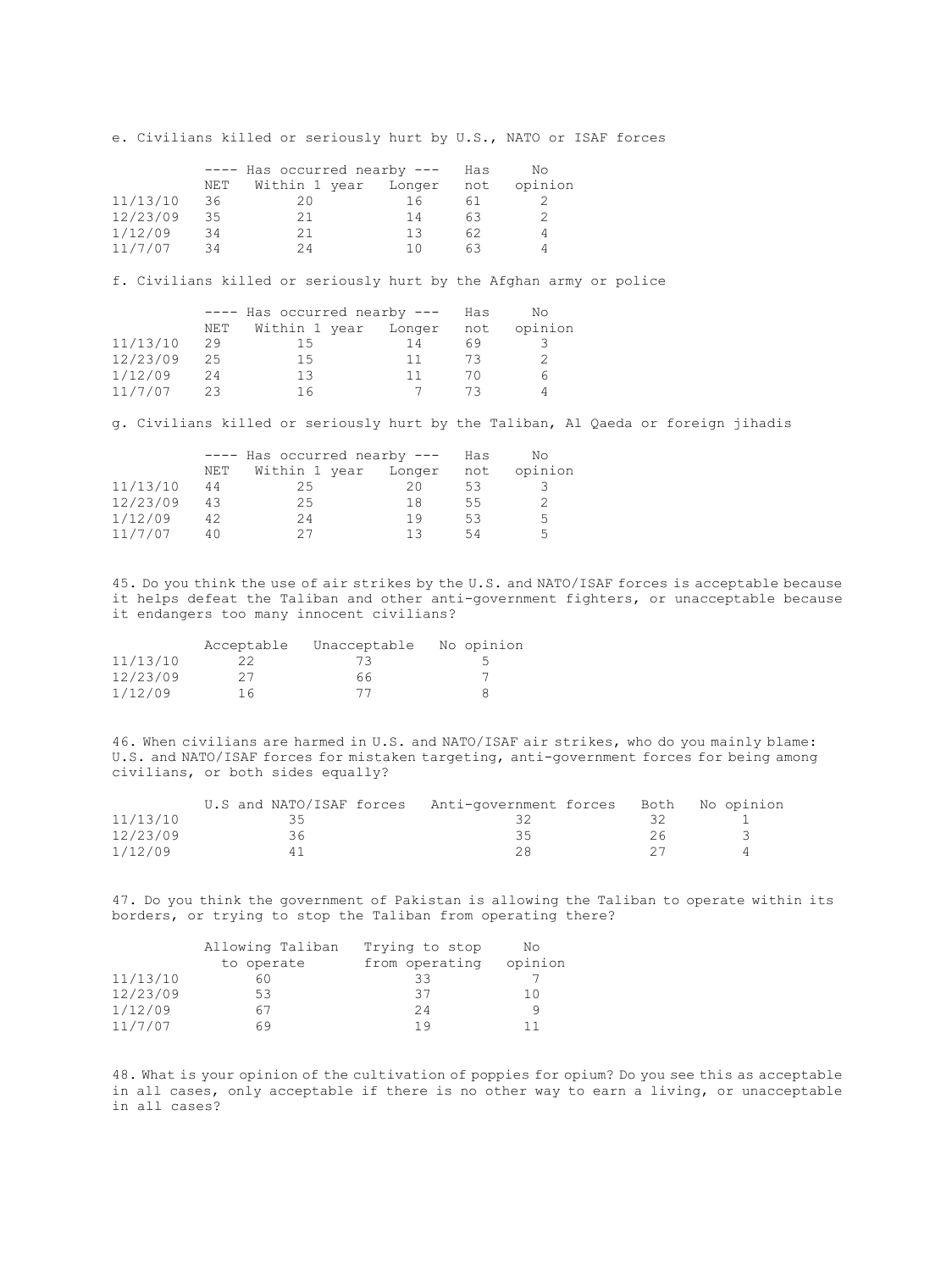|          | Acceptable in | Only acceptable if no    | Unacceptable | No      |
|----------|---------------|--------------------------|--------------|---------|
|          | all cases     | other way to earn living | in all cases | opinion |
| 11/13/10 |               |                          | 63           |         |
| 12/23/09 |               | 24                       | 65           |         |
| 1/12/09  |               | 28                       | 63           |         |
| 11/7/07  |               | 28                       | 62           |         |
| 10/19/06 |               | 35                       | 58           |         |
| 10/18/05 |               |                          | 73           |         |

49. Now I'm going to ask what you think about some people and groups. Is your opinion of [INSERT] very favorable, somewhat favorable, somewhat unfavorable, or very unfavorable?

11/13/10 – Summary table

|                       | ----- | Favorable      | $\qquad \qquad - - - - -$ | $--- - - -$ | Unfavorable |      | No      |
|-----------------------|-------|----------------|---------------------------|-------------|-------------|------|---------|
|                       | NET   | Very           | Somewhat                  | <b>NET</b>  | Somewhat    | Very | opinion |
| a. The Taliban        | 11    |                |                           | 89          | 21          | 68   |         |
| b. Osama Bin Laden    | 6     | 2              | 4                         | 93          | 20          | 73   |         |
| c. The United States  | 43    | 6              | 36                        | 56          | 28          | 29   |         |
| d. Pakistan           | 18    | $\overline{2}$ | 15                        | 82          | 32          | 50   |         |
| e. United Kingdom     | 39    | 3              | 36                        | 56          | 28          | 29   | 5       |
| f. Iran               | 58    | 16             | 42                        | 41          | 21          | 20   |         |
| q. Germany            | 56    | 12             | 43                        | 41          | 23          | 18   |         |
| h. India              | 72    | 25             | 47                        | 25          | 14          | 11   |         |
| i. Hamid Karzai       | 82    | 50             | 32                        | 17          | 11          |      | $\star$ |
| i. Al Qaeda and other |       |                |                           |             |             |      |         |
| foreign jihadis       | 12    | 3              | 9                         | 86          | 23          | 63   |         |

### Trend:

a. The Taliban

|          |     | $- - - - - -$ |          |     | Favorable ----- ---- Unfavorable ---- |      |         |  |
|----------|-----|---------------|----------|-----|---------------------------------------|------|---------|--|
|          | NET | Verv          | Somewhat | NET | Somewhat                              | Very | opinion |  |
| 11/13/10 | 11  |               |          | 89  | 21                                    | 68   |         |  |
| 12/23/09 | 10  |               |          | 89  | 13                                    | 75   |         |  |
| 1/12/09  |     |               |          | 91  | 12                                    | 79   | 2       |  |
| 11/7/07  | 13  |               | 10       | 84  | 1.5                                   | 69   | 4       |  |
| 10/19/06 | 10  |               | 8        | 89  | 13                                    | 76   |         |  |
| 10/18/05 | 8   |               | 6        | 89  | 1.5                                   | 74   |         |  |
| 3/13/04  | 13  | ΝA            | ΝA       | 75  | NA                                    | ΝA   |         |  |

b. Osama Bin Laden

|          | Favorable $-- ---$ Unfavorable $---$<br>$\qquad \qquad - - - - -$ |      |          |     | Νo       |               |         |
|----------|-------------------------------------------------------------------|------|----------|-----|----------|---------------|---------|
|          | NET                                                               | Verv | Somewhat | NET | Somewhat | Very          | opinion |
| 11/13/10 | 6                                                                 |      |          | 93  | 20       | 73            |         |
| 12/23/09 | 6                                                                 |      | 4        | 91  | 13       | $\frac{1}{2}$ | 3       |
| 1/12/09  | 6                                                                 |      |          | 92  | 1 N      | 82            | 3       |
| 11/7/07  | 9                                                                 |      |          | 87  | 11       | 76            | 4       |
| 10/19/06 | 5                                                                 |      |          | 90  |          | 84            | 4       |
| 10/18/05 | 5                                                                 |      | २        | 90  | h        | 85            | 5       |

### c. The United States

|          | $---$ Favorable $-- ---$ Unfavorable $---$ |      |          |    | No.               |    |         |
|----------|--------------------------------------------|------|----------|----|-------------------|----|---------|
|          | NET                                        | Verv | Somewhat |    | NET Somewhat Very |    | opinion |
| 11/13/10 | 43                                         |      | 36.      | 56 | 28                | 28 |         |
| 12/23/09 | 51                                         |      | 43       | 46 |                   | 25 | -3      |
| 1/12/09  | $\Delta$ $\pm$                             |      | 40       | らク | 25.               |    |         |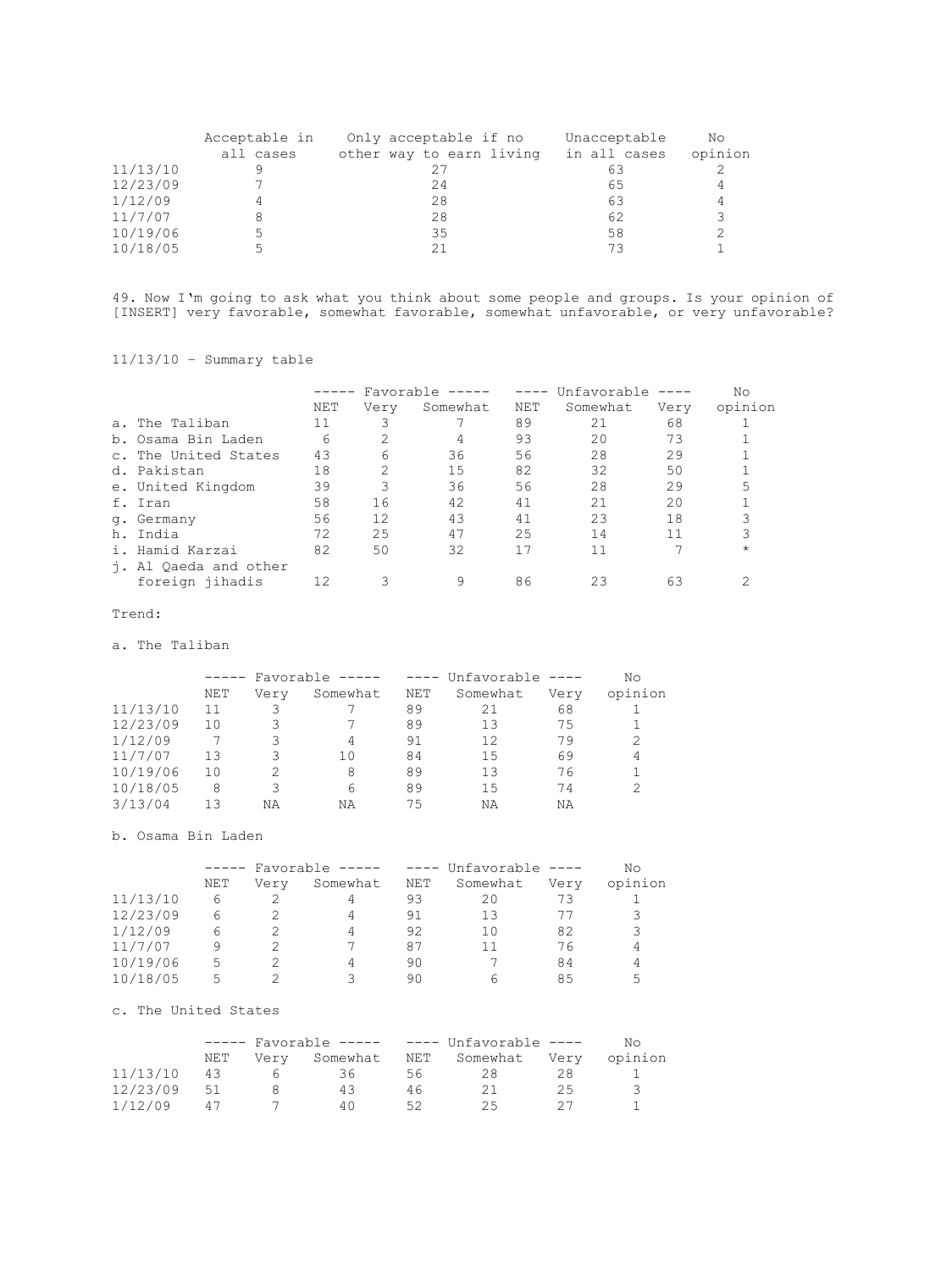| 11/7/07  | 65   |    | 48 |    |    |    |  |
|----------|------|----|----|----|----|----|--|
| 10/19/06 | - 74 |    | 51 | 25 |    | 14 |  |
| 10/18/05 | -83  | 24 | 59 |    |    |    |  |
| 3/13/04  | 65   | ΝA | ΝA |    | ΝA | ΝA |  |

# d. Pakistan

|          | $---$ Favorable $-- ---$ Unfavorable $---$ |      |          |     | N٥       |      |               |
|----------|--------------------------------------------|------|----------|-----|----------|------|---------------|
|          | NET                                        | Verv | Somewhat | NET | Somewhat | Verv | opinion       |
| 11/13/10 | 18                                         |      | 15       | 82  | 32       | 50   |               |
| 12/23/09 | 16                                         |      |          | 81  | 32       | 49   | $\mathcal{L}$ |
| 1/12/09  |                                            |      |          | 91  | 26       | 65   |               |
| 11/7/07  | 1 Q                                        |      |          | 80  | Πh       | 63   |               |

e. The United Kingdom

|                                |     | $---$ Favorable $-- ---$ Unfavorable $---$ |          |     |          |      | Nο      |
|--------------------------------|-----|--------------------------------------------|----------|-----|----------|------|---------|
|                                | NET | Verv                                       | Somewhat | NET | Somewhat | Very | opinion |
| 11/13/10                       | 39  | 3                                          | 36       | 56  | 28       | 29   | 5       |
| $12/23/09*$                    | 39  |                                            | 32       | 53  | 28       | 24   |         |
| 1/12/09                        | 39  |                                            | 32       | 54  | 26       | 28   |         |
| 11/7/07                        | 49  | 1 O                                        | 39       | 45  | 18       | クワ   | 6       |
| *2009 and prior: Great Britain |     |                                            |          |     |          |      |         |

# f. Iran

|          | $---$ Favorable $-- ---$ Unfavorable $---$ |      |          |     |          |      | No.           |
|----------|--------------------------------------------|------|----------|-----|----------|------|---------------|
|          | NET                                        | Verv | Somewhat | NET | Somewhat | Verv | opinion       |
| 11/13/10 | 58                                         | 16   | 42       |     |          | 20   |               |
| 12/23/09 | 50                                         | 18   | 32       | 45  | 25       | 20   | h             |
| 1/12/09  | 57                                         | 1 Q  | 38       | 40  | 22       | 19   | ₹             |
| 11/7/07  | 52                                         |      | 38       | 45  | 20.      | クら   | $\mathcal{L}$ |

# g. Germany

|          | $\qquad \qquad - - - - -$ |      |          | Favorable ----- $---$ Unfavorable ---- |          |      | Nο      |
|----------|---------------------------|------|----------|----------------------------------------|----------|------|---------|
|          | NET                       | Verv | Somewhat | NET                                    | Somewhat | Verv | opinion |
| 11/13/10 | 56                        |      | 43       |                                        | 23       |      |         |
| 12/23/09 | 58                        |      | 42       | 34                                     | 21       | 14   |         |
| 1/12/09  | 61                        |      | 43       | 31                                     | 17       | 14   |         |
| 11/7/07  | 70                        | 22   | 48       | 24                                     |          | 1 3  |         |

# h. India

|          |     | $---$ Favorable $-- ---$ Unfavorable $---$ |          |    |              | NΩ   |         |
|----------|-----|--------------------------------------------|----------|----|--------------|------|---------|
|          | NET | Verv                                       | Somewhat |    | NET Somewhat | Verv | opinion |
| 11/13/10 | 72  | 25.                                        | 47       | 25 |              |      |         |
| 12/23/09 |     | つ9                                         | 42       |    | 1 4          |      |         |
| 1/12/09  | 74  |                                            | 4 T      |    |              |      | Б.      |

# i. Hamid Karzai

|             |    | $---$ Favorable $-- ---$ Unfavorable $---$ |  |                                             |          | No. |
|-------------|----|--------------------------------------------|--|---------------------------------------------|----------|-----|
|             |    |                                            |  | NET Very Somewhat NET Somewhat Very opinion |          |     |
| 11/13/10 82 | 50 |                                            |  | 32 17 11                                    |          |     |
| 12/23/09 82 | 55 | - 28 -                                     |  |                                             | $\sim$ 5 | -5  |

# j. Al Qaeda and other foreign jihadis

|             |     | $---$ Favorable $-- ---$ Unfavorable $---$ |     |                                             | NΩ  |  |
|-------------|-----|--------------------------------------------|-----|---------------------------------------------|-----|--|
|             |     |                                            |     | NET Very Somewhat NET Somewhat Very opinion |     |  |
| 11/13/10 12 | - 3 |                                            | 86. | - 23 -                                      | 6 R |  |
| 12/23/09 8  |     | $\sim$ 5                                   | 86  |                                             | 67  |  |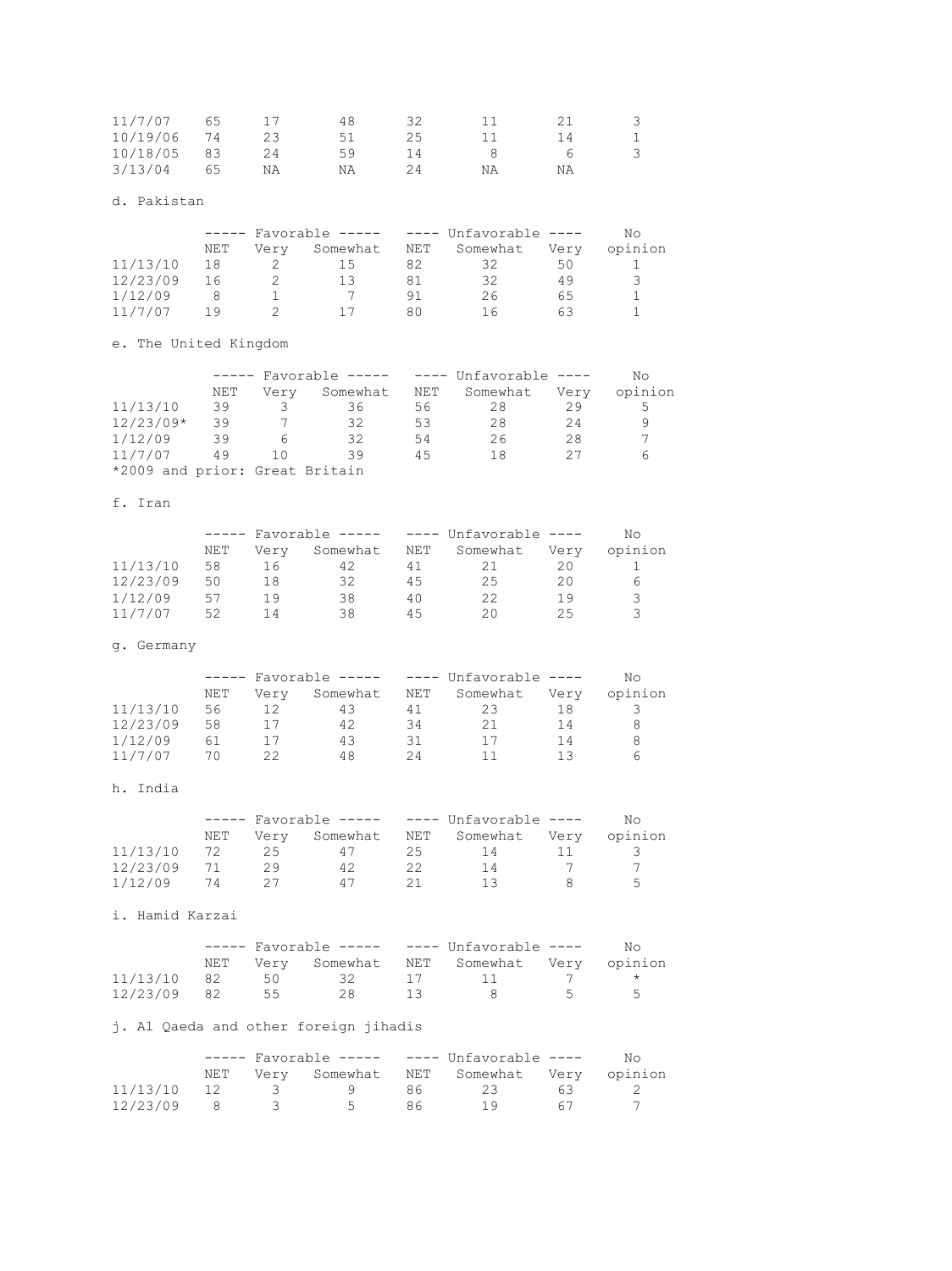50. Overall, please say if you think each of these countries is playing a positive, neutral, or negative role in Afghanistan now?

11/13/10 – Summary table

|                       | Positive | Neutral | Negative | No opinion |
|-----------------------|----------|---------|----------|------------|
| a. Iran               | 28       | 32      | 38       |            |
| b. Pakistan           |          | 16      | 76       |            |
| c. India              | 32       | .51     | 1.5      |            |
| d. The United States  | 36       | 20      | 43       |            |
| e. The United Kingdom | 21       | 32      | 43       |            |
| f. Germany            | クち       | 43      | 28       |            |

#### Trend:

a. Iran

|          | Positive | Neutral | Negative | No opinion |
|----------|----------|---------|----------|------------|
| 11/13/10 | 28       |         | - 38     |            |
| 12/23/09 |          | 29      | 39       |            |

### b. Pakistan

|          | Positive | Neutral | Negative | No opinion |
|----------|----------|---------|----------|------------|
| 11/13/10 | ×        | 16      | 76.      |            |
| 12/23/09 |          | 13      | 73       |            |
| 1/12/09  |          | h       | 86       |            |

### c. India

|          | Positive | Neutral | Negative | No opinion |
|----------|----------|---------|----------|------------|
| 11/13/10 | -32.     | 51      | 1.5      |            |
| 12/23/09 | 36.      | 44      | 13       |            |
| 1/12/09  | 41       | 42      | 10       |            |

#### d. The United States

|          | Positive | Neutral | Negative | No opinion |
|----------|----------|---------|----------|------------|
| 11/13/10 | 36.      | 20      | 43       |            |
| 12/23/09 | 4.5      | 18      | -31      |            |
| 1/12/09  | 44       |         | 36.      |            |

### e. The United Kingdom

|          | Positive | Neutral | Negative | No opinion |
|----------|----------|---------|----------|------------|
| 11/13/10 |          | 32      | 43       |            |
| 12/23/09 | 28       | 31      | 31       | 1 O        |
| 1/12/09  | 24.      | 28.     | 38       |            |

#### f. Germany

|          | Positive | Neutral | Negative | No opinion |
|----------|----------|---------|----------|------------|
| 11/13/10 | 25.      | 43.     | 28       |            |
| 12/23/09 | 32.      | 39      | 19       |            |
| 1/12/09  | 36.      | 33.     | 19       | 11         |

51. Which of these do you think is best able to create and enforce a system of rules and laws that reflects what most people in Afghanistan want – the central government in Kabul working through the provincial governments, or the tribal elders of your clan in this area?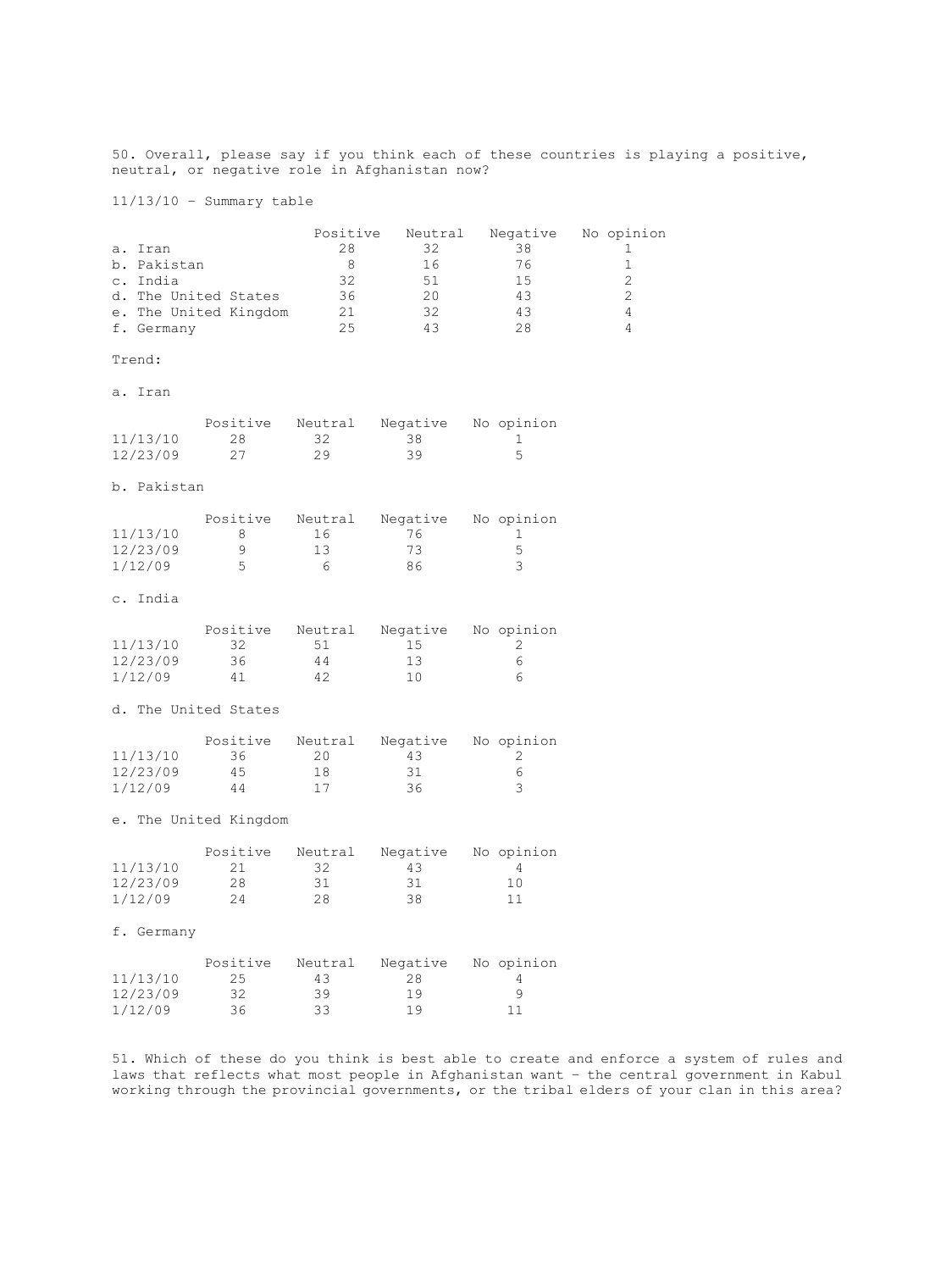Central government Tribal elders No opinion<br>11/13/10 52 46 2  $46$  2 52. Would you say a system of rules and laws that reflects what most people in Afghanistan want exists in this area at this time, or not? Yes No No opinion 11/13/10 40 51 9 53. (IF NO) Is there movement toward such a system, or no such movement? Movement No movement No opinion 11/13/10 17 75 8

52/53 NET

|          |        |    |                                                                                                                | System --System does not yet exist- | No |
|----------|--------|----|----------------------------------------------------------------------------------------------------------------|-------------------------------------|----|
|          | exists |    |                                                                                                                | NET Movement No-movement opinion    |    |
| 11/13/10 | 40     | 50 | a que de la contradición de la contradición de la contradición de la contradición de la contradición de la con | 38 38                               |    |

54. There can be differences between the ways government is set up in a country, called the political system. From the three options I am going to read to you, which one do you think is best for Afghanistan at this time - strong leader, where one man rules for life and has final say in all political matters; Islamic state, where religious authorities have final say in all political matters; or Democracy, where the people can vote in elections to choose political leaders who then direct political matters?

|          |    | Strong leader - Islamic state |              | Democracy No opinion |
|----------|----|-------------------------------|--------------|----------------------|
| 11/13/10 | 23 | - 34                          | $\mathbf{A}$ |                      |
| 12/23/09 | 23 | 43                            | - 32         |                      |

55. Regardless of which type of government you prefer, to what extent do you think the government should follow Islamic principles – very strictly, somewhat strictly, not so strictly or not strictly at all?

|  |  |                         |  | - No                                            |  |
|--|--|-------------------------|--|-------------------------------------------------|--|
|  |  |                         |  | NET Very Somewhat NET Not so Not at all opinion |  |
|  |  | 11/13/10 73 37 36 27 19 |  | - 8                                             |  |

56. Regardless of the type of system of government you prefer, how confident are you that a system of freely voting for leaders can work successfully in Afghanistan? Are you very confident, somewhat confident, not so confident, or not confident at all?

|             | $---$ Confident $-- ---$ Not confident $---$ |                         |    |  |  |                                                 | Nο |
|-------------|----------------------------------------------|-------------------------|----|--|--|-------------------------------------------------|----|
|             |                                              |                         |    |  |  | NET Very Somewhat NET Not so Not at all opinion |    |
|             |                                              | 11/13/10 77 27 50 23 15 |    |  |  |                                                 |    |
| 12/23/09 82 | 30                                           | 52                      | 15 |  |  |                                                 |    |

57. Do you think the recent parliamentary elections were mostly fair or mostly fraudulent?

|          |    |  | Mostly fair Mostly fraudulent No opinion |
|----------|----|--|------------------------------------------|
| 11/13/10 | 42 |  |                                          |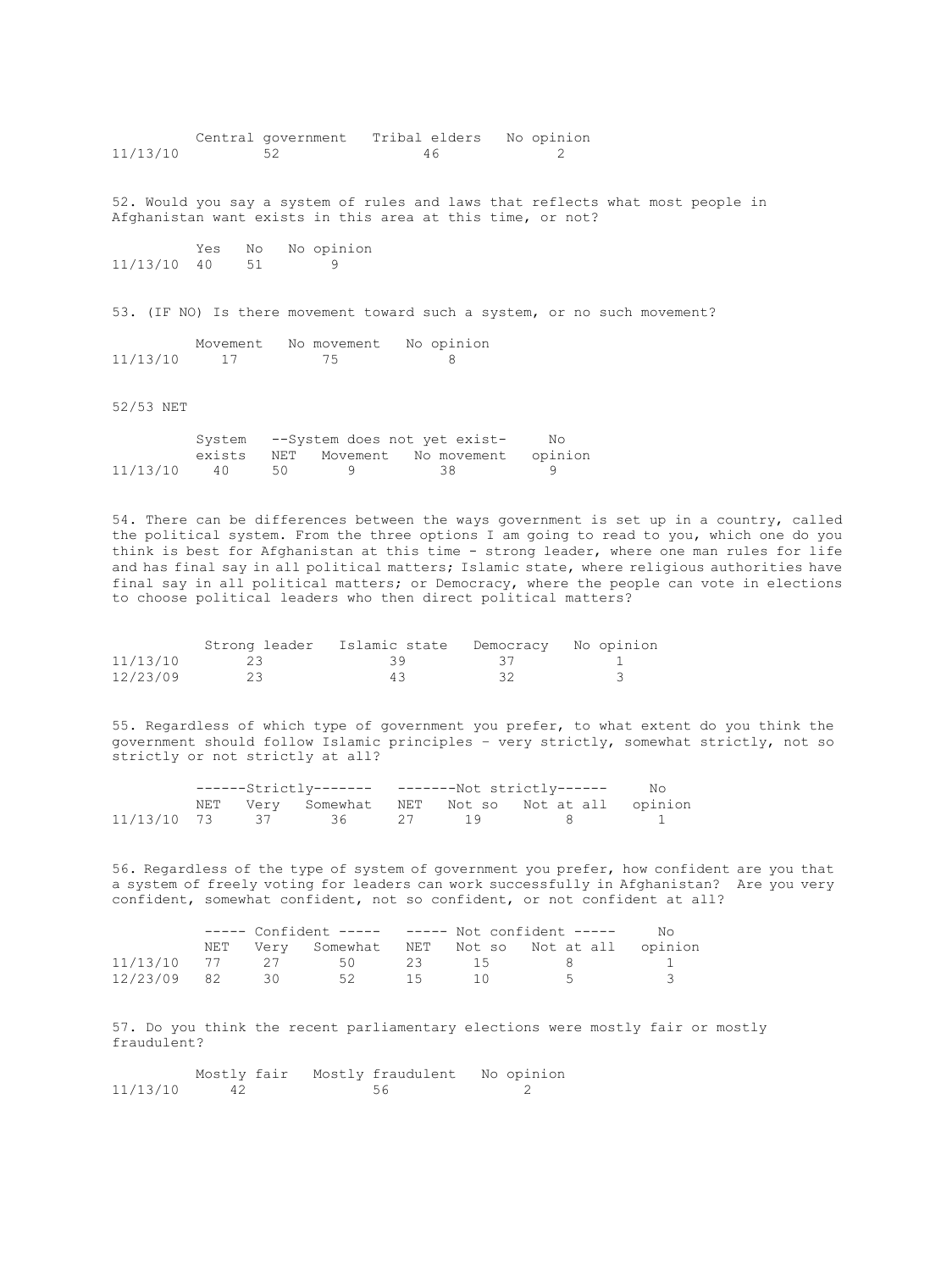58. What is your reaction to the final outcome of the recent parliamentary election? Would you say you are very satisfied, somewhat satisfied, somewhat unsatisfied, or very unsatisfied?

|  |                                             | ----- Satisfied ----- ---- Unsatisfied ---- |  | No |
|--|---------------------------------------------|---------------------------------------------|--|----|
|  | NET Very Somewhat NET Somewhat Very opinion |                                             |  |    |
|  | 11/13/10 58 23 36                           | 41 23 17 1                                  |  |    |

Compare to:

What is your reaction to the final outcome of last summer's presidential election? Would you say you are very satisfied, somewhat satisfied, somewhat unsatisfied, or very unsatisfied?

|  |  | $---$ Satisfied $-- ---$ Unsatisfied $---$  | N∩ |
|--|--|---------------------------------------------|----|
|  |  | NET Very Somewhat NET Somewhat Very opinion |    |
|  |  | $12/23/09$ 75 37 38 23 13 9 2               |    |

59. Now I'd like to ask you some questions about women in Afghanistan. Please tell me if each of the following is something you support strongly, support somewhat, oppose somewhat or oppose strongly?

11/13/10 – Summary table

|                        |     |          | $-Support------$ |     | No.      |          |         |
|------------------------|-----|----------|------------------|-----|----------|----------|---------|
|                        | NET | Strongly | Somewhat         | NET | Somewhat | Strongly | opin.   |
| a. Women voting        | 87  | 56       | 30               | 13  | 9        | 5        | $\star$ |
| b. Women holding jobs  |     |          |                  |     |          |          |         |
| outside the home       | 69  | 40       | 28               | 31  | 20       | 11       |         |
| c. Women holding       |     |          |                  |     |          |          |         |
| government office      | 64  | 32       | 32               | 35  | 22       | 13       |         |
| d. Girls education     | 87  | 59       | 28               | 12  | 9        | 4        |         |
| e. Women going outside |     |          |                  |     |          |          |         |
| the home but within    |     |          |                  |     |          |          |         |
| this village/neigh-    |     |          |                  |     |          |          |         |
| borhood without        |     |          |                  |     |          |          |         |
| being accompanied      |     |          |                  |     |          |          |         |
| by a male relative     | 50  | 21       | 29               | 50  | 29       | 21       |         |
| f. Women traveling     |     |          |                  |     |          |          |         |
| outside this           |     |          |                  |     |          |          |         |
| village/neighbor-      |     |          |                  |     |          |          |         |
| hood without being     |     |          |                  |     |          |          |         |
| accompanied by a       |     |          |                  |     |          |          |         |
| male relative          | 38  | 15       | 23               | 61  | 30       | 31       |         |
|                        |     |          |                  |     |          |          |         |

#### Trend:

a. Women voting

|          |     | -------Support--------- |          |     | ------Oppose- |          |         |  |
|----------|-----|-------------------------|----------|-----|---------------|----------|---------|--|
|          | NET | Strongly                | Somewhat | NET | Somewhat      | Strongly | opin.   |  |
| 11/13/10 | 87  | 56                      | 30       | 13  |               |          | $\star$ |  |
| 12/23/09 | 88  | 61                      |          |     |               |          |         |  |
| 1/12/09  | 91  | 67                      | 24       |     |               |          | $\star$ |  |
| 11/7/07  | 86  | 59                      | 27       | 13  |               | 5        |         |  |
| 10/18/05 | 89  | 66                      | 23       |     |               |          |         |  |

### b. Women holding jobs outside the home

| NET Strongly Somewhat NET Somewhat Strongly opin. |  |  |  |  |  |  |
|---------------------------------------------------|--|--|--|--|--|--|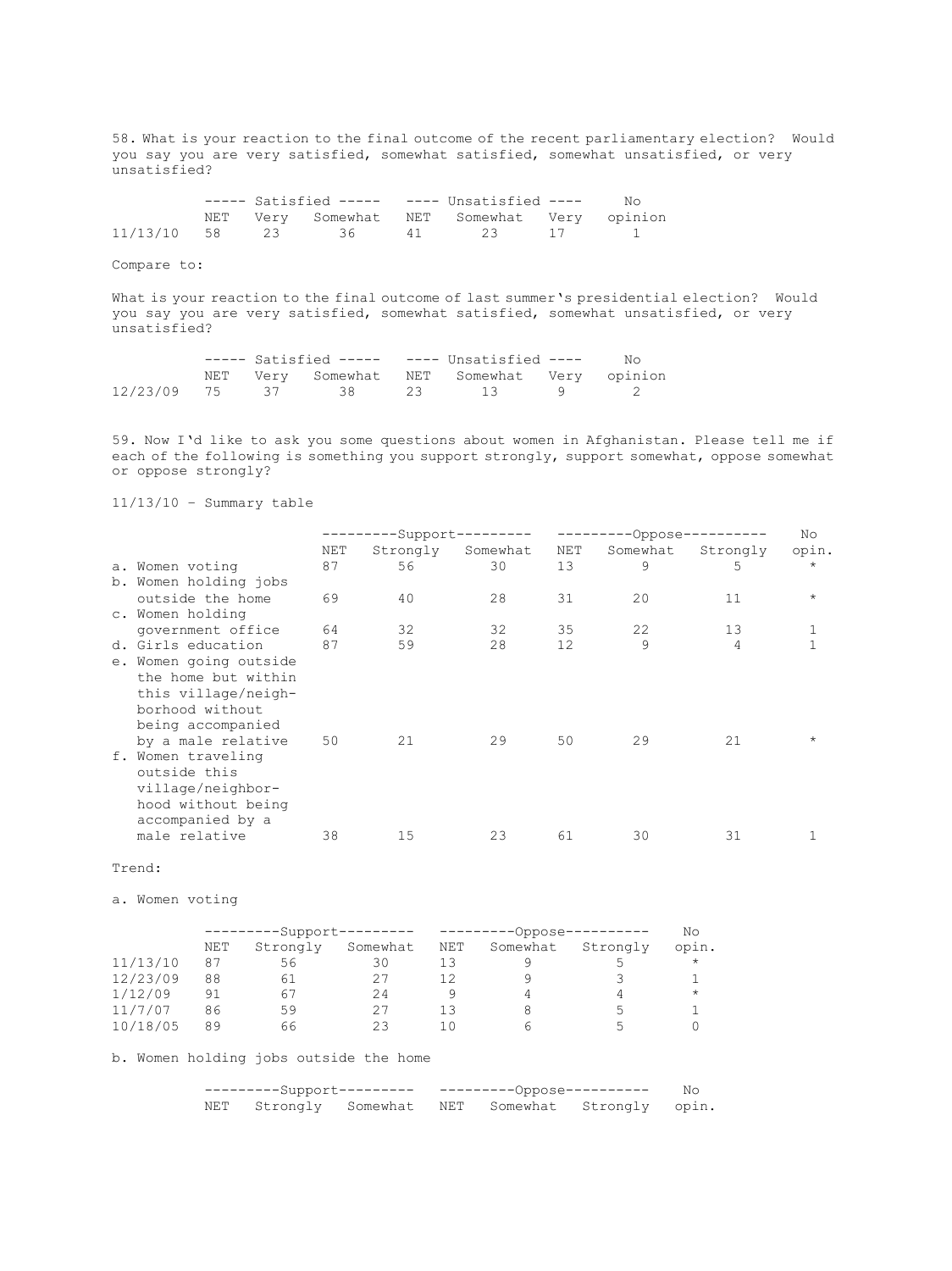| 11/13/10 | 69 | 40 | 28 |    | 20  | $\star$ |
|----------|----|----|----|----|-----|---------|
| 12/23/09 | 74 | 41 | 33 | 26 | 18  |         |
| 1/12/09  |    | 46 | 30 |    | L 4 | $\star$ |
| 11/7/07  | 68 | 38 | 29 | 32 |     |         |
| 10/18/05 | 74 | 42 |    | 26 | 15  |         |

c. Women holding government office

|          | ---------Support--------- |          |          | ----------Oppose---------- | Νo       |          |       |
|----------|---------------------------|----------|----------|----------------------------|----------|----------|-------|
|          | NET                       | Strongly | Somewhat | NET                        | Somewhat | Strongly | opin. |
| 11/13/10 | 64                        | 32       | 32       | 35                         | 22       |          |       |
| 12/23/09 | 68                        | 38       | 31       | 30                         | 20       | 10       |       |
| 1/12/09  | 69                        | 38       | 31       | 30                         | 18       | 12       |       |
| 11/7/07  | 60                        | 31       | 29       | 39                         | 26       | 14       |       |
| 10/18/05 | 65                        | 38       | 27       | 34                         | 18       | 16       |       |

d. Girls education

|          |     | -------Support--------- |          |     | --------Oppose-          |          |            |  |
|----------|-----|-------------------------|----------|-----|--------------------------|----------|------------|--|
|          | NET | Strongly                | Somewhat | NET | Somewhat                 | Strongly | opin.      |  |
| 11/13/10 | 87  | 59                      | 28       |     |                          |          |            |  |
| 12/23/09 | 88  | 66                      | 22       |     |                          |          |            |  |
| 1/12/09  | 92  | 68                      | 24       |     |                          |          |            |  |
| 11/7/07  | 89  | 60                      | 29       |     |                          |          | $^{\star}$ |  |
| 10/18/05 | 93  |                         | $20 \,$  |     | $\overline{\phantom{a}}$ |          |            |  |

e-f. No trend.

60. Is there currently a (ITEM) operating in this area? By that, I mean open and accessible to the children living here?

11/13/10 – Summary table

|                  | Yes  |    | No No opinion |
|------------------|------|----|---------------|
| a. boys' school  | 86   | 14 |               |
| b. girls' school | - 67 |    |               |

61. (IF NO GIRL'S SCHOOL) Which of these better describes the situation: There never has been a girls' school here, or there was a girls' school but it has closed?

|          | Never | Closed | No opinion |
|----------|-------|--------|------------|
| 11/13/10 | - 67  | -30    |            |

60b/61 NET

|             |     |    |    | --No girls' school--     | No |
|-------------|-----|----|----|--------------------------|----|
|             | Yes |    |    | NET Never Closed opinion |    |
| 11/13/10 67 |     | 32 | 22 | 10                       |    |

62. (ASK IF GIRLS' SCHOOL CLOSED) Why was it closed- what's the main reason this happened?

|                                                   | 11/13/10 |
|---------------------------------------------------|----------|
| Damaged or destroyed                              | 10       |
| Threats/intimidation                              | 54       |
| Not enough families willing or able to send girls | 8        |
| No teachers                                       | 13       |
| No supplies                                       |          |
| Not enough girls in community                     |          |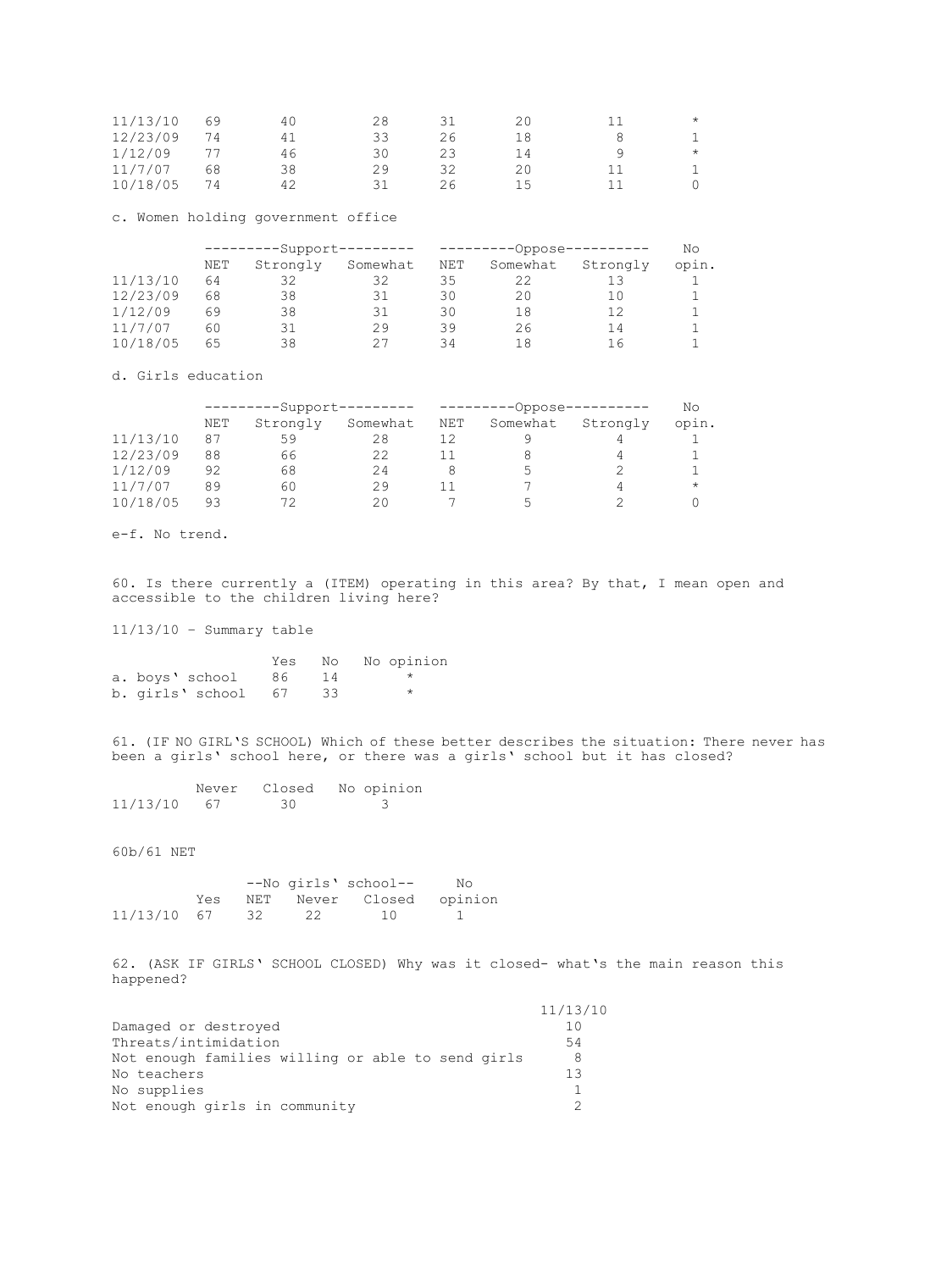63. (IF NO GIRL'S SCHOOL BECAUSE OF DAMAGE, THREATS, UNWILLING FAMILIES, NO TEACHERS OR NO SUPPLIES) And who do you think is responsible for this as far as you are aware?

|             |  | Government Taliban Western forces Local commanders No one No opin. |  |
|-------------|--|--------------------------------------------------------------------|--|
| 11/13/10 21 |  |                                                                    |  |

64. Thinking about the question of women wearing burkas, which statement is closest to your own opinion: A woman's father or husband should decide if she should wear a burka; or, a woman should decide herself if she should wear a burka or not.

|          | Father or husband | Woman should | N٥      |
|----------|-------------------|--------------|---------|
|          | should decide     | decide       | opinion |
| 11/13/10 | 54                | 44           |         |
| 12/23/09 | 50.               | 47           |         |

65. For statistical purposes only, we need to know your average monthly household income. Will you please tell me which of the following categories best represents your average total family monthly income? (in Afghanis)

|          | 2K | $2 - 3K$ | 3-5K |    | 5-10K 10-15K | 15-20K         | 20-25K | 25K+ | No opinion |
|----------|----|----------|------|----|--------------|----------------|--------|------|------------|
| 11/13/10 | 11 | 16       | 30   | 22 | 13 -         | 4              |        |      |            |
| 12/23/09 | 16 | 18       | 23   |    |              | $\Delta$       |        |      |            |
| 1/12/09  | 13 |          | 24   | 27 | 12           | $\overline{4}$ |        |      |            |
| 11/7/07  |    | 26       | 26   | 25 |              |                |        |      |            |

Compare to: U.S. dollars - not inflation-adjusted

|          | Up to | $$40-$ | $$60-$ | $$101-$ | $$201-$ | $$302-$ | $$402-$      |         | Νo      |
|----------|-------|--------|--------|---------|---------|---------|--------------|---------|---------|
|          | \$40  | 60     | 100    | 201     | 301     | 402     | 502          | $$502+$ | opinion |
| 11/13/10 |       | 16     | 30     | 22      | 13      | 4       | $\prec$      |         |         |
| 12/23/09 | 16    | 18     | 23     | 27      | ч       | 4       | $\mathbf{1}$ |         |         |
| 1/12/09  | 13    |        | 24     | 27      |         | 4       | 2            |         |         |
|          | ч     | 26     | ント     | 25      | 8       |         |              | $\star$ |         |

66. Do you have electric power here in your household? (IF YES) From your own generator, from a shared generator, or from the power lines?

|          |     |           | Yes, have electricity ------------- |             |      |    |            |
|----------|-----|-----------|-------------------------------------|-------------|------|----|------------|
|          |     | Own       | Shared                              |             |      |    |            |
|          | NET | generator | generator                           | Power lines | Both | No | No opinion |
| 11/13/10 | 56  | 14        | 14                                  | 27          |      | 44 | $\star$    |
| 12/23/09 | 55  | 13        | 15                                  | 26          |      | 44 |            |
| 1/12/09  | 45  | 13        | 17                                  | 13          |      | 55 | $\star$    |
| 11/7/07  | 40  | 13        |                                     | 17          |      | 58 | っ          |
| 10/19/06 | 59  | クら        |                                     | 1 Q         | h    | 41 |            |

67. (IF GET ELECRICITY FROM POWER LINES) Roughly how many hours a day (out of 24) do you have electricity from the power lines?

|          | $1 - 6$ | $7 - 12$ | $13 - 23$ | All day | No opinion |
|----------|---------|----------|-----------|---------|------------|
| 11/13/10 | 6       | 13       | 20        | 59      |            |
| 12/23/09 | 15      | 18       | 18        | 46      |            |
| 1/12/09  | 59      | 21       |           | 11      |            |
| 11/7/07  | 46      | 18       | 14        | 19      |            |
| 10/19/06 | 39      | 28       | 21        | 11      |            |
| 10/18/05 | 38      | 40       |           | 12      |            |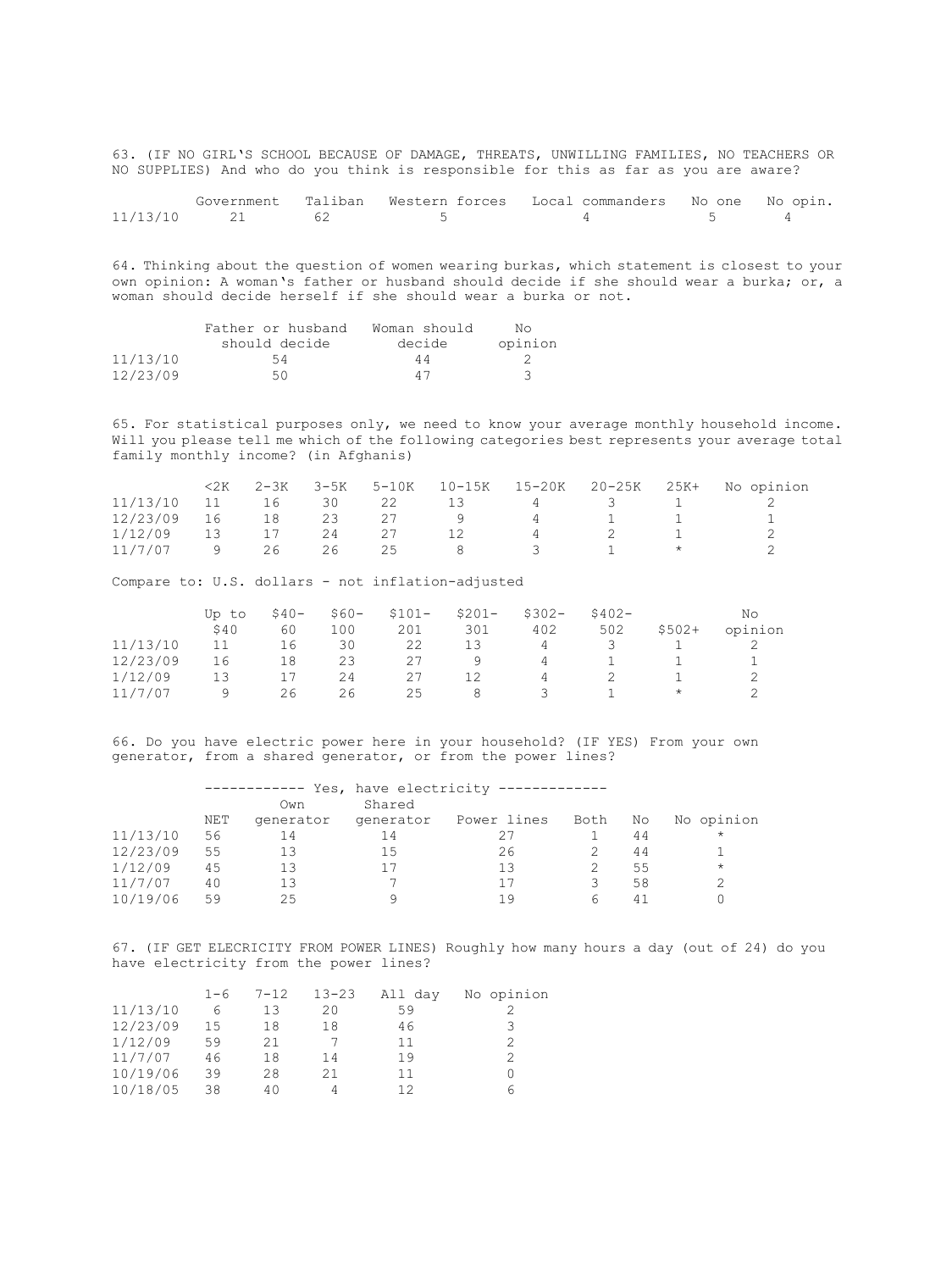68. Thinking about the price of food these days – would you say that you can afford to buy all the food you need, you can afford to buy some food but not all you need, you can afford to buy very little food, or that you cannot afford to buy any food at all and rely entirely on what you can raise yourself or receive from food assistance?

|          | $---$ All/Some --- $---$ Very little/None --- |     |      |     |                  |    | No.     |  |
|----------|-----------------------------------------------|-----|------|-----|------------------|----|---------|--|
|          | NET                                           | All | Some | NET | Very little None |    | opinion |  |
| 11/13/10 | 39                                            |     | 28   | 61  | 42               |    | $\star$ |  |
| 12/23/09 | 39                                            | 8   | 31   | 60. | 41               | 20 | $\star$ |  |
| 1/12/09  | スフ                                            |     | 29   | 63  | 46               | 16 |         |  |
| 11/7/07  | 46                                            | 10  | 36   | 54  | 42               |    |         |  |

69. Now thinking about the price of fuel for cooking or generators - would you say that you can afford all the fuel you need, you can afford some fuel but not for everything you need, you can afford very little fuel, or you cannot afford any fuel at all and rely entirely on what you can gather yourselves or donated fuel assistance?

|          | $---$ All/Some --- $---$ Very little/None --- |     |      |     |                  |    | Nο      |
|----------|-----------------------------------------------|-----|------|-----|------------------|----|---------|
|          | NET                                           | All | Some | NET | Very little None |    | opinion |
| 11/13/10 | 31                                            |     | 25   | 69  | 42               |    | $\star$ |
| 12/23/09 | 32                                            |     | 25   | 67  | 41               | 26 |         |
| 1/12/09  | 31                                            | Δ   | 26   | 68  | 45               | 24 |         |
| 11/7/07  | -33                                           | h   |      | 65. | 44               | 21 |         |

70. Do you or does anyone in your household living at this address own a:

a. TV

|          | Yes | No | No opinion |
|----------|-----|----|------------|
| 11/13/10 | 46  | 54 | $\star$    |
| 12/23/09 | 47  | 51 | 1          |
| 1/12/09  | 38  | 62 | $\star$    |
| 11/7/07  | 36  | 64 | $\star$    |
| 10/19/06 | 45  | 54 | Ω          |
| 10/18/05 | 43  | 57 |            |

b. Satellite dish

|          | Yes | No | No opinion |
|----------|-----|----|------------|
| 11/13/10 | 13  | 87 | $\star$    |
| 12/23/09 | 9   | 89 | 2          |
| 1/12/09  | 8   | 91 |            |
| 11/7/07  | 7   | 93 | $\star$    |
| 10/19/06 | 10  | 90 |            |
| 10/18/05 | q   | ۹0 | 2          |

c. Telephone (land line)

|          | Yes | No | No opinion |
|----------|-----|----|------------|
| 11/13/10 | २   | 97 | $^\star$   |
| 12/23/09 |     | 94 | 2          |
| 1/12/09  | 1   | 99 | 1          |
| 11/7/07  |     | 96 | $\star$    |
| 10/19/06 |     | 98 |            |
| 10/18/05 |     | 98 |            |

d. Mobile phone

|          | Yes | No  | No opinion |
|----------|-----|-----|------------|
| 11/13/10 | 59  | 4 N |            |
| 12/23/09 | 60  | 38  | - 2        |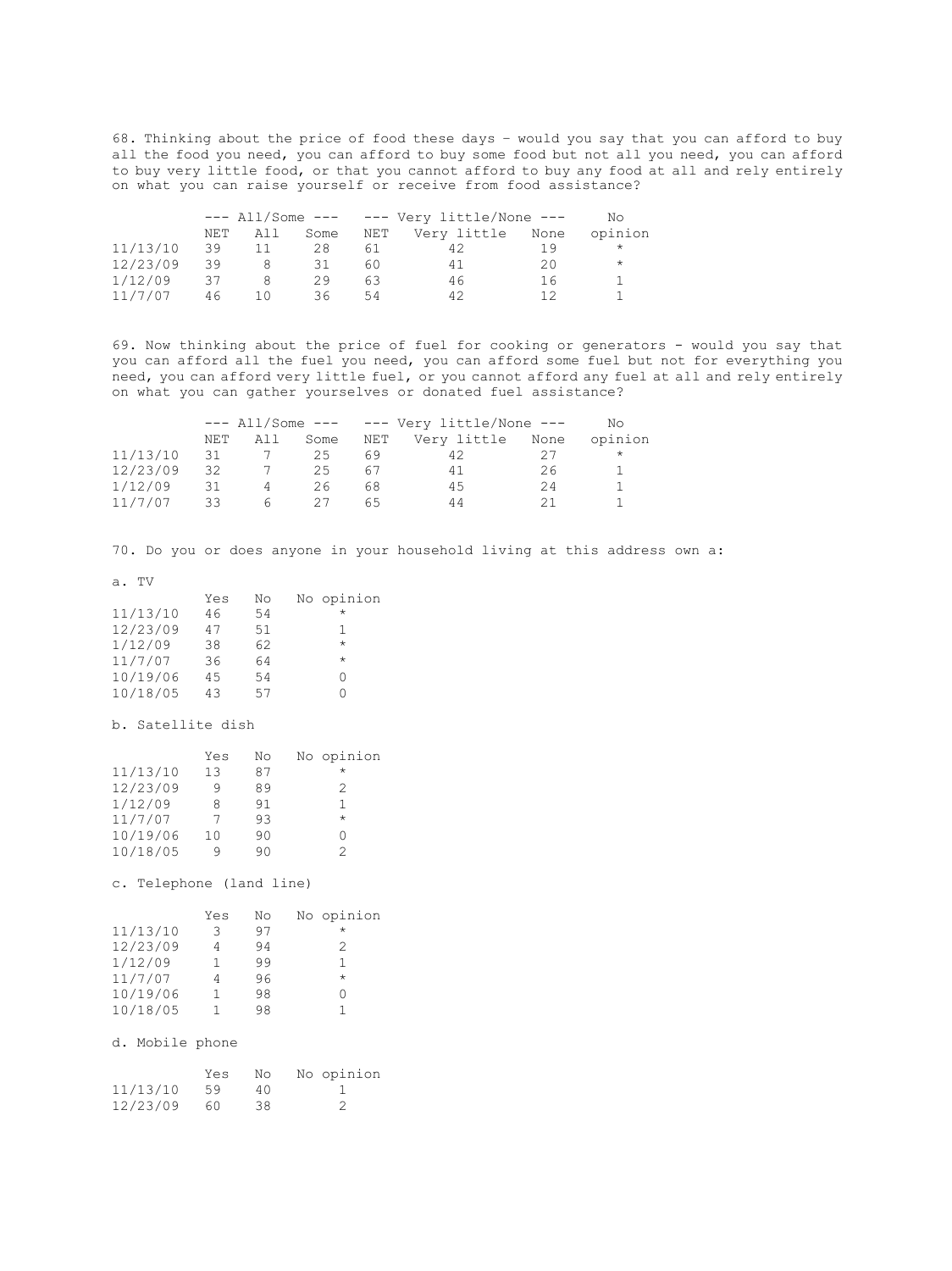| 1/12/09  | 55 | 45 | $^\star$    |
|----------|----|----|-------------|
| 11/7/07  | 43 | 57 | $^\star$    |
| 10/19/06 | 38 | 61 | ∩           |
| 10/18/05 | 31 | 69 | $^{\prime}$ |

# e. Radio

|          | Yes | No | No opinion |
|----------|-----|----|------------|
| 11/13/10 | 79  | 21 | $^\star$   |
| 12/23/09 | 82  | 17 |            |
| 1/12/09  | 86  | 14 | $^{\star}$ |
| 11/7/07  | 91  |    | $\star$    |
| 10/19/06 | 92  | 8  |            |
| 10/18/05 | 95  | 5  |            |

# f. Refrigerator

|          | Yes | No | No opinion |
|----------|-----|----|------------|
| 11/13/10 | 17  | 82 |            |
| 12/23/09 | 13  | 85 | 2          |
| 1/12/09  | 11  | 88 |            |
| 11/7/07  | 12  | 87 | $\star$    |
| 10/19/06 | 16  | 84 |            |
| 10/18/05 | 11  | 88 |            |

# g. Bicycle

|          | Yes | No | No opinion |
|----------|-----|----|------------|
| 11/13/10 | 50  | 50 | $^{\star}$ |
| 12/23/09 | 51  | 47 | 2          |
| 1/12/09  | 50  | 49 | 1          |
| 11/7/07  | 60  | 39 | $\star$    |
| 10/19/06 | 57  | 43 |            |
| 10/18/05 | 63  | 37 |            |

# h. Motorbike

|          | Yes | No | No opinion       |
|----------|-----|----|------------------|
| 11/13/10 | 34  | 65 |                  |
| 12/23/09 | 29  | 69 | 2                |
| 1/12/09  | 25  | 74 |                  |
| 11/7/07  | 27  | 73 | $\star$          |
| 10/19/06 | 27  | 72 | $\left( \right)$ |
| 10/18/05 | 26  | 74 |                  |

# i. Work animal

|          | Yes | No | No opinion |
|----------|-----|----|------------|
| 11/13/10 | 44  | 56 | $\star$    |
| 12/23/09 | 44  | 55 | 2          |
| 1/12/09  | 49  | 50 | 1          |
| 11/7/07  | 42  | 57 | $\star$    |
| 10/19/06 | 43  | 56 | $\cap$     |
| 10/18/05 | 47  | 53 |            |

# j. Car

|          | Yes | No | No opinion |
|----------|-----|----|------------|
| 11/13/10 | 13  | 87 |            |
| 12/23/09 | 15  | 84 |            |
| 1/12/09  | 12  | 88 |            |
| 11/7/07  | 13  | 87 | $\star$    |
| 10/19/06 | 13  | 87 |            |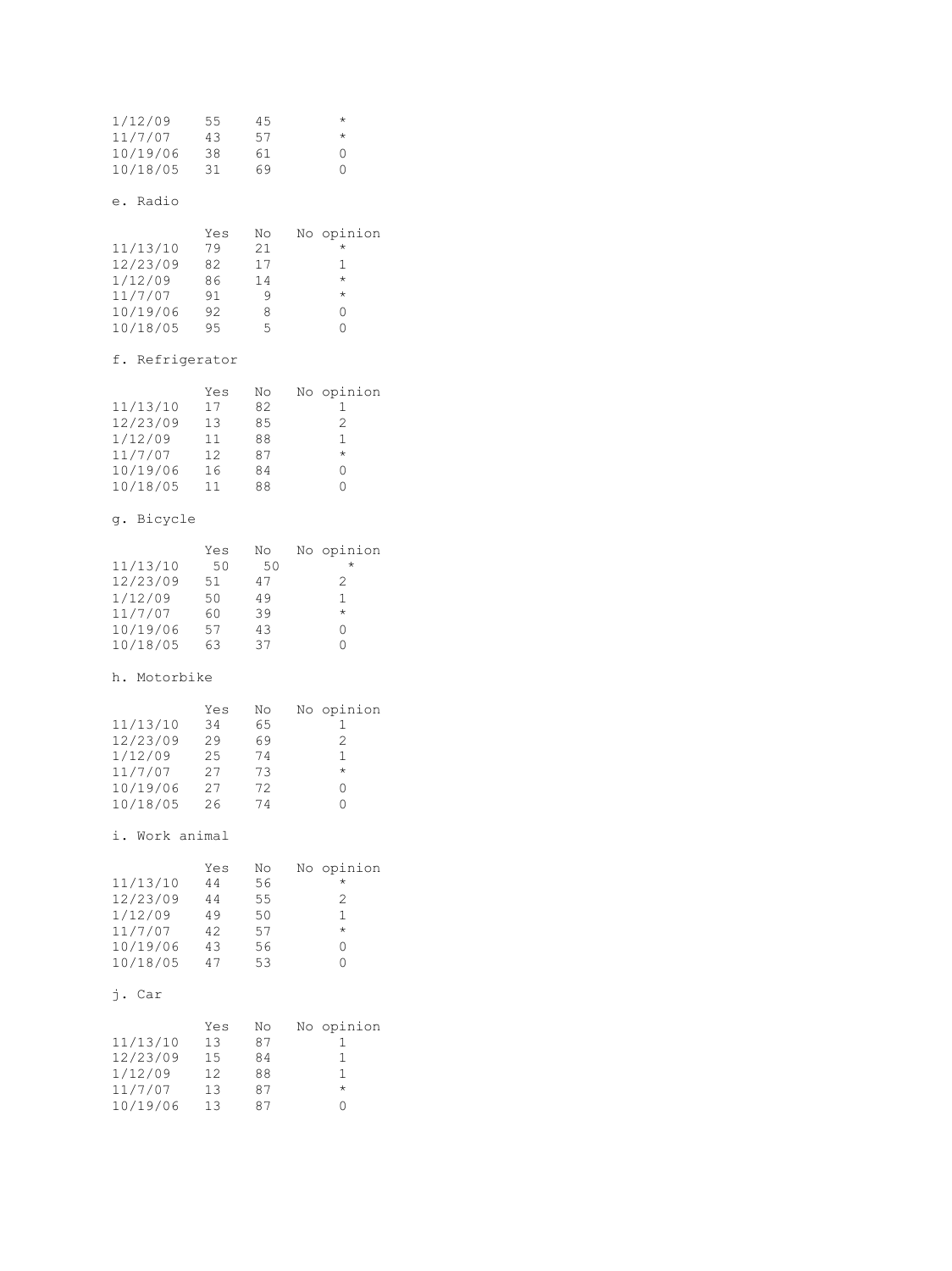10/18/05 12 88 0

k. Computer

Yes No No opinion<br>7 93 1 11/13/10 7 93 1

l. Access to the internet via mobile phone or computer

|          | Yes | No | No opinion |
|----------|-----|----|------------|
| 11/13/10 |     | 98 |            |

71. How would you rate Afghanistan's economy now: excellent, good, fair, or poor?

|          | $---ExceptionCood--- - --FairPoor---$ |           |      |     |      | Nο   |         |
|----------|---------------------------------------|-----------|------|-----|------|------|---------|
|          | NET                                   | Excellent | Good | NET | Fair | Poor | opinion |
| 11/13/10 | 41                                    |           | 35   | 57  | 30   | 27   |         |
| 12/23/09 | 45                                    |           | 36   | 52  | 28   | 25   | 2       |
| 1/12/09  | 33                                    | 5         | 28   | 64  | 26   | 39   | 3       |
| 11/7/07  | 39                                    | h         | 32   | 59  | 34   | 25   | 3       |
| 10/19/06 | 31                                    |           | 27   | 67  | 35   | 32   | 2       |
| 10/18/05 | 41                                    |           | ろろ   | 57  | 38   | 1 9  | っ       |

72. How would you describe your household's financial situation: excellent, good, fair, or poor?

|          | $---ExceptionCood--- - --FairPoor---$ |           |      |     |      | Nο   |         |
|----------|---------------------------------------|-----------|------|-----|------|------|---------|
|          | NET                                   | Excellent | Good | NET | Fair | Poor | opinion |
| 11/13/10 | 41                                    | ∽         | 36   | 58  | 36   | 21   |         |
| 12/23/09 | 39                                    |           | 35   | 57  | 40   | 18   | 4       |
| 1/12/09  | 32                                    |           | 30   | 67  | 42   | 25   |         |
| 11/7/07  | 38                                    | h         | 32   | 61  | 44   |      |         |
| 10/19/06 | 37                                    | 4         | 33   | 62  | 45   |      | 0       |
| 10/18/05 | 34                                    | ↳         | 30   | 64  | 50   | 14   |         |

73. For each item I name, please tell me if you would say your personal opportunities in this area are excellent, good, not so good, or poor?

11/13/10 – Summary table

|                                              | ----Good Prospects---- |           |      | ---Bad Prospects---<br>Not so | Have<br>achieved | No   |        |     |
|----------------------------------------------|------------------------|-----------|------|-------------------------------|------------------|------|--------|-----|
|                                              | <b>NET</b>             | Excellent | Good | NET                           | good             | Poor | (vol.) | op. |
| a. Marriage                                  | 51                     | 9         | 43   | 32                            | 22               | 9    |        | 16  |
| b. Having a good                             |                        |           |      |                               |                  |      |        |     |
| education                                    | 50                     | 10        | 40   | 46                            | 28               | 18   | 3      |     |
| c. Supporting a family                       | 59                     | 11        | 48   | 35                            | 25               | 10   | 3      | 3   |
| d. Financial stability<br>e. Living in peace | 50                     | 9         | 41   | 45                            | 31               | 14   | 2      | 3   |
| and security                                 | 61                     | 21        | 40   | 37                            | 26               |      |        |     |

74. Demographics:

| Sex:  | $11/13/10$ $12/23/09$ $1/12/09$ $11/7/07$ $10/19/06$ $10/18/05$ $3/13/04$ |      |                  |     |  |
|-------|---------------------------------------------------------------------------|------|------------------|-----|--|
| Men   |                                                                           | - 50 | 50               | 50. |  |
| Women |                                                                           | 50   | $\mathcal{L}$ () | 50  |  |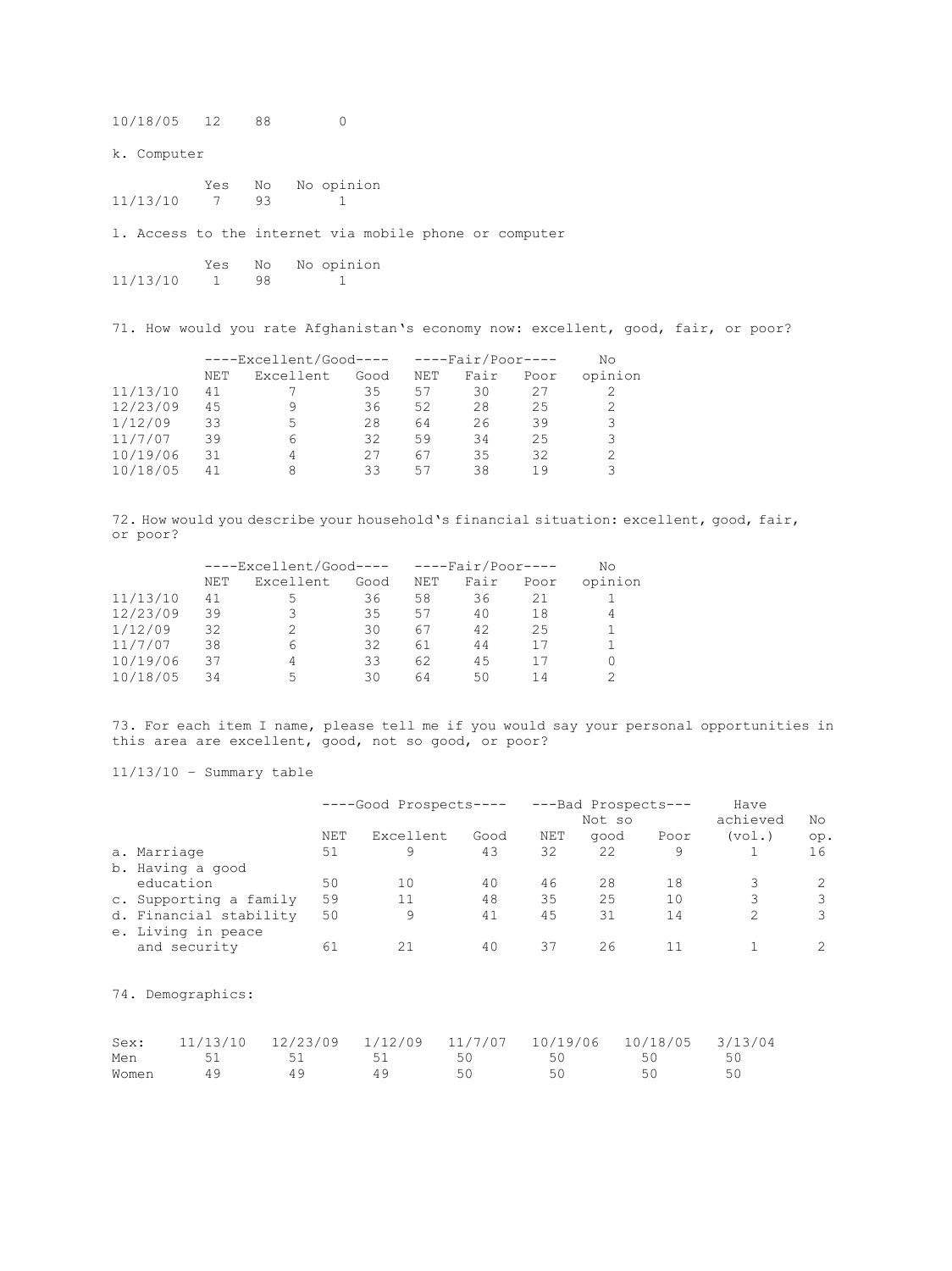| 11/13/10<br>Age:<br>$18 - 24$<br>25<br>29<br>$25 - 34$<br>$35 - 49$<br>31<br>15<br>$50+$                                                                                                                                                           | 12/23/09<br>28<br>27<br>32<br>13                                                     | 1/12/09<br>30<br>26<br>29<br>15                                        | 11/7/07<br>30<br>28<br>31<br>12                                                    | 29<br>26<br>30<br>15                                                              | 10/19/06                                                               | 10/18/05<br>3/13/04<br>29<br>24<br>25<br>25<br>32<br>29<br>22<br>14                                               |                                                                              |
|----------------------------------------------------------------------------------------------------------------------------------------------------------------------------------------------------------------------------------------------------|--------------------------------------------------------------------------------------|------------------------------------------------------------------------|------------------------------------------------------------------------------------|-----------------------------------------------------------------------------------|------------------------------------------------------------------------|-------------------------------------------------------------------------------------------------------------------|------------------------------------------------------------------------------|
| Marital status:<br>Married<br>Unmarried (NET)<br>Widowed<br>Divorced<br>Never married<br>No opinion                                                                                                                                                | 11/13/10<br>79<br>21<br>3<br>$\star$<br>18<br>$\Omega$                               | 12/23/09<br>78<br>22<br>5<br>$\star$<br>18<br>$\Omega$                 | 1/12/09<br>74<br>25<br>3<br>$\star$<br>22                                          | 11/7/07<br>73<br>27<br>5<br>$\star$<br>22<br>$\star$                              | 10/19/06<br>72<br>27<br>5<br>$\circ$<br>22<br>$\Omega$                 | 10/18/05<br>74<br>26<br>4<br>$\circ$<br>22<br>$\Omega$                                                            | 3/13/04<br>83<br>17<br>ΝA<br><b>NA</b><br>ΝA<br>$\circ$                      |
| Education:<br>None<br>Primary (incomplete)<br>Primary (complete)<br>Junior high school<br>Senior high school<br>University/Academy<br>No opinion                                                                                                   | 11/13/10<br>56<br>13<br>8<br>9<br>13<br>$\mathbf{2}$<br>$\star$                      | 12/23/09<br>56<br>11<br>9<br>10<br>12<br>$\sqrt{2}$<br>$\Omega$        | 1/12/09<br>59<br>9<br>9<br>10<br>11<br>$\overline{c}$<br>$\star$                   | 11/7/07<br>55<br>11<br>10<br>10<br>11<br>$\sqrt{2}$<br>$\Omega$                   | 10/19/06<br>47<br>11<br>14<br>10<br>14<br>3<br>$\Omega$                | 10/18/05<br>49<br>13<br>9<br>11<br>14<br>4<br>$\Omega$                                                            | 3/13/04<br>43<br>8<br>11<br>10<br>20<br>7<br>$\mathbf{1}$                    |
| Employment status:<br>Employed<br>Unemployed<br>Housewife (women)<br>Retired<br>Student<br>Other<br>No opinion                                                                                                                                     | 11/13/10<br>43<br>6<br>43<br>$\mathbf{1}$<br>$\overline{7}$<br>$\star$<br>$\star$    | 12/23/09<br>45<br>5<br>44<br>$\circ$<br>6<br>$\star$<br>$\mathbf{1}$   | 1/12/09<br>39<br>6<br>44<br>$\mathbf{1}$<br>8<br>$\star$<br>$\mathbf{1}$           | 11/7/07<br>43<br>7<br>43<br>$\mathbf{1}$<br>6<br>$^{\star}$<br>$\star$            | 10/19/06<br>43<br>7<br>39<br>2<br>10<br>$\circ$<br>$\overline{0}$      | 10/18/05<br>43<br>7<br>36<br>2<br>11<br>$\mathbf 0$<br>$\mathbf{1}$                                               | 3/13/04<br>48<br>5<br>38<br>$\mathbf{1}$<br>8<br>$\circledcirc$<br>$\Omega$  |
| Occupation:<br>Farmer (own land/<br>tenant farmer)<br>Farm laborer (other's land)                                                                                                                                                                  |                                                                                      | 35<br>11                                                               | 29<br>11                                                                           | 25<br>12                                                                          | 29<br>9                                                                | 11/13/10 12/23/09 1/12/09 11/7/07 10/19/06 10/18/05 3/13/04<br>20<br>24<br>7<br>7                                 | 24<br>4                                                                      |
| Laborer, domestic, or<br>unskilled worker<br>Informal sales/Business<br>Skilled worker/Artisan<br>Office/clerical worker<br>Professional or technical<br>Small business owner<br>Executive or managerial<br>Military/Police<br>Other<br>No opinion |                                                                                      | 7<br>5<br>18<br>2<br>3<br>7<br>6<br>4<br>$\mathbf{1}$<br>3             | 8<br>7<br>16<br>$\mathbf{2}$<br>3<br>6<br>9<br>$\overline{4}$<br>3<br>$\mathbf{1}$ | 7<br>6<br>20<br>3<br>5<br>8<br>8<br>3<br>2<br>$\overline{2}$                      | 7<br>9<br>18<br>4<br>4<br>6<br>5<br>4<br>5<br>$\mathbf{1}$             | 9<br>8<br>7<br>8<br>23<br>20<br>5<br>3<br>3<br>8<br>8<br>4<br>8<br>14<br>5<br>5<br>4<br>0<br>$\Omega$<br>$\Omega$ | $\mathbf{2}$<br>20<br>7<br>8<br>18<br>5<br>$\mathbf 1$<br>5<br>5<br>$\Omega$ |
| Religion:<br>Muslim (NET)<br>Sunni Muslim<br>Shia Muslim<br>Ismaeli<br>Hindu<br>Buddhist<br>None/Atheist<br>Other<br>No opinion                                                                                                                    | 11/13/10<br>100<br>87<br>13<br>$\star$<br>$\Omega$<br>$\Omega$<br>$\Omega$<br>0<br>0 | 12/23/09<br>100<br>87<br>12<br>0<br>$\star$<br>$\Omega$<br>0<br>0<br>0 | 1/12/09<br>98<br>86<br>12<br>2<br>0<br>$\star$<br>$\Omega$<br>0<br>$\star$         | 11/7/07<br>100<br>93<br>7<br>0<br>$\star$<br>$\Omega$<br>$\Omega$<br>0<br>$\star$ | 10/19/06<br>99<br>87<br>12<br>1<br>$\Omega$<br>0<br>$\Omega$<br>0<br>0 | 10/18/05<br>100<br>85<br>15<br>$\circ$<br>0<br>$\star$<br>$\Omega$<br>$\circ$<br>$\Omega$                         | 3/13/04<br>99<br>92<br>7<br>$\circ$<br>0<br>$\circ$<br>$\mathbf 0$<br>0<br>0 |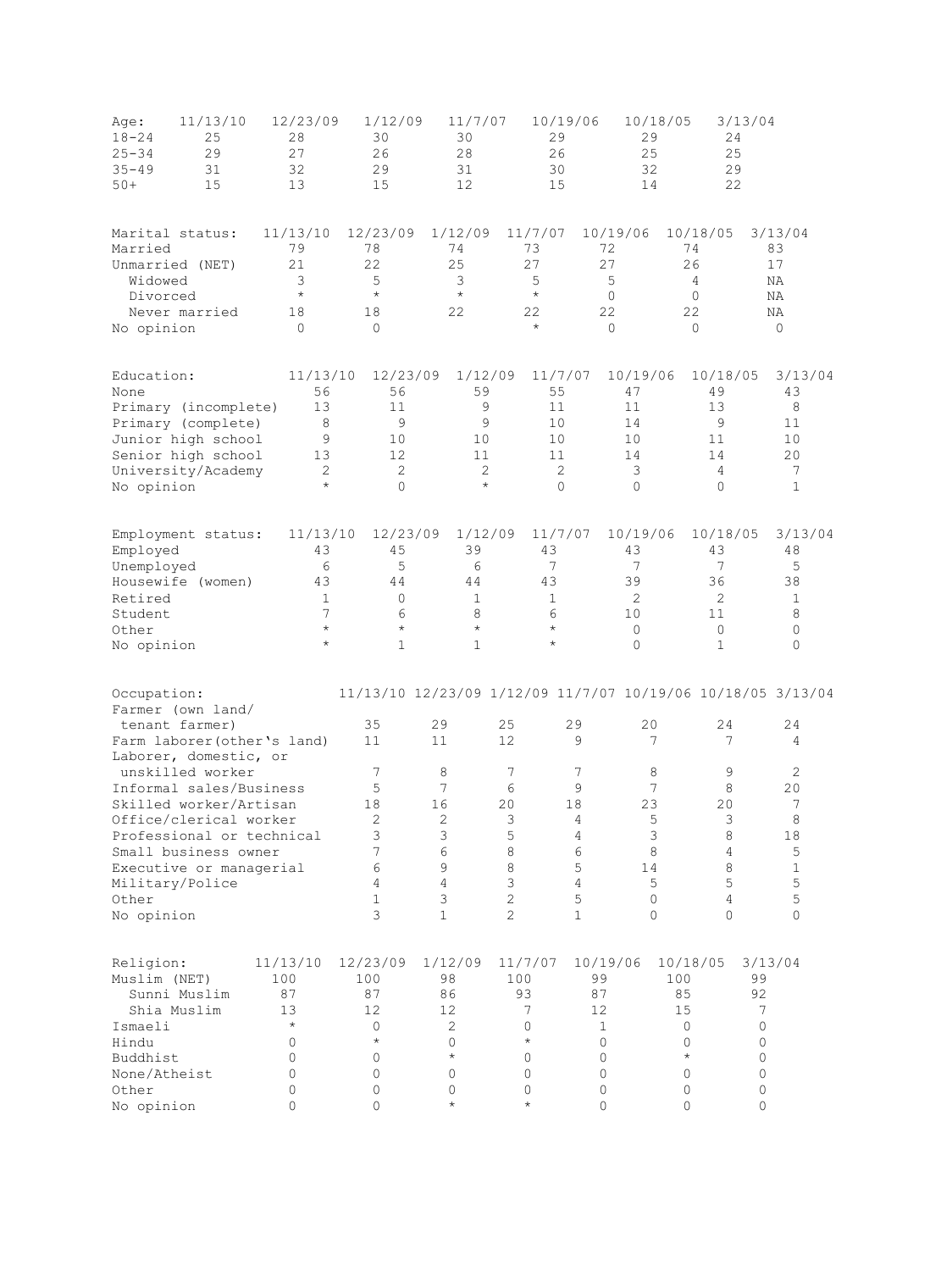| Ethnicity: | 11/13/10 | 12/23/09 | 1/12/09 | 11/7/07 | 10/19/06 | 10/18/05 | 3/13/04 |
|------------|----------|----------|---------|---------|----------|----------|---------|
| Pashtun    | 35       | 39       | 40      | 38      | 42       | 40       | 46      |
| Tajik      | 38       | 35       | 37      | 38      | 37       | 37       | 39      |
| Hazara     | 12       | 10       | 11      |         |          |          | h       |
| Uzbek      |          |          |         |         |          |          |         |
| Turkmen    |          |          |         |         |          |          |         |
| Noristani  |          |          |         |         |          |          |         |
| Baloch     |          |          |         |         |          |          |         |
| Kirghiz    |          |          |         |         |          |          |         |
| Aimak      |          |          |         |         |          |          |         |
| Arab       |          |          |         |         |          |          |         |
| Other      |          |          |         |         |          |          |         |
| No opinion |          |          |         |         |          |          |         |

Identification: Do you think of yourself as an Afghan first, or a (RESPONDENT'S ETHNIC GROUP) first?

|                           | 11/13/10   | 12/23/09   | 1/12/09        |
|---------------------------|------------|------------|----------------|
| Afghan first              | 77         | 67         | 72             |
| Own ethnicity first (NET) | 23         | 32         | 26             |
| Pashtun                   | 10         | 13         | 10             |
| Tajik                     |            | 8          | 10             |
| Hazara                    | 5          | 6          | 2              |
| Uzbek                     | $\star$    | 4          | $\overline{2}$ |
| Turkmen                   |            |            | $\star$        |
| Noristani                 | $\star$    |            | $\star$        |
| Baloch                    | $\star$    | $\star$    | $\star$        |
| Aimak                     |            | $\star$    | $\star$        |
| Kirghiz                   |            |            | $\star$        |
| Arab                      | $\star$    |            |                |
| Other (vol.)              |            |            |                |
| No opinion                | $^{\star}$ | $^{\star}$ |                |

Languages (can read):

|            | 11/13/10 | 12/23/09 | 1/12/09    | 11/7/07 | 10/19/06 | 10/18/05 | 3/13/04 |
|------------|----------|----------|------------|---------|----------|----------|---------|
| Dari       | 40       | 42       | 40         | 39      | 48       | 46       | 51      |
| Pashto     | 39       | 31       | 29         | 34      | 37       | 38       | 43      |
| English    |          |          |            |         | 10       |          | 13      |
| Arabic     |          |          |            |         |          |          |         |
| Urdu       |          |          |            |         |          |          |         |
| Uzbeki     |          |          |            |         |          |          |         |
| Russian    |          |          |            |         |          |          |         |
| Turki      |          |          | *          |         |          |          |         |
| Hindi      |          |          | $^{\star}$ |         |          |          |         |
| Other      |          |          |            |         |          |          |         |
| None       | 46       | 37       | 48         | 46      | 41       | 42       | 35      |
| No opinion |          |          |            |         |          |          |         |

Language (of interview):

| Dari<br>Pashto           | 11/13/10<br>68<br>28 | 12/23/09<br>68<br>29 | 1/12/09<br>70<br>30 | 11/7/07<br>66<br>32 | 10/19/06<br>29 | 10/18/05<br>68<br>32 |          |
|--------------------------|----------------------|----------------------|---------------------|---------------------|----------------|----------------------|----------|
| Region:<br>Central/Kabul |                      | 11/13/10<br>19       | 12/23/09<br>19      | 1/12/09<br>19       | 11/7/07<br>20  | 10/19/06             | 10/18/05 |